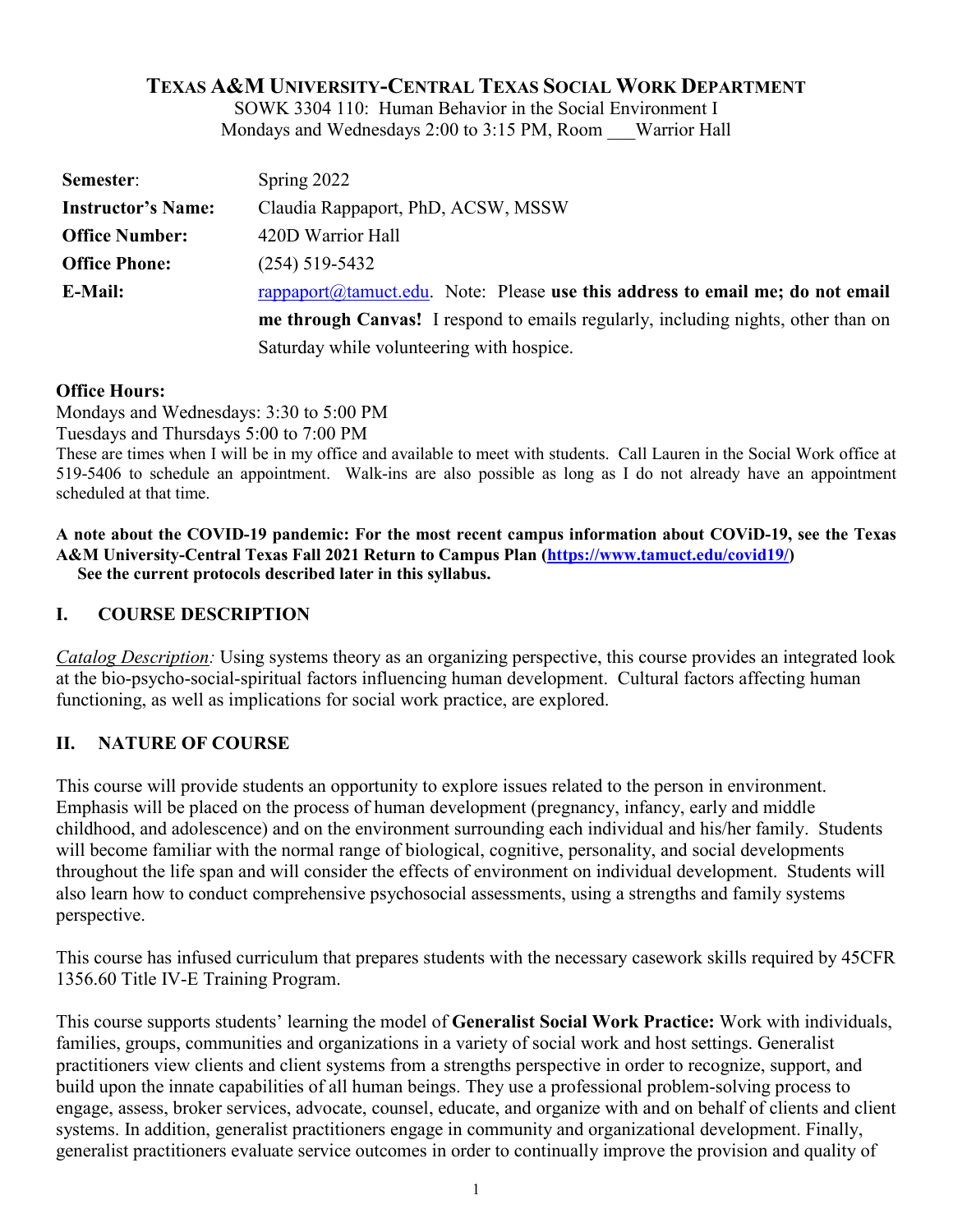services most appropriate to client needs. Generalist social work practice is guided by the NASW Code of Ethics and is committed to improving the well-being of individuals, families, groups, communities and organizations and furthering the goals of social justice. (From the website of the Association of Baccalaureate Social Work Program Directors, Inc.)

*Teaching Method:* This course meets face-to-face, and the primary teaching approaches are collaborative and active learning. Material in the course will be presented through interactive class discussions on readings and on additional material presented by the professor in handouts, class activities, videotapes, and written psychosocial assessments.

*Grading*: As much as possible, Dr. Rappaport tries to return graded assignments the class after they were due. For longer assignments it may be the second class after they were due. Two times during the semester (after the mid-term exam and before the final exam) Dr. Rappaport will complete grade sheets to show each student where their course grade stands at that time. In the interim, grading can be seen in Gradebook on Canvas, though that will not also reflect the grades for attendance and for class participation, so your final grade will be different than what the Gradebook reflects.

Note: Handouts for the course will be available via the Canvas Online Learning system. Please ensure that you have access to it. For concerns, please contact the Help Desk Central, 24 hours a day, by using the Canvas Help link located at the bottom of the left-hand menu. Select Chat with Canvas Support, submit a support request through "Report a Problem," or call the Canvas support line at 1-844-757-0953.

## **III. DEPARTMENT MISSION**

The mission of the BSW Program at Texas A&M University - Central Texas is to prepare high quality graduates for entry-level generalist social work practice and for advanced education. This education is delivered in a rigorous and student-centered learning environment that promotes professional behavior, values and ethics, human and community well-being, respect for human diversity, and a global perspective, and is guided by a person-in-environment framework, knowledge based on scientific inquiry, and social work competencies.

Until Fall 2014 the TAMUCT Social Work Department had accreditation through the Council on Social Work Education (CSWE) as a branch campus of Tarleton State University. Now our Department has been awarded our own independent accreditation, effective February 2017.

## **Department Framework**

The Social Work Department curriculum is rooted in a framework established by the Council on Social Work Education (CSWE). Specifically, the Department endeavors to develop social workers who promote human and community well-being by being able to demonstrate the 9 core competencies in CSWE's EPAS (2015 version). Each core competency also has specific, measurable practice behaviors that help students and their professors determine whether the competency has been achieved. The following explains how this course intends to help students achieve those practice behaviors and core competencies.

## **IV. COURSE OBJECTIVES AND RELATED CSWE-MANDATED CORE COMPETENCIES AND PRACTICE BEHAVIORS**

This course provides content (through reading materials, assignments, and class discussions and activities) that helps to prepare you, the student, to engage in the following CSWE competencies and related practice behaviors:

- (1) Competency 1: Demonstrate ethical and professional behavior.
	- a. Behavior 1: Make ethical decisions by applying the standards of the NASW Code of Ethics, relevant laws and regulations, models for ethical decision-making, ethical conduct of research, and additional codes of ethics as appropriate to content.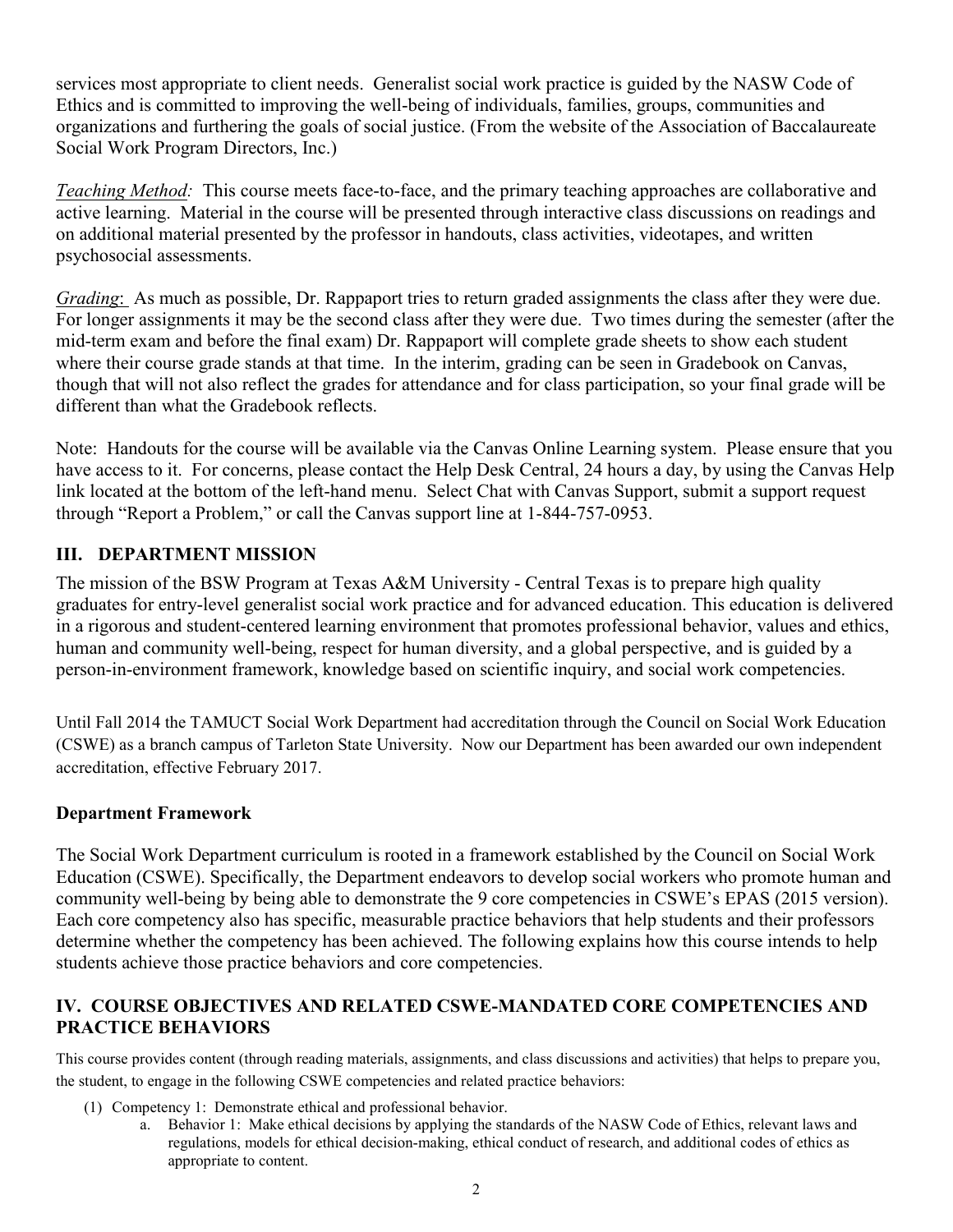- i. Course assignments: Client assessments, Child Observation Essay, Class discussions of readings and videotapes, Concept mastery quizzes, and Exams
- b. Behavior 2: Use reflection and self-regulation to manage personal values and to maintain professionalism in practice situations.
	- i. Course assignments: Client assessments, Child Observation Essay, Class discussions of readings and videotapes, Concept mastery quizzes, and Exams
- c. Behavior 3: Demonstrate professional demeanor in behavior … and oral [and] written … communication.
	- i. Course assignments: Client assessments, Child Observation Essay, Class discussions of readings and videotapes, Concept mastery quizzes, and Exams
- (2) Competency 2: Engage diversity and difference in practice.
	- a. Behavior 1: Apply and communicate understanding of the importance of diversity and difference in shaping life experiences in practice at the micro, mezzo, and macro levels.
		- i. Course assignments: Client assessments, Child Observation Essay, Class discussions of readings and videotapes, Concept mastery quizzes, and Exams
	- b. Behavior 2: Present themselves as learners and engage clients and constituencies as experts of their own experiences.
		- i. Course assignments: Client assessments, Child Observation Essay, Class discussions of readings and videotapes, Concept mastery quizzes, and Exams
	- c. Behavior 3: Apply self-awareness and self-regulation to manage the influence of personal biases and values in working with diverse clients.
		- i. Course assignments: Client assessments, Child Observation Essay, Class discussions of readings and videotapes, Concept mastery quizzes, and Exams
- (3) Competency 3: Advance human rights and social, economic, and environmental justice.
	- a. Behavior 1: Apply their understanding of social, economic, and environmental justice to advocate for human rights at the individual and system levels.
		- i. Course assignments: Client assessments, Child Observation Essay, Class discussions of readings and videotapes, Concept mastery quizzes, and Exams
		- b. Behavior 2: Engage in practices that advance social, economic, and environmental justice.
			- i. Course assignments: Client assessments, Child Observation Essay, Class discussions of readings and videotapes, Concept mastery quizzes, and Exams
- (4) Competency 4: Engage in practice-informed research and research-informed practice.
	- a. Behavior 1: Use and translate research evidence to inform and improve practice, policy, and service delivery
		- i. Course assignments: Client assessments, Child Observation Essay, Class discussions of readings and videotapes, Concept mastery quizzes, and Exams
- (5) Competency 5: Engage in policy practice.
	- a. Behavior 1: Identify social policy at the local, state and federal level that impacts well-being, service delivery, and access to social services.
		- i. Course assignments: Client assessments, Child Observation Essay, Class discussions of readings and videotapes, Concept mastery quizzes, and Exams
		- b. Behavior 2: Assess how social welfare and economic policies impact the delivery of and access to social services.
			- i. Course assignments: Client assessments, Child Observation Essay, Class discussions of readings and videotapes, Concept mastery quizzes, and Exams
		- c. Behavior 3: Apply critical thinking to analyze, formulate, and advocate for policies that advance human rights and social, economic, and environmental justice.
			- i. Course assignments: Client assessments, Child Observation Essay, Class discussions of readings and videotapes, Concept mastery quizzes, and Exams
- (6) Competency 6: Engage with individuals, families, groups, organizations, and communities.
	- a. Behavior 1: Apply knowledge of human behavior and the social environment, person-in-environment, and other multidisciplinary theoretical frameworks to engage with clients and constituencies.
		- i. Course assignments: Client assessments, Child Observation Essay, Class discussions of readings and videotapes, Concept mastery quizzes, and Exams
	- b. Behavior 2: Use empathy, reflection, and interpersonal skills to engage diverse clients and constituencies effectively.
		- i. Course assignments: Client assessments, Child Observation Essay, Class discussions of readings and videotapes, Concept mastery quizzes, and Exams
- (7) Competency 7: Assess individuals, families, groups, organizations, and communities.
	- a. Behavior 1: Collect and organize data, and apply critical thinking to interpret information from clients and constituencies.
		- i. Course assignments: Client assessments, Child Observation Essay, Class discussions of readings and videotapes, Concept mastery quizzes, and Exams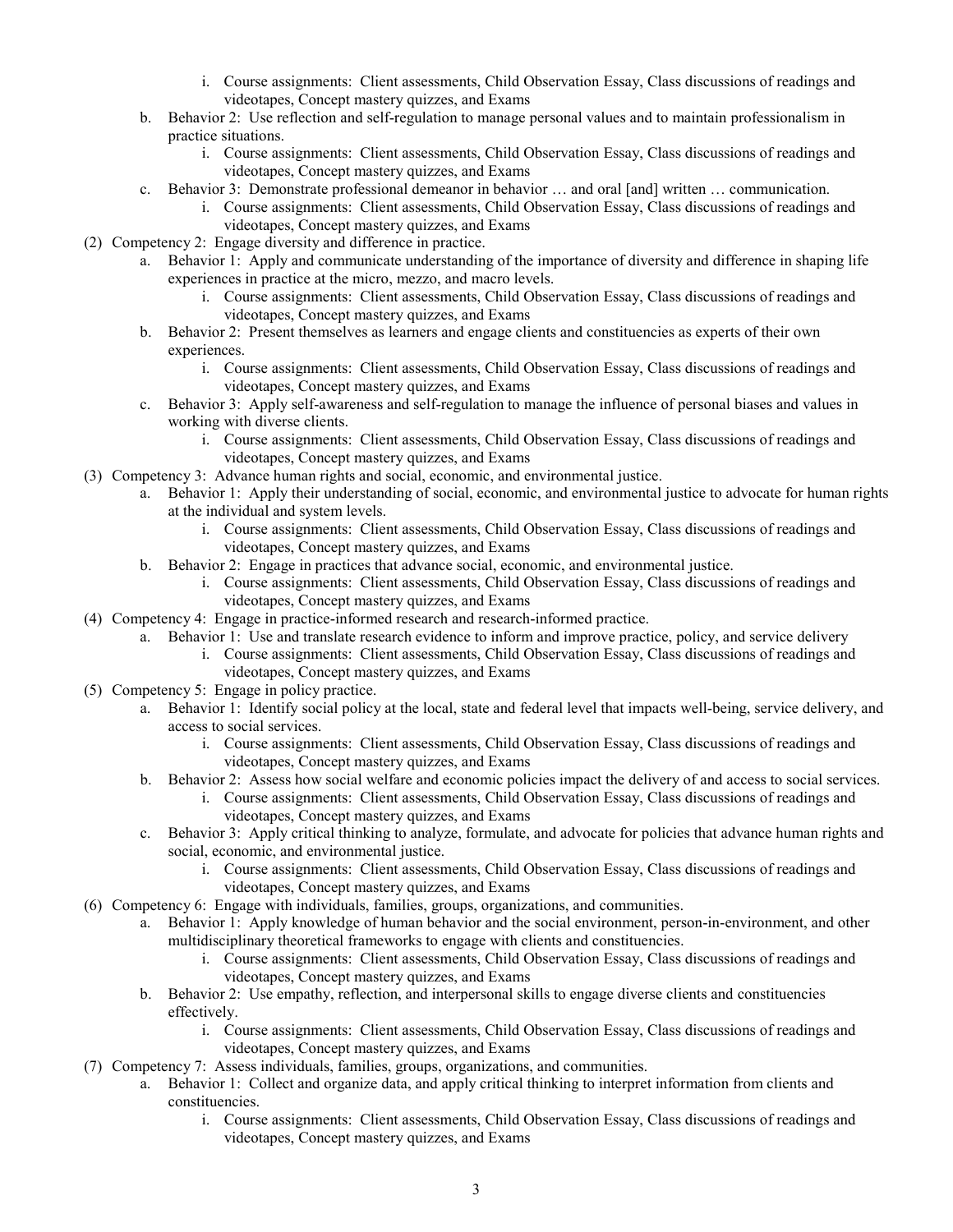- b. Behavior 2: Apply knowledge of human behavior and the social environment, person-in-environment, and other multidisciplinary theoretical frameworks in the analysis of assessment data from clients and constituencies.
	- i. Course assignments: Client assessments, Child Observation Essay, Class discussions of readings and videotapes, Concept mastery quizzes, and Exams
- c. Behavior 3: Develop mutually agreed-on intervention goals and objectives based on the critical assessment of strengths, needs, and challenges within clients and constituencies.
	- i. Course assignments: Client assessments, Child Observation Essay, Class discussions of readings and videotapes, Concept mastery quizzes, and Exams
- d. Behavior 4: Select appropriate intervention strategies based on the assessment, research knowledge, and values and preferences of clients and constituencies.
	- i. Course assignments: Client assessments, Child Observation Essay, Class discussions of readings and videotapes, Concept mastery quizzes, and Exams
- (8) Competency 8: Intervene with individuals, families, groups, organizations, and communities.
	- a. Behavior 1: Critically choose and implement interventions to achieve practice goals and to enhance capacities of clients and constituencies.
		- i. Course assignments: Client assessments, Child Observation Essay, Class discussions of readings and videotapes, Concept mastery quizzes, and Exams
	- b. Behavior 2: Apply knowledge of human behavior and the social environment, person-in-environment, and other multidisciplinary theoretical frameworks in interventions with clients and constituencies.
		- i. Course assignments: Client assessments, Child Observation Essay, Class discussions of readings and videotapes, Concept mastery quizzes, and Exams
	- c. Behavior 3: Use inter-professional collaboration as appropriate to achieve beneficial practice outcomes. i. Course assignments: Client assessments, Child Observation Essay, Class discussions of readings and videotapes, Concept mastery quizzes, and Exams
	- d. Behavior 4: Negotiate, mediate, and advocate with and on behalf of diverse clients and constituencies. i. Course assignments: Client assessments, Child Observation Essay, Class discussions of readings and videotapes, Concept mastery quizzes, and Exams
	- e. Behavior 5: Facilitate effective transitions and endings that advance mutually agreed-on goals.
		- i. Course assignments: Client assessments, Child Observation Essay, Class discussions of readings and videotapes, Concept mastery quizzes, and Exams
- (9) Competency 9: Evaluate practice with individuals, families, groups, organizations, and communities.
	- a. Behavior 1: Select and use appropriate methods for evaluation of outcomes.
		- i. Course assignments: Client assessments, Child Observation Essay, Class discussions of readings and videotapes, Concept mastery quizzes, and Exams
	- b. Behavior 2: Apply knowledge of human behavior and the social environment, person-in-environment, and other multidisciplinary theoretical frameworks in the evaluation of outcomes.
		- i. Course assignments: Client assessments, Child Observation Essay, Class discussions of readings and videotapes, Concept mastery quizzes, and Exams

## **V. COURSE REQUIREMENTS**

A. **Required Texts**: Hutchison, E. D. (2019). *Dimensions of human behavior: The changing life course* (6<sup>th</sup> ed.). Sage. ISBN 978-1-5443-3934-4

Perry. B. D., and Szalavitz, M. (2017, Revised). *The boy who was raised as a dog and other stories from a child psychiatrist's notebook.* Basic Books.

### *B. Final Grades*

A total of 10,000 points may be earned from the course assignments, as follows:

| <b>Course Assignment</b>                          | Percentage of final grade | <b>Total possible points</b> |
|---------------------------------------------------|---------------------------|------------------------------|
| Concept Mastery Quizzes and Case Scenarios        | 20%                       | 2,000                        |
| Child Observation Essay                           | 20%                       | 2,000                        |
| Psychosocial assessment One - Eric                | $5\%$                     | 500                          |
| Psychosocial assessment Two - Roberto             | $5\%$                     | 500                          |
| Psychosocial assessment Three - Missy             | $5\%$                     | 500                          |
| Psychosocial assessment Four - Tommy              | 5%                        | 500                          |
| Psychosocial assessment Five - Jane Tyler (video) | 5%                        | 500                          |
| Mid-Term Exam                                     | 15%                       | 1,500                        |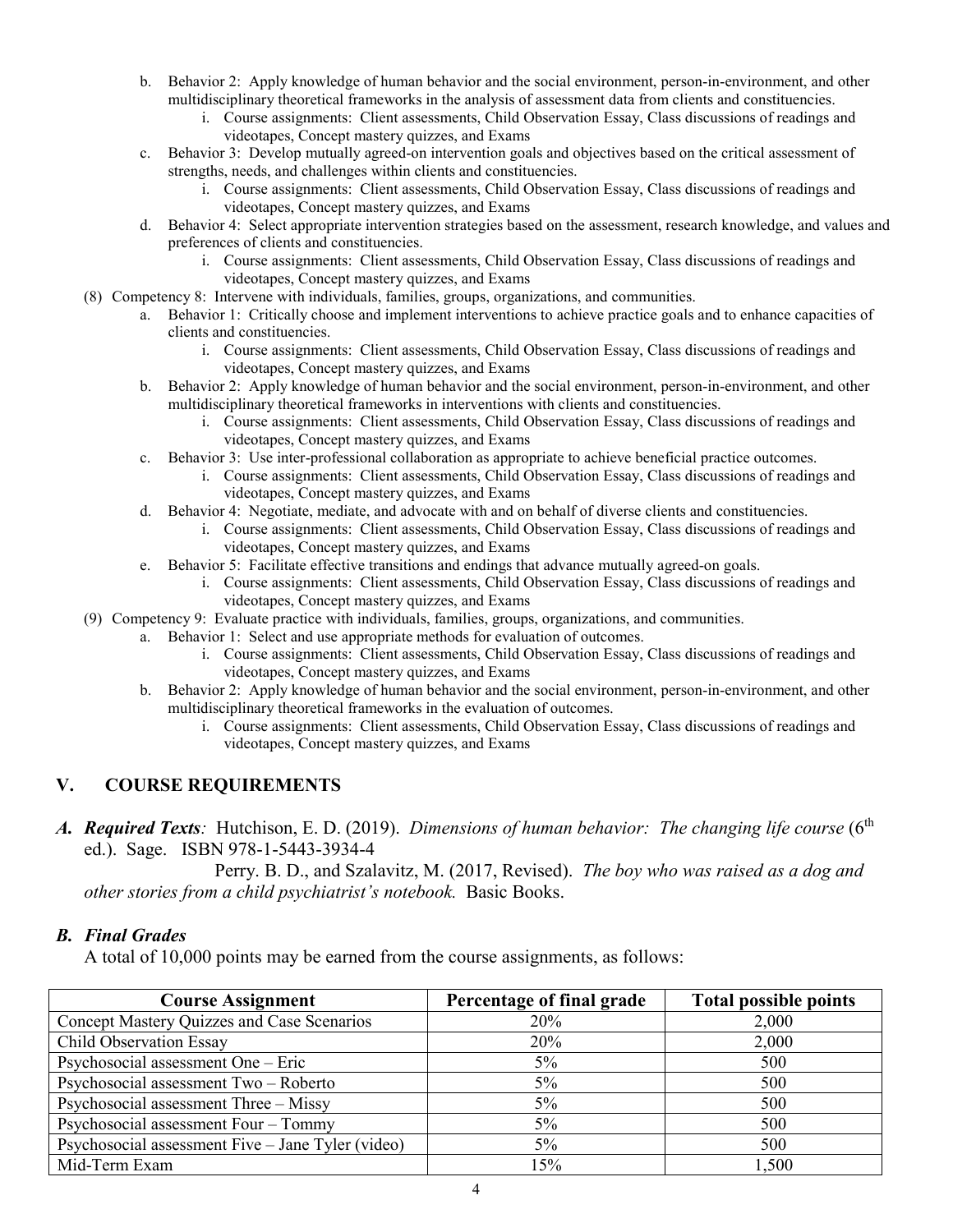| Final Exam                                                                             | 10%   | 1,000                         |
|----------------------------------------------------------------------------------------|-------|-------------------------------|
| Attendance                                                                             | $5\%$ | 500                           |
| <b>Class Participation</b>                                                             | $5\%$ | 500                           |
| Totals                                                                                 | 100%  | 10,000                        |
|                                                                                        |       | (Total points divided by 100) |
|                                                                                        |       | $=$ final grade)              |
| Points and Corresponding Grades for individual assignments are based on the following: |       |                               |
|                                                                                        |       |                               |

| A+: $100$ points     | A: 95 points   | $A - 90$ points  |
|----------------------|----------------|------------------|
| $B+$ : 88 points     | B: 85 points   | $B-$ : 80 points |
| $C^{+}$ : 78 points  | $C: 75$ points | $C-$ : 70 points |
| D+: $68$ points      | D: $65$ points | D-: $60$ points  |
| F: 59 points or less |                |                  |

**Example**: A test worth 15% of the grade, on which a student earned a B+, would give 1,320 points toward the final grade (88 x  $15 = 1,320$ ).

Final Class Grades are based on the following:

| A: 90 to 100 $(9,000 \text{ to } 10,000 \text{ points})$ | B: 89 to 80 $(8,900 \text{ to } 8,000 \text{ points})$ |
|----------------------------------------------------------|--------------------------------------------------------|
| C: 79 to 70 $(7,900 \text{ to } 7,000 \text{ points})$   | D: 69 to 60 (6,900 to 6,000 points)                    |

F: 59 or less (5,900 points or less)

As much as possible, graded papers are returned the class after they are handed in. Two to three times during the semester, students will be given a grade sheet to show the status of their grade at that point in the course.

## *C. Course Assignments*

The following activities will be completed during the semester.

### *1. Concept Mastery Quizzes and Case Scenarios (20% of final grade)*

A number of the class periods will include a quiz and/or case scenario to help students solidify their understanding of the concepts presented in the course material and to learn how to apply them. The days on which quizzes will be given will not be announced ahead of time. Some quizzes will be given as "pop" quizzes to test whether students did the day's reading – those will be given at the beginning of the class and will ask 2-3 questions from the assignment. The fulllength quizzes will be given at the end of class as a take-home quiz, and it is due at the beginning of the next regularly scheduled class period. **A student who misses class or who arrives late will not be allowed to make up a "pop" quiz and will receive a zero; the student will be allowed to complete a make-up quiz on the other assignments; however, it is the student's responsibility to receive the quiz from Dr. Rappaport and to turn it in by the class period in which it is due (typically the next scheduled class period). If the student does not do this, then a make-up quiz will**  not be accepted. DO NOT ASK FOR A COPY OF THE QUIZ AFTER STUDENTS HAVE ALREADY TURNED **IT IN!**

 At the end of the course, the student's average numerical grade on all quizzes (including any zeros) will represent 15% of their final grade. Each student will have one quiz grade (the lowest one) dropped by the professor; if you only missed a single class during the semester, that zero will not impact your average quiz grade.

 **Note: Take-home quizzes must be completed by each student ALONE. There is to be NO sharing of quiz answers with other students; this constitutes cheating. If a student shares their quiz answers with another student, BOTH students will receive a grade of 0 (zero) on that quiz.**

## 2. *Child Observation Interview and Interaction Paper (20% of grade)*

 Each student will arrange to spend two hours with a child between the ages of birth and ten years to observe, interview, and interact with that child and his/her parent(s). (This child **cannot be a relative of the student, AND RELATIVE IS DEFINED AS ANY PERSON RELATED BY BLOOD, MARRIAGE, OR CO-HABITATION,** but can be the child of someone they already know or someone they are meeting for the first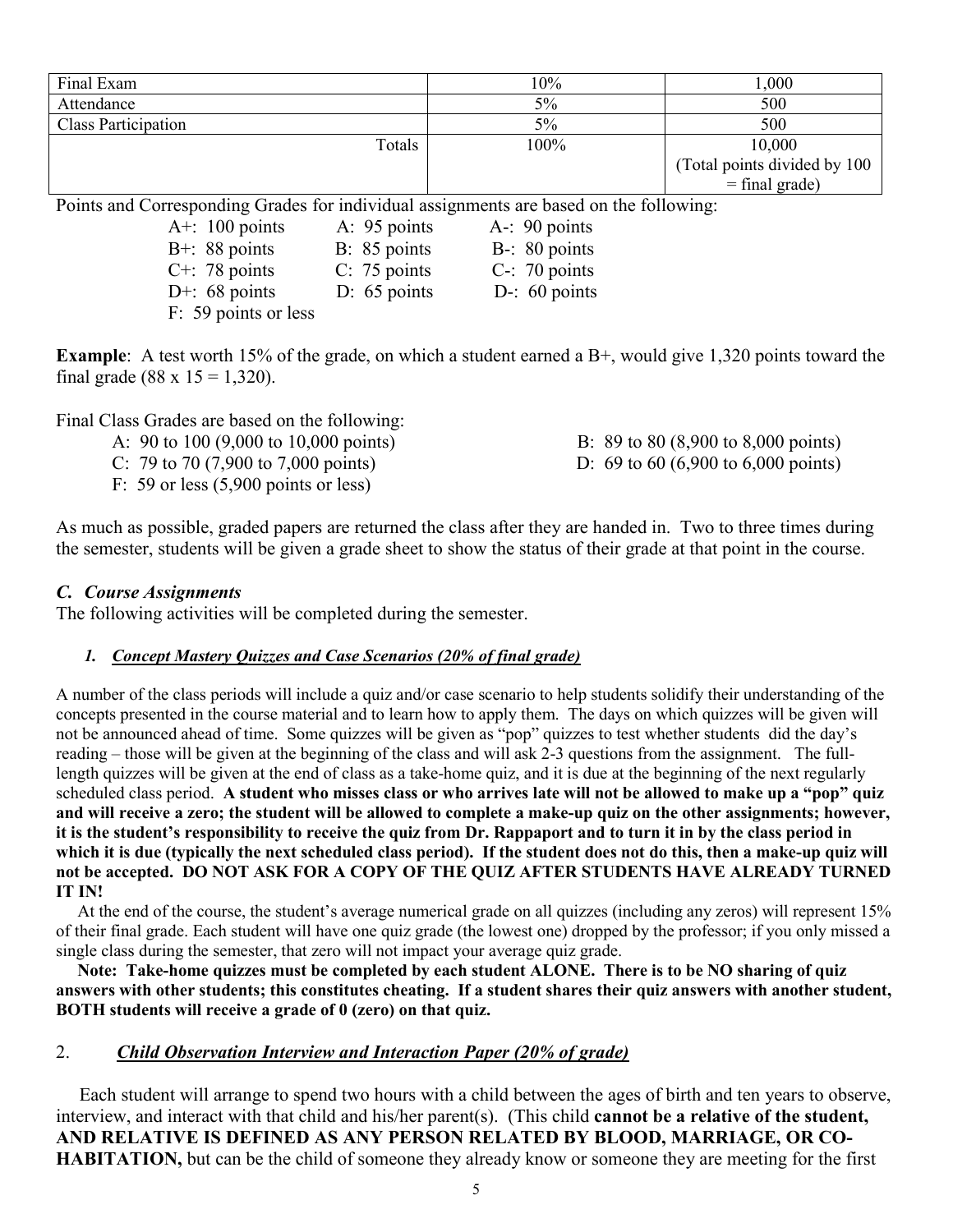time to do this assignment.) **You need to make up a fictional name to use for the child AND state in the paper that you are not using the child's correct name.** After spending the time with the child, you will write a detailed paper of at least 6-7 pages describing what you observed in the child, what the child and parents told you, how the child's height and weight plot on a growth chart, what specific developmental milestones you observed in the child, how that compares to ages when those milestones are typically achieved, and how the child's behavior and development compared to ALL the theoretical material you studied for class about a child that age (infant, toddler, early or middle childhood). **THAT MEANS YOU NEED TO REVIEW ALL COURSE MATERIAL ABOUT CHILDREN OF THAT AGE, INCLUDING THE TEXTBOOK, AND ACTUALLY UTILIZE THAT MATERIAL TO HELP EXPLAIN THE STORY OF THE PERSON YOU INTERVIEWED. THE COURSE MATERIAL SHOULD BE BLENDED IN WITH THE PERSON'S STORY IN A SMOOTH, EXPLANATORY FASHION.** You should explain how the child was similar to the material you studied, and were there things about the child that were different from the material you studied? What did theorists such as Erikson and Piaget say about children this age, and how would their theoretical concepts help you in analyzing what you observed in this particular child? (For example, does the baby demonstrate object permanence yet -- and what test did you do to measure that? Does the child demonstrate an understanding of conservation yet -- and again, how did you test for that? Was the child able to copy something you drew on a piece of paper? Did you ask the child to draw a picture of him/herself and/or his/her family? How did they explain that picture, and how would it score on the Goodenough scale? How egocentric was the child? Etc.) What would the DDST show about the child? (You need to go into detail about things on the DDST that the child has and has not mastered.) THIS THEORETICAL ANALYSIS NEEDS TO BE A MAJOR PART OF YOUR PAPER, NOT JUST A FEW PARAGRAPHS. GO THROUGH ALL THE COURSE MATERIAL ON CHILDREN THIS AGE, AND CONSIDER HOW TO USE THAT MATERIAL IN EXPLAINING EVERYTHING YOU SAW IN THIS CHILD.

 At the beginning of the essay, be sure you give the child's age and a description of the environment in which you did the observations and interactions (were you in the child's own home? on a playground? in a child care setting? in your home? etc.). Papers must be typed and double-spaced. Students are not allowed to use ANY reference materials other than course reading assignments, BUT YOU MUST STILL CITE ANY CLASS MATERIALS YOU REFER TO IN YOUR PAPER, USING CORRECT APA FORMAT. You need to make extensive use of material that is included in the course textbook; DO NOT use only the handouts for the class, as this will make your theoretical analysis lack depth. Creativity and thoroughness are significant aspects of the grading of this essay; if it is shorter than 6-7 pages (counting content only, not the face page and the reference page), you did not do the assignment correctly and there will be a significant grade deduction for not following instructions. In grading, 75% of the essay grade will be based on content, and 25% of the grade will be based on quality and professionalism of the student's writing (see further details in the assessment section, below).

## **SEE THE GRADING RUBRIC THAT IS ATTACHED TO THIS SYLLABUS. BE SURE YOU CITE THE GROWTH CHART AND THE DDST ACCORDING TO INSTRUCTIONS ON HANDOUTS IN CANVAS.**

### *3. Five Psychosocial Assessments: 25% of final grade (5% each)*

Students will complete a series of five (5) psychosocial assessments of clients/families. Four will be from stories handed out in class, and the fifth will be from a videotape shown in class about a client/family. The format used for writing those assessments is included in this syllabus. **BE SURE YOU USE THE GUIDELINES SHEET WE REVIEWED IN CLASS ON THE DAY WE TALKED ABOUT HOW TO WRITE ASSESSMENTS; THAT SHEET GIVES HINTS ABOUT WHAT INFORMATION BELONGS IN EACH SECTION OF THE ASSESSMENT. YOU SHOULD ALSO CAREFULLY REVIEW ASSESSMENTS THAT HAVE ALREADY BEEN GRADED AND RETURNED TO YOU IN ORDER TO AVOID MAKING THE SAME KINDS OF MISTAKES AGAIN.** The assessments will be graded according to how complete the information is that is included (content  $-50\%$  of the grade) and how coherently and appropriately the information is organized and presented within the assessment, as well as how neatly and professionally the assessment is written (organization – whether information about the client was put in the correct place, whether it was chronological, etc. – is 25% of the grade, and the remaining 25% of the grade is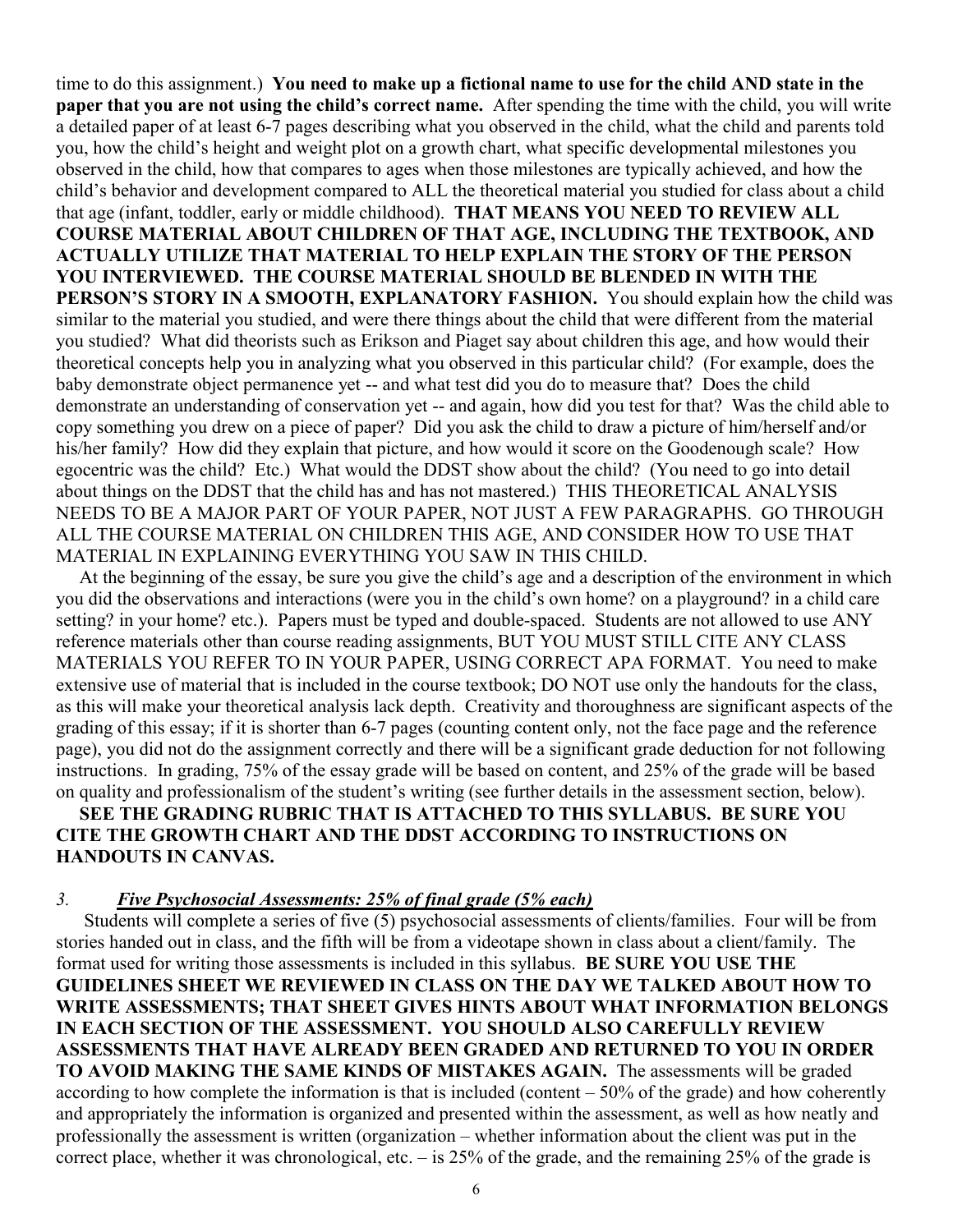based on grammar, spelling and punctuation). When you write each assessment, you need to put yourself in the place of being the designated client's social worker. All assessments must be typed; no hand-written assessments will be accepted. **Assessments must be double-spaced in their entirety to give room for the professor to make corrections. Single-spaced assessments will not be graded and will receive a zero for the grade.** The due dates for those assessments are included in the schedule of classes.

 *Learning to write psychosocial assessments is essential for social workers. You will think it is incredibly hard to do these 5 assessments, and you will wonder why I grade them strictly – but then when you start your field placements, your supervisors will express gratitude that you have learned a good foundation for how to approach writing client assessments. So hang in there and "trust the process" as you work through how to do these assignments.*

*NOTE: FOR THE ASSESSMENT THAT IS BEING VIEWED FROM A VIDEOTAPE, STUDENTS ARE EXPECTED TO WRITE THEIR ASSESSMENT BASED ONLY ON THE SINGLE VIEWING OF THE MOVIE IN CLASS. DO NOT TAPE RECORD THE VIDEO WHILE IT IS BEING SHOWN IN CLASS. DO NOT GO RENT THE MOVIE AND WATCH IT ADDITIONAL TIMES IN ORDER TO GET MORE INFORMATION FOR YOUR ASSESSMENT, AND DO NOT READ ANY MATERIAL ABOUT THE MOVIE TO HELP YOU WRITE THE ASSESSMENT. WHEN YOU INTERVIEW A CLIENT, YOU ONLY GET ONE ATTEMPT TO TALK WITH THE CLIENT BEFORE WRITING THE ASSESSMENT, AND THIS IS GIVING YOU PRACTICE FOR THAT REALITY. YOU NEED TO FOCUS ON DOING A GOOD JOB ON THE PARTS THAT YOU DO RECALL FROM THE VIDEO. IF IT IS OBVIOUS TO THE PROFESSOR THAT YOU DID NOT FOLLOW THESE INSTRUCTIONS, YOU WILL RECEIVE A GRADE OF ZERO ON THE ASSESSMENT.*

*NOTE: STUDENTS ARE NOT TO WORK ON THE ASSESSMENT ASSIGNMENTS TOGETHER. YOU MUST TURN IN WORK THAT IS ENTIRELY YOUR OWN. THIS PROHIBITION INCLUDES ASKING STUDENTS WHO TOOK THIS COURSE PREVIOUSLY TO GIVE YOU THEIR ASSESSMENTS, OR GETTING TOGETHER IN GROUPS TO WORK ON AND WRITE THE ASSESSMENTS TOGETHER, AND THEN EACH OF YOU SLIGHTLY CHANGING THE WORDING IN HOPES THAT I WILL NOT KNOW YOU WORKED ON THEM TOGETHER. ANY SUCH ACTIVITY WILL RESULT IN A GRADE OF 0 AND SANCTIONS FOR CHEATING ON A SCHOOL ASSIGNMENT. IF ANOTHER STUDENT APPROACHES YOU TO TALK ABOUT HOW YOU WROTE YOUR ASSESSMENT, OR IF ANOTHER STUDENT ASKS TO SEE YOUR ASSESSMENT, TELL THEM THAT IS CHEATING AND THAT YOU ARE NOT GOING TO DISCUSS YOUR ASSESSMENT WITH THEM. THIS ALSO MEANS YOU CANNOT GO TO THE INTERNET TO TRY TO DOWNLOAD ANY KIND OF INFORMATION, INCLUDING REVIEWS OF THE MOVIE. EVERYTHING YOU WRITE NEEDS TO COME FROM YOUR OWN WORK ON THE ASSIGNED CLIENT. THERE ARE NO EXCEPTIONS!!!*

| on cach abbebonient that is oased on organization with |                     |  |
|--------------------------------------------------------|---------------------|--|
| 0-2 errors = $A+$                                      | $3-4$ errors = A    |  |
| 5-6 errors = $A$ -                                     | 7-8 errors = $B+$   |  |
| $9-10$ errors = B                                      | 11-12 errors $=$ B- |  |
| 13-14 errors = $C+$                                    | 15-16 errors $=$ C  |  |
| 17-18 errors $=C-$                                     | 19-20 errors = $D+$ |  |
| $21-22$ errors = D                                     | $23-24$ errors = D- |  |
| 25 errors or more $=$ F                                |                     |  |

The 25% of the grade on each assessment that is based on organization will be based on the following:

The 25% of the grade on each assessment that is based on writing will be based on the following:

| 0-3 errors = $A+$    | 4-6 errors = $A$    |
|----------------------|---------------------|
| 7-9 errors = $A$ -   | 10-12 errors = $B+$ |
| 13-15 errors $=$ B   | 16-18 errors $=$ B- |
|                      | 22-24 errors $= C$  |
| 19-21 errors = $C^+$ |                     |
| $25-27$ errors = C-  | $28-30$ errors = D+ |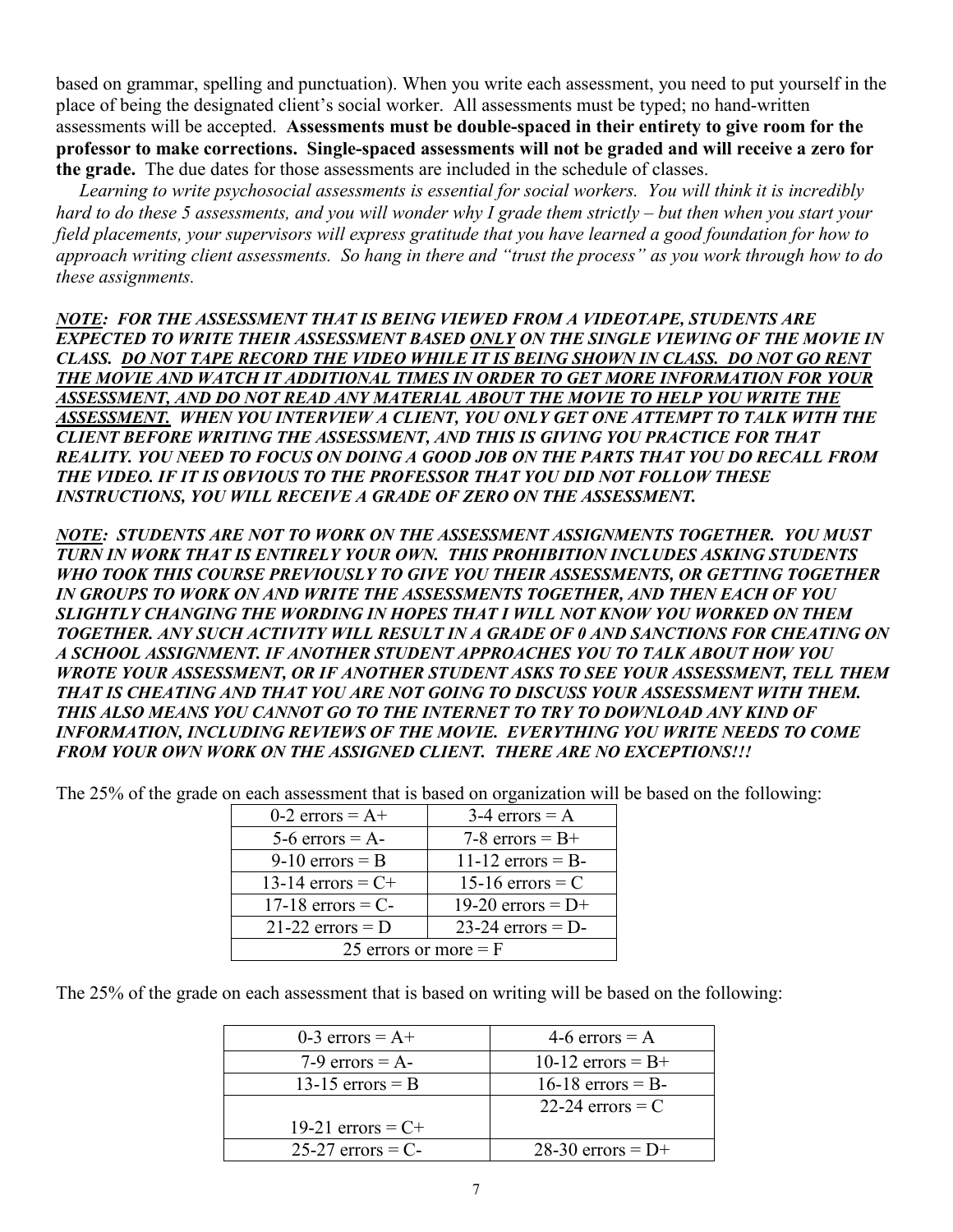| $31-33$ errors = D      | $34-36$ errors = D- |
|-------------------------|---------------------|
| 37 errors or more $=$ F |                     |

### *4. Mid-Term and Final Exams: 25% of final grade total*

There will be two examinations given in this course, a mid-term and a final, both of which will be take-home essay exams. See the Course Schedule in this syllabus for exam due dates. Examinations will not be the type of exams students may be used to (such as multiple choice, true-false, matching, and short essay questions). That type of examination merely expects students to repeat back facts and definitions, and the concept mastery quizzes will be verifying your ability to answer those kinds of questions. Instead, the exams will ask one or two large questions that expect the student to demonstrate their ability to integrate the learning they have done in the class (from reading, class discussions, watching videos in class, etc.) and show how they can APPLY that knowledge in performing social work functions. The exams will be given to students the class period before they will be due. **EXAM ANSWERS MUST BE TYPED AND DOUBLE-SPACED.** The thoroughness of answers will be a key element since grading will be based on the number of ideas, concepts, examples, and definitions you use in your answers. **You are expected to ANALYZE material we have studied, not just copy material from the textbook and handouts. Late exams will not be accepted.** 

## *5. Class Attendance (5% of final grade)*

Students are expected to be present for every scheduled class session – **and when I say present, I mean being in class the entire period, not using your telephone during class, not sleeping in class, not working on something for another class while you are in my class – in other words, being HERE and being ENGAGED IN LEARNING**. If any of those things end up not being true for you in a given day, then you will be marked absent. If you are unable to avoid missing a class, you must **email** the professor **within one week of the class period** to explain the absence if you want it to be considered an excused absence. Every unexcused (or unexplained) absence will affect this portion of your grade. For example, an illness or a funeral of a family member is an excused absence; the professor also allows one day's absence if a deployed significant other returns home. **However, routine doctor's appointments are expected to be scheduled for days and times when you do NOT have class, unless you can verify that the appointment was for a medical emergency and not for a routine visit. Any student who repeatedly asks for excused absences for doctor's appointments can be told that those will not be able to be excused.** You need to email about **every** absence from class; for example, if you were sick both days of the week, one email for the first day will not suffice as the professor will not assume that you were still sick on the second day. The professor will review other types of absences to determine how unavoidable they were; not being able to leave work is NOT an excused absence. If your work schedule will not permit you to attend this class on a predictable basis, you should not be enrolled in the class.

 **Students must be present when class begins and are expected to remain until class is dismissed; students are not allowed to arrive late or leave early. (See the Code of Conduct for further details.)** 

| The following shows the degree to which unexcused absences will impact your attendance grade. |
|-----------------------------------------------------------------------------------------------|
|-----------------------------------------------------------------------------------------------|

| Number of Unexcused Absences                     | Attendance Grade |  |
|--------------------------------------------------|------------------|--|
|                                                  | $A -$            |  |
|                                                  |                  |  |
|                                                  | R.               |  |
|                                                  |                  |  |
|                                                  |                  |  |
| 6 or more                                        |                  |  |
| Coming to class late twice counts as one absence |                  |  |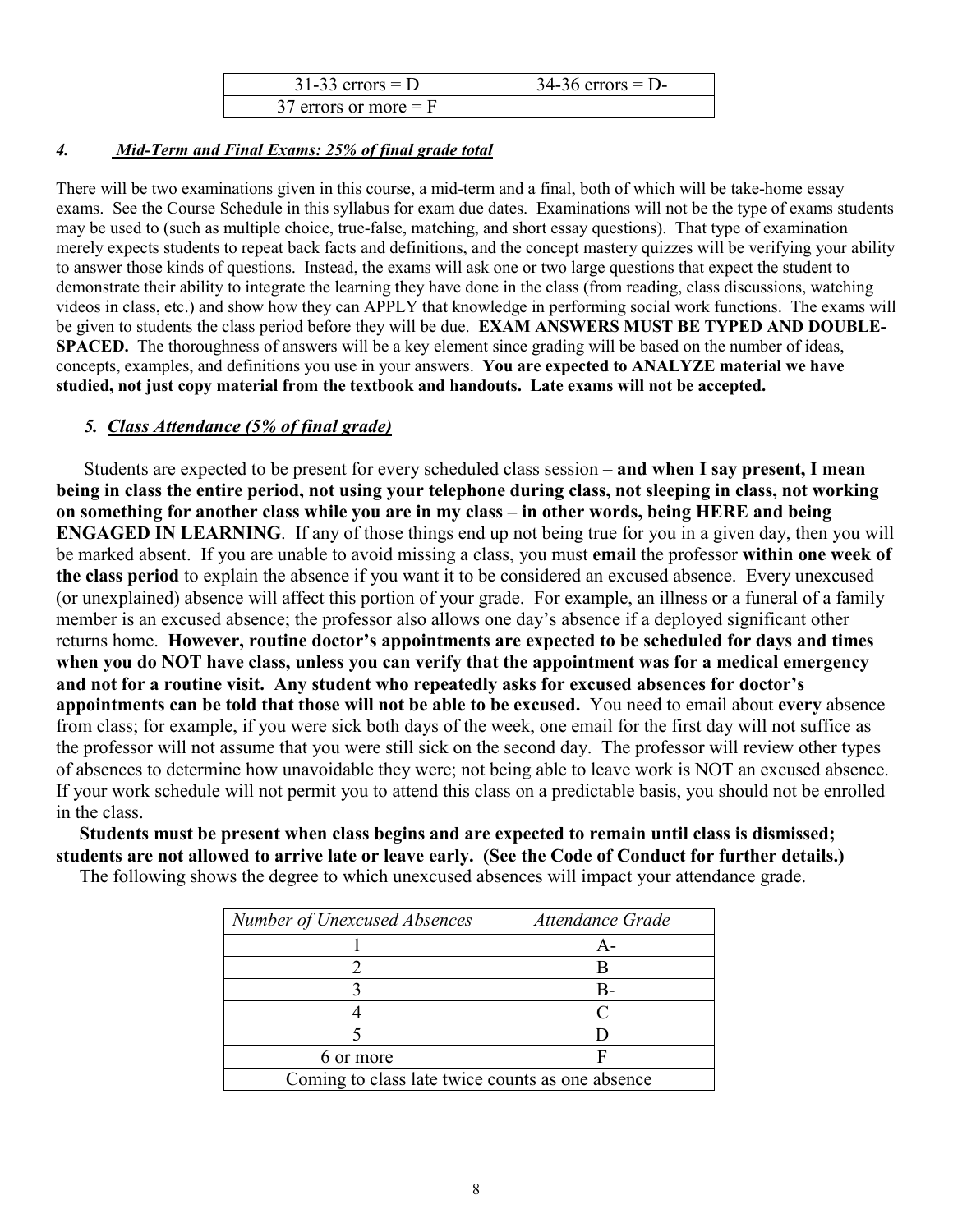## *6. Class Participation (5% of grade)*

Dr. Rappaport has an interactive teaching style and expects every student to be an active participant in class. An old Chinese proverb says, "Tell me and I will forget–Show me and I may remember–But involve me and I will understand." You will learn more from this class if you talk and participate. Ask questions, remembering that there is no such thing as a stupid question. Share your reactions to what is being discussed. Reflect on implications of what we are studying. If you are a student who has never before chosen to talk in classes, this will be a good opportunity for you to start developing a new life skill that will serve you well in the profession of social work. (Students are encouraged not to divulge any personal information they will not be comfortable having their fellow students know about them.) Being an active participant increases understanding of the material for your fellow students as well.

 Your class participation grade will be determined by whether you talked during class discussions **and by whether your contributions added to the quality of the class sessions**. Dr. Rappaport also reserves the right to call on students in class if they are not participating regularly in the discussions. Each day a student will earn between 0 and 3 participation points; the points will be totaled at the end of the semester, and grades will be determined based on the student's total number of points compared to the points of all the other students in the class.

 **While we cannot require that students wear a mask to class, each student who does wear a face covering will be given an extra participation point for that class session.**

## **VI. CODE OF CONDUCT FOR CLASSROOMS**

The following policies apply to all students enrolled in this course:

- **1.** Students are not permitted to enter class more than ten (10) minutes late. Exceptions will be made with *prior discussion and approval by the professor only*.
- 2. After class has begun, students are expected to remain for the duration of the class. It is expected that all students will take care of personal affairs (i.e., get beverages, take care of phone calls, meet with students and other professors, use the restroom, etc.) before class begins and that they WILL NOT leave class after it has begun.

3. **AT THE BEGINNING OF EACH CLASS, ALL TELEPHONES MUST BE PUT AWAY FOR THE DURATION OF THE CLASS. THIS INCLUDES NOT PUTTING IT ON THE STUDENT'S DESK WHERE IT IS VISIBLE. IF DR. RAPPAPORT SEES A TELEPHONE ON A DESK OR SEES A STUDENT TRY TO ANSWER ONE, SHE RESERVES THE RIGHT TO CONFISCATE IT FOR THE REMAINDER OF THE CLASS.** 

**IN ADDITION, USE OF LAPTOP COMPUTERS IS PROHIBITED DURING CLASS EXCEPT FOR ACCESSING THE TEXTBOOK OR CLASS HANDOUTS. IF A STUDENT IS SEEN DOING A LOT OF TYPING, DR. RAPPAPORT RESERVES THE RIGHT TO SEE WHAT IS BEING WRITTEN, AND IF NECESSARY SHE WILL REMOVE THE STUDENT'S RIGHT TO USE THE LAPTOP DURING CLASS. UNDER NO CIRCUMSTANCES CAN A STUDENT USE THIS CLASS PERIOD TO WORK ON ASSIGNMENTS FROM THIS OR ANY OTHER CLASS.** 

**IN OTHER WORDS, STUDENTS NEED TO PAY CLOSE ATTENTION TO EACH CLASS IN ITS ENTIRETY, INCLUDING ANY VIDEOTAPES BEING SHOWN, AND**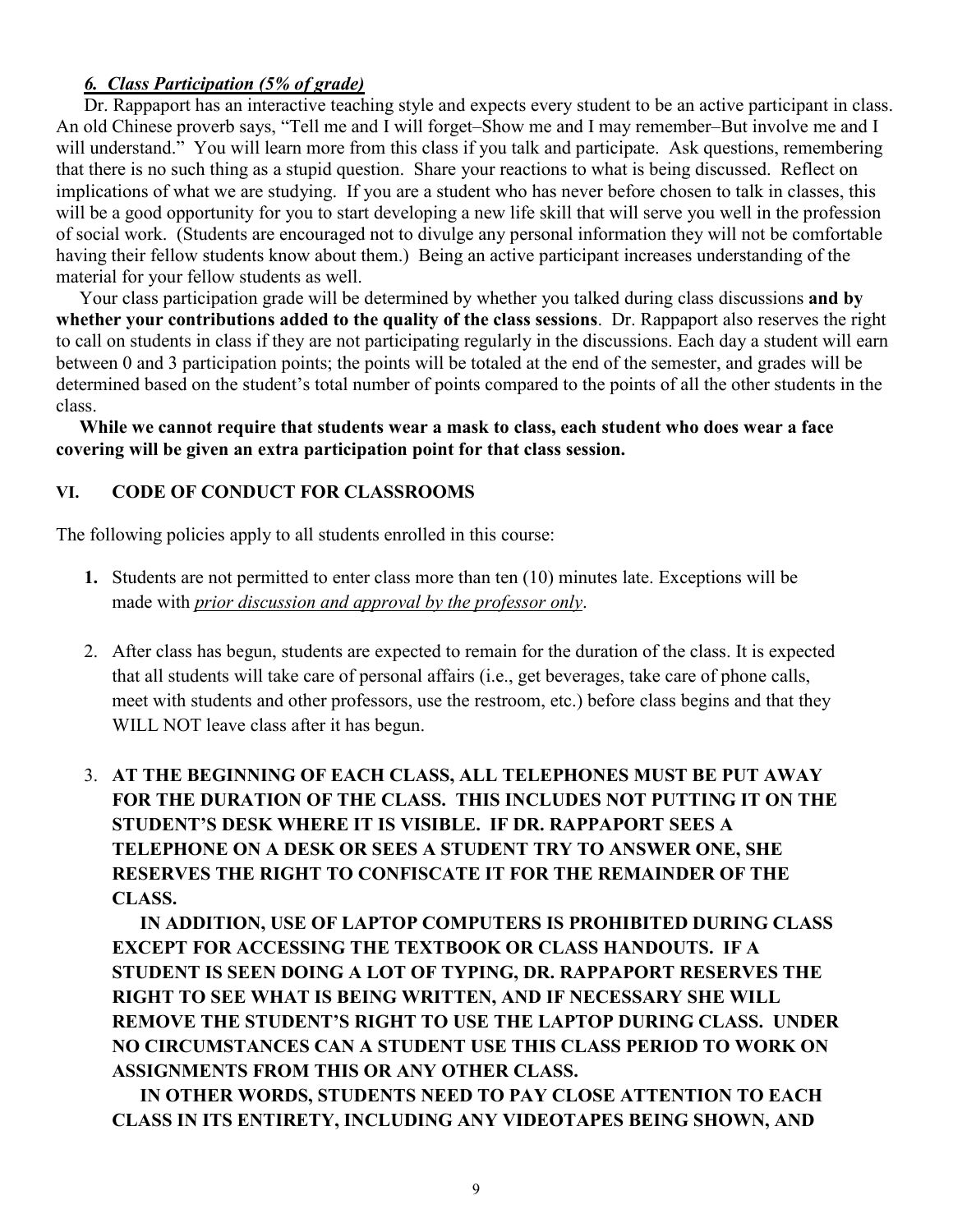## **TO USE THEIR INTEGRITY AND RESPECTFULNESS IN HOW THEY BEHAVE DURING CLASS.**

- 3. Students are expected to display professional decorum at all times. This includes, but is not limited to, respecting classmates and the instructor. It is expected that students will not speak to/hold conversations with/pass notes to other students, use cell phones, or engage in other types of unprofessional behaviors after class has begun. Talking during class discussions out of turn or while other students are talking is disruptive to the learning environment, disrespectful to peers, and unprofessional in demeanor. Students are strongly encouraged to engage in discussion in a respectful and appropriate manner; hence, it is expected that students apply classroom etiquette and raise a hand if there is something you want to share or you want to answer a question. It is also expected that students will display patience in raising a hand and recognize that the professor may be trying to call on other students who have not yet participated.
- 4. To support the academic learning environment, students are asked to refrain from sharing personal information in class that will not support/add significantly to the class discussion. Sharing of personal stories and/or issues that are not directly related to the topic can distract class learning and limit knowledge-sharing by the professor and other students. The professor reserves the right to redirect/limit such conversations in class as needed.
- 6. Students are NOT permitted to work collaboratively (together) on *any* assignment in this class. All work turned in must be the student's own product. This includes take-home quizzes, papers, etc. Failure to adhere to this policy can result in a zero (0) on the assignment and referral to Student Affairs for academic integrity concerns.
- 7. **All assignments must be turned in at the beginning of class on the day they are due.** *Being absent from class on a day when an assignment is due does NOT grant a student an extension to the due date*; the student must still arrange to get that assignment turned in to the professor before class starts. Allowing students to turn in assignments late for a grade is not fair to other students who get their work done on time, disrupts the grading process for the professor, and sends a message that such behavior is professionally "okay," which it is not.
- 8. All papers submitted for grading MUST adhere to APA  $7<sup>th</sup>$  edition standards unless otherwise stated by the professor. This means that all papers must, *minimally*, be: 1) typed, 2) doublespaced, 3) use one consistent font (I prefer Times New Roman since it is easiest to read), 4) use 12 point font, 5) include an APA style cover page, and 6) include in-text citations AND a reference page for ANY SOURCED INFORMATION (this includes information learned in current or previous classes, read online, learned during a personal communication, read in a textbook, etc.). Further, all typed papers submitted in class MUST be stapled. **IF A PAPER IS NOT WRITTEN IN APA FORMAT, DR. RAPPAPORT RESERVES THE RIGHT TO RETURN IT TO THE STUDENT WITH A GRADE OF ZERO. USING APA IS NOT OPTIONAL! IF YOU DO NOT KNOW HOW TO USE APA, READ THROUGH THE INSTRUCTIONS LATER IN THIS SYLLABUS OR GO TO THE WRITING CENTER AND ASK FOR SOME TUTORING ON HOW TO USE IT.**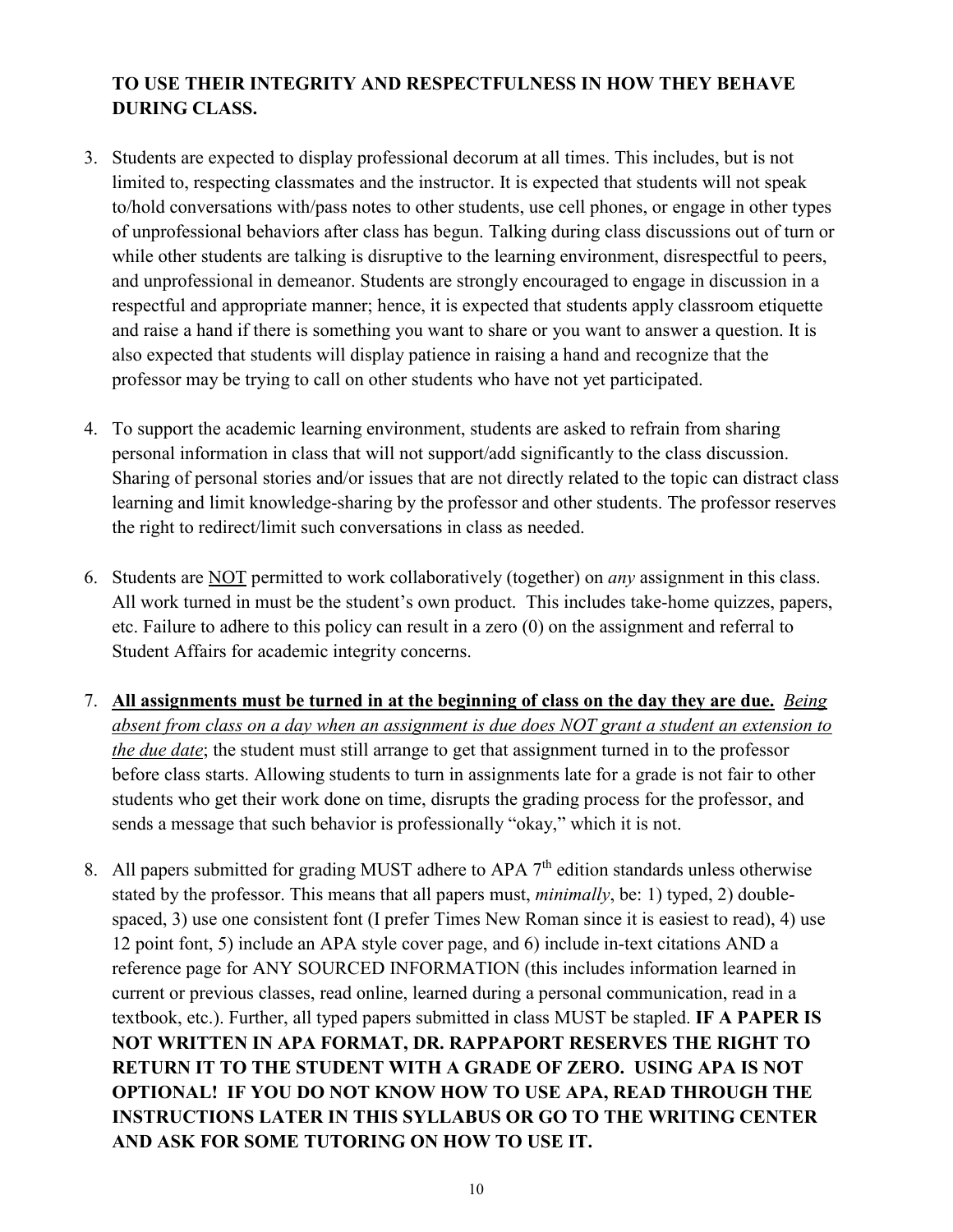- 9. TAMUCT expects all students to maintain high standards of personal and scholarly conduct and to avoid any form of academic dishonesty. Academic dishonesty includes, but is not limited to, plagiarism (intentional or unintentional), copying another person's work (**INCLUDING THE TEXTBOOK OR OTHER COURSE MATERIALS)**, turning in someone else's work as your own, downloading material from the internet and inserting it into a paper as if it were your own work, taking ideas from classes or readings and putting them in a paper without citations/ references, cheating on an examination or other academic work, collusion, and the abuse of resource materials. Any idea, even paraphrased ideas, used or borrowed must be given credit by showing the source with an appropriate citation and reference. **Any student who violates class and/or university policies regarding Academic Honesty will be sanctioned.** More information on university policies can be found at tamuct.edu/studentconduct.
- 10. Class discussions, oral presentations, and written materials must adhere to professional standards of expression and conform to the style described by the American Psychological Association (APA). This includes avoidance of the use of language that degrades women; people of color; people who are gay, lesbian, bisexual, or transgender; and other diverse and at-risk populations. All students are expected to display the utmost respect for all people, regardless of differences.
- *11. An assessment of each student's behavior as it relates to class policies and overall decorum required by the TAMUCT Social Work Department and the university is provided via the "Rubric for Assessing Professional Behaviors" that is given to students at the New Social Work Student Orientation. All social work majors receive a RAPB when they apply to the social work major and again when they apply for a field placement. Failure to obtain scores of 3 or 4 in any of the 15 professional behavior areas listed in the rubric will limit a student's ability to be admitted to the social work major or assigned to a field placement and/or can result in removal from a field placement. These behaviors, which align with the National Association of Social Workers (NASW) core values and ethics, the TAMUCT Code of Conduct, and the Social Work Department class policies, are considered the expected professional behaviors of social work interns and future generalist social workers and, therefore, are held to the strictest code.*

### **VII. University Policies**

### *1.* **Emergency Warning System for Texas A&M University-Central Texas**

**SAFEZONE.** SafeZone provides a public safety application that gives you the ability to call for help with the push of a button. It also provides Texas A&M University-Central Texas the ability to communicate emergency information quickly via push notifications, email, and text messages. All students automatically receive email and text messages via their myCT accounts. Downloading SafeZone allows access to push notifications and enables you to connect directly for help through the app. You can download SafeZone from the app store and use your myCT credentials to log in. If you would like more information, you can visit the **[SafeZone](http://www.safezoneapp.com/)** website [www.safezoneapp.com]. To register SafeZone on your phone, please follow these 3 easy steps*:*

a. Download the SafeZone App from your phone store using the link below: [iPhone/iPad:](https://apps.apple.com/app/safezone/id533054756) [https://apps.apple.com/app/safezone/id533054756]

[Android Phone / Tablet](https://play.google.com/store/apps/details?id=com.criticalarc.safezoneapp) [https://play.google.com/store/apps/details?id=com.criticalarc.safezoneapp]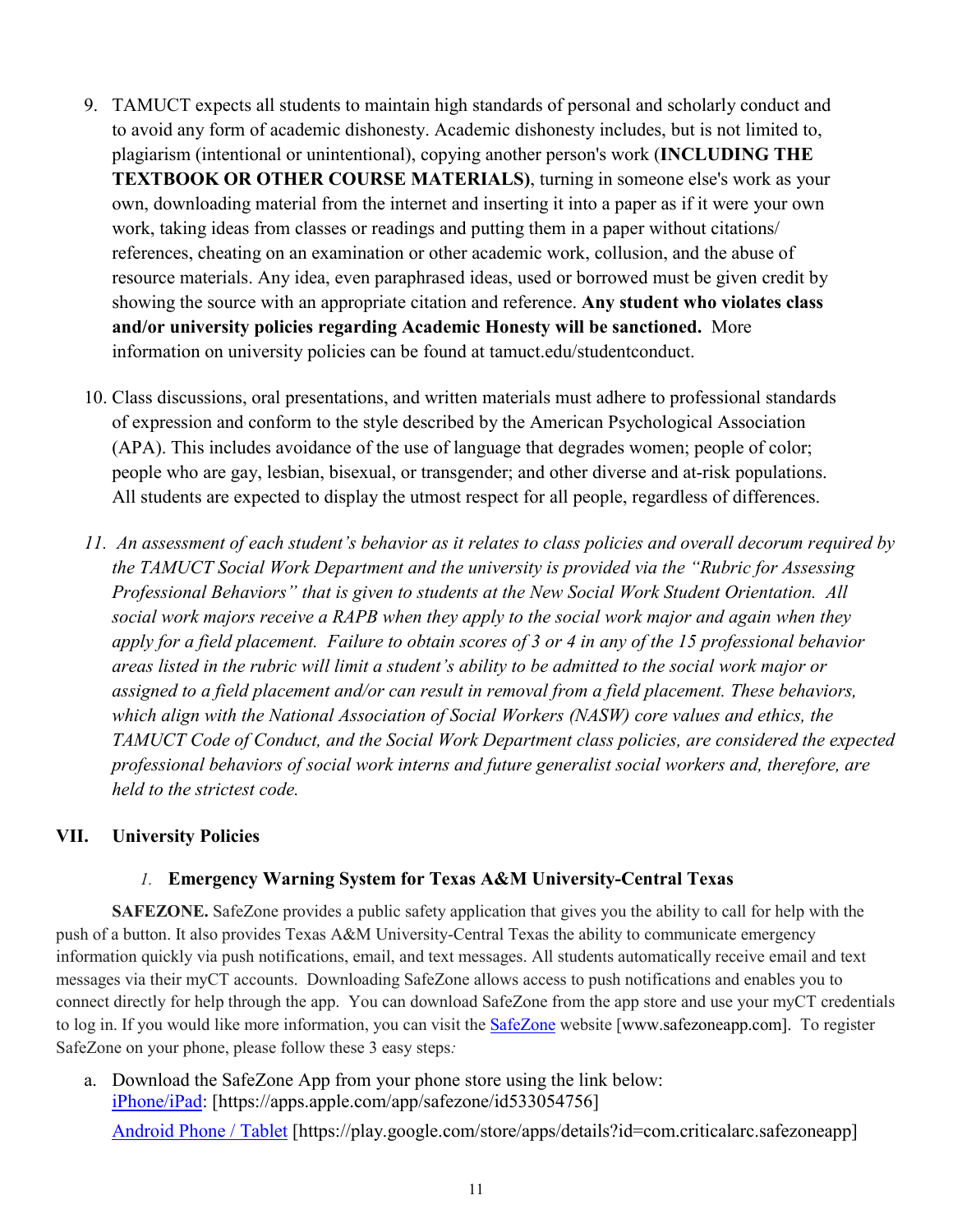- b. Launch the app and enter your myCT email address (e.g.  $\{name\}$ ) ( $@$ tamuct.edu)
- c. Complete your profile and accept the terms of service

## 2. **COVID-19 Protocols**:

- Students and employees must check for symptoms every day before coming on campus. Do NOT come to campus if you suspect that you have COVID-19 or another infectious illness.
- You must complete the COVID-19 Reporting Form if you believe you have been exposed to or have tested positive for COVID-19. Find this reporting form on the TAMUCT website: <https://redcap.tamhsc.edu/surveys/?s=N38DRD4EMK>If you do contract COVID-19 and must stay home, contact the professor to see about remaining current with the course while you have to remain at home. If ill, you can contact the office of Student Success, Equity and Inclusion to see about requesting accommodations to be able to succeed in the course.
- Free COVID-19 testing will be available on campus
- The university does not require face coverings (masks). However, it is strongly recommended according to the US Centers for Disease Control and Prevention (CDC) for both vaccinated and unvaccinated people. We encourage students to wear a face covering, to continue social distancing when possible, to wash their hands often, to cough and sneeze into your arm/elbow junction, to disinfect your area that needs to be touched, and to monitor your health daily. The University also strongly encourges people to get vaccinated to prevent further spread of COVID-19.

## 3. **Technology Requirements**

This course will use the A&M-Central Texas Instructure Canvas learning management system. **We strongly recommend the latest versions of Chrome or Firefox browsers. Canvas no longer supports any version of Internet Explorer.** Logon to A&M-Central Texas Canvas [https://tamuct.instructure.com/] or access Canvas through the TAMUCT Online link in myCT [https://tamuct.onecampus.com/]. You will log in through our Microsoft portal. Username: Your MyCT email address. Password: Your MyCT password.

For log-in problems, students should contact Help Desk Central, 24 hours a day, 7 days a week

Email: [helpdesk@tamu.edu](mailto:helpdesk@tamu.edu) Phone: (254) 519-5466 [Web Chat:](http://hdc.tamu.edu/) [http://hdc.tamu.edu] *Please let the support technician know you are an A&M-Central Texas student.*

## **4. Canvas Support**

Use the Canvas Help link, located at the bottom of the left-hand menu, for issues with Canvas. You can select "Chat with Canvas Support," submit a support request through "Report a Problem," or call the Canvas support line: 1-844-757-0953.

## **5. Drop Policy**

If you discover that you need to drop this class, you must complete the [Drop Request](https://dynamicforms.ngwebsolutions.com/casAuthentication.ashx?InstID=eaed95b9-f2be-45f3-a37d-46928168bc10&targetUrl=https%3A%2F%2Fdynamicforms.ngwebsolutions.com%2FSubmit%2FForm%2FStart%2F53b8369e-0502-4f36-be43-f02a4202f612) Dynamic Form through Warrior Web: https://dynamicforms.ngwebsolutions.com/casAuthentication.ashx?InstID=eaed95b9-f2be-45f3-a37d-

46928168bc10&targetUrl=https%3A%2F%2Fdynamicforms.ngwebsolutions.com%2FSubmit%2FForm %2FStart%2F53b8369e-0502-4f36-be43-f02a4202f612].

Faculty cannot drop students; this is always the responsibility of the student. The Registrar's Office will provide a deadline on the Academic Calendar for which the form must be completed. Once you submit the completed form to the Registrar's Office, you must go into Warrior Web and confirm that you are no longer enrolled. If you still show as enrolled, FOLLOW-UP with the Registrar's Office immediately. You are to attend class until the procedure is complete to avoid penalty for absence.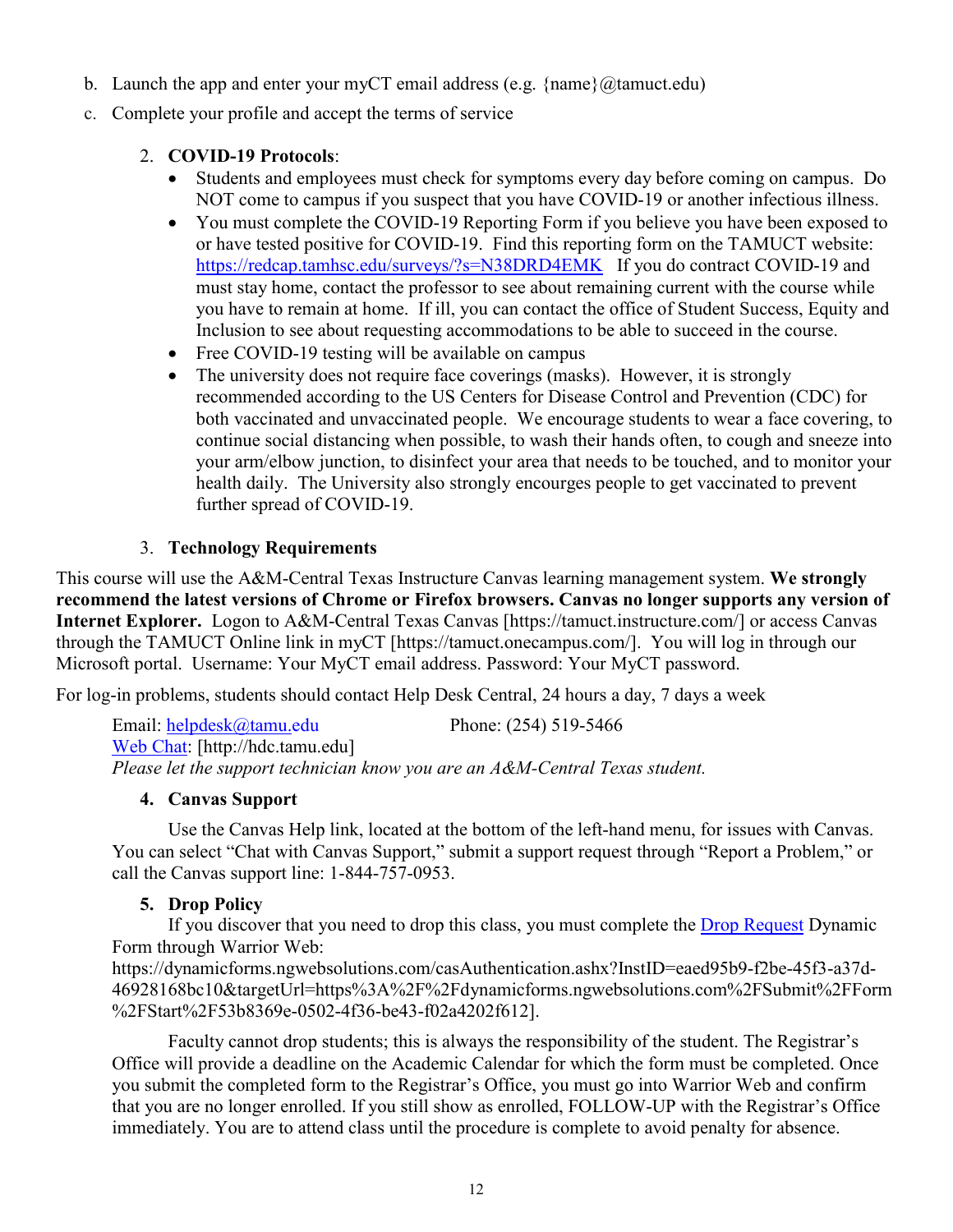Should you miss the drop deadline or fail to follow the procedure, you will receive an F in the course, which may affect your financial aid and/or VA educational benefits.

#### 6. **Academic Integrity**

Texas A&M University-Central Texas values the integrity of the academic enterprise and strives for the highest standards of academic conduct. A&M-Central Texas expects its students, faculty, and staff to support the adherence to high standards of personal and scholarly conduct to preserve the honor and integrity of the creative community. Any deviation by students from this expectation may result in a failing grade for the assignment and potentially a failing grade for the course. All academic misconduct concerns will be referred to the Office of Student Conduct. When in doubt on collaboration, citation, or any issue, please contact your instructor before taking a course of action. For more [information](https://nam04.safelinks.protection.outlook.com/?url=https%3A%2F%2Fwww.tamuct.edu%2Fstudent-affairs%2Fstudent-conduct.html&data=04%7C01%7Clisa.bunkowski%40tamuct.edu%7Ccfb6e486f24745f53e1a08d910055cb2%7C9eed4e3000f744849ff193ad8005acec%7C0%7C0%7C637558437485252160%7CUnknown%7CTWFpbGZsb3d8eyJWIjoiMC4wLjAwMDAiLCJQIjoiV2luMzIiLCJBTiI6Ik1haWwiLCJXVCI6Mn0%3D%7C1000&sdata=yjftDEVHvLX%2FhM%2FcFU0B99krV1RgEWR%2BJ%2BhvtoR6TYk%3D&reserved=0) regarding the Student Conduct process, [https://www.tamuct.edu/studentaffairs/student-conduct.html]. If you know of potential honor violations by other students, you may [submit](https://nam04.safelinks.protection.outlook.com/?url=https%3A%2F%2Fcm.maxient.com%2Freportingform.php%3FTAMUCentralTexas%26layout_id%3D0&data=04%7C01%7Clisa.bunkowski%40tamuct.edu%7Ccfb6e486f24745f53e1a08d910055cb2%7C9eed4e3000f744849ff193ad8005acec%7C0%7C0%7C637558437485262157%7CUnknown%7CTWFpbGZsb3d8eyJWIjoiMC4wLjAwMDAiLCJQIjoiV2luMzIiLCJBTiI6Ik1haWwiLCJXVCI6Mn0%3D%7C1000&sdata=CXGkOa6uPDPX1IMZ87z3aZDq2n91xfHKu4MMS43Ejjk%3D&reserved=0) a report, [https://cm.maxient.com/reportingform.php?TAMUCentralTexas&layout\_id=0].

#### **7. For Pregnant and/or Parenting Students:**

Texas A&M University-Central Texas supports students who are pregnant and/or parenting. In accordance with requirements of Title IX and related guidance from US Department of Education's Office of Civil Rights, the Dean of Student Affairs' Office can assist students who are pregnant and/or parenting in seeking accommodations related to pregnancy and/or parenting. Students should seek out assistance as early in the pregnancy as possible. For more information, please visit [Student Affairs](https://www.tamuct.edu/student-affairs/pregnant-and-parenting-students.html) [https://www.tamuct.edu/studentaffairs/pregnant-and-parenting-students.html]. Students may also contact the institution's Title IX Coordinator. If you would like to read more about these [requirements and guidelines](http://www2.ed.gov/about/offices/list/ocr/docs/pregnancy.pdf) online, please visit the website [http://www2.ed.gov/about/offices/list/ocr/docs/pregnancy.pdf].

Title IX of the Education Amendments Act of 1972 prohibits discrimination on the basis of sex and gender–including pregnancy, parenting, and all related conditions. A&M-Central Texas is able to provide flexible and individualized reasonable accommodation to pregnant and parenting students. All pregnant and parenting students should contact the Associate Dean in the Division of Student Affairs at (254) 501-5909 to seek out assistance. Students may also contact the University's Title IX Coordinator.

#### 8. **Academic Accommodations**

At Texas A&M University-Central Texas, we value an inclusive learning environment where every student has an equal chance to succeed and has the right to a barrier-free education. The Warrior Center for Student Success, Equity and Inclusion is responsible for ensuring that students with a disability receive equal access to the university's programs, services and activities. If you believe you have a disability requiring reasonable accommodations, please contact the Office of Access and Inclusion, WH-212; or call (254) 501- 5836. Any information you provide is private and confidential and will be treated as such. For more information, please visit our  $\frac{\text{Access } \& \text{ Inclusion}}{\text{Cansive}}$  Canvas page (log-in required) [https://tamuct.instructure.com/courses/717]

#### 9. **Library Services**

The University Library provides many services in support of research across campus and at a distance. We offer over 200 electronic databases containing approximately 400,000 eBooks and 82,000 journals, in addition to the 96,000 items in our print collection, which can be mailed to students who live more than 50 miles from campus. Research guides for each subject taught at A&M-Central Texas are available through our website to help students navigate these resources. On campus, the library offers technology including cameras, laptops, microphones, webcams, and digital sound recorders. Research assistance from a librarian is also available 24 hours a day through our online chat service, and at the reference desk when the library is open. Research sessions can be scheduled for more comprehensive assistance, and may take place virtually through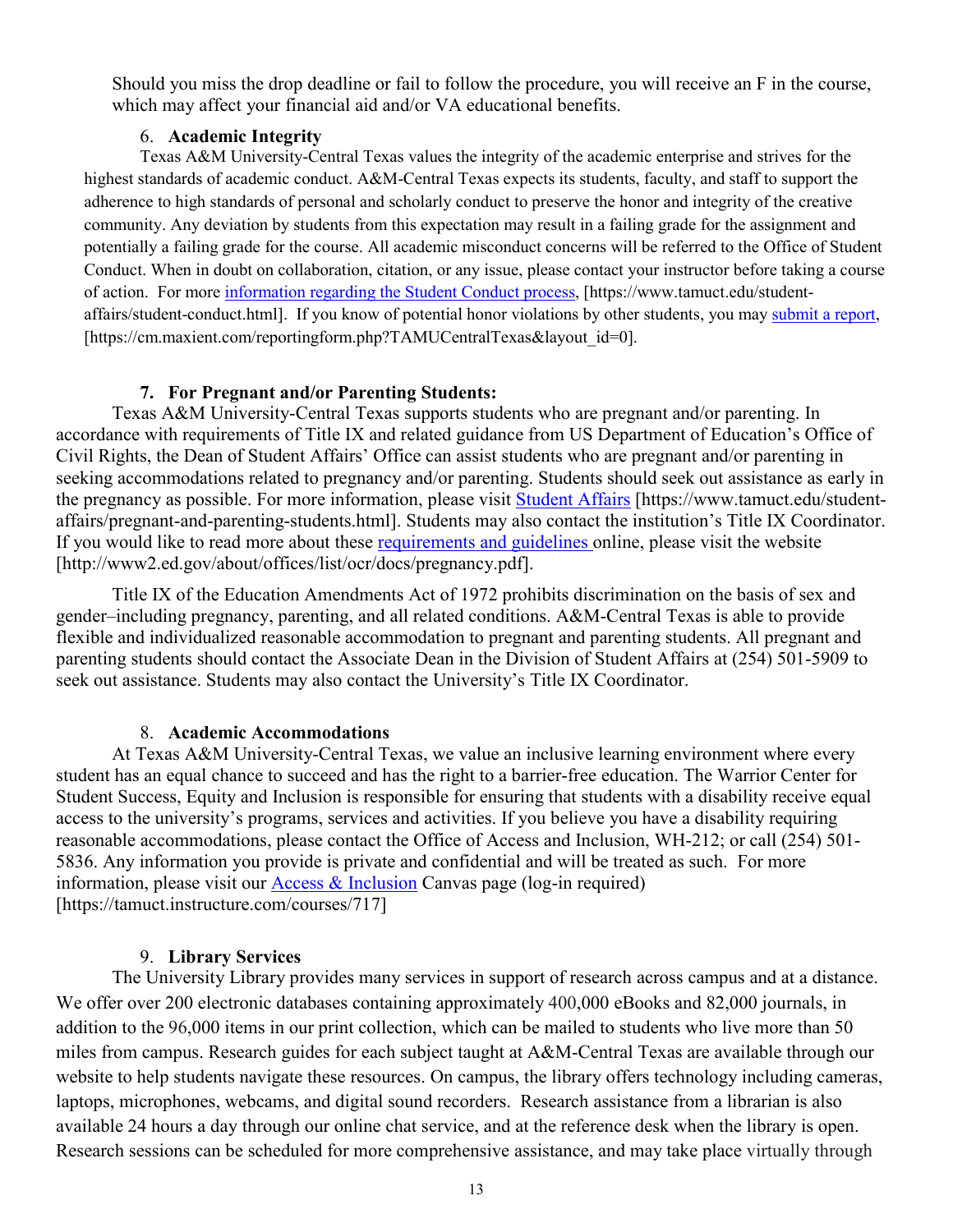WebEx, Microsoft Teams or in-person at the library. Schedule an [appointment](https://nam04.safelinks.protection.outlook.com/?url=https%3A%2F%2Ftamuct.libcal.com%2Fappointments%2F%3Fg%3D6956&data=04%7C01%7Clisa.bunkowski%40tamuct.edu%7Cde2c07d9f5804f09518008d9ab7ba6ff%7C9eed4e3000f744849ff193ad8005acec%7C0%7C0%7C637729369835011558%7CUnknown%7CTWFpbGZsb3d8eyJWIjoiMC4wLjAwMDAiLCJQIjoiV2luMzIiLCJBTiI6Ik1haWwiLCJXVCI6Mn0%3D%7C3000&sdata=KhtjgRSAw9aq%2FoBsB6wyu8b7PSuGN5EGPypzr3Ty2No%3D&reserved=0)

[here:](https://nam04.safelinks.protection.outlook.com/?url=https%3A%2F%2Ftamuct.libcal.com%2Fappointments%2F%3Fg%3D6956&data=04%7C01%7Clisa.bunkowski%40tamuct.edu%7Cde2c07d9f5804f09518008d9ab7ba6ff%7C9eed4e3000f744849ff193ad8005acec%7C0%7C0%7C637729369835011558%7CUnknown%7CTWFpbGZsb3d8eyJWIjoiMC4wLjAwMDAiLCJQIjoiV2luMzIiLCJBTiI6Ik1haWwiLCJXVCI6Mn0%3D%7C3000&sdata=KhtjgRSAw9aq%2FoBsB6wyu8b7PSuGN5EGPypzr3Ty2No%3D&reserved=0) [https://tamuct.libcal.com/appointments/?g=6956]. Assistance may cover many topics, including how to find articles in peer-reviewed journals, how to cite resources, and how to piece together research for written assignments. Our 27,000-square-foot facility on the A&M-Central Texas main campus includes student lounges, private study rooms, group work spaces, computer labs, family areas suitable for all ages, and many other features. Services such as interlibrary loan, TexShare, binding, and laminating are available. The library frequently offers workshops, tours, readings, and other events. For more information, please visit our [Library](https://nam04.safelinks.protection.outlook.com/?url=https%3A%2F%2Ftamuct.libguides.com%2Findex&data=04%7C01%7Clisa.bunkowski%40tamuct.edu%7C7d8489e8839a4915335f08d916f067f2%7C9eed4e3000f744849ff193ad8005acec%7C0%7C0%7C637566044056484222%7CUnknown%7CTWFpbGZsb3d8eyJWIjoiMC4wLjAwMDAiLCJQIjoiV2luMzIiLCJBTiI6Ik1haWwiLCJXVCI6Mn0%3D%7C1000&sdata=2R755V6rcIyedGrd4Os5rkgn1PvhHKU3kUV1vBKiHFo%3D&reserved=0) [website:](https://nam04.safelinks.protection.outlook.com/?url=https%3A%2F%2Ftamuct.libguides.com%2Findex&data=04%7C01%7Clisa.bunkowski%40tamuct.edu%7C7d8489e8839a4915335f08d916f067f2%7C9eed4e3000f744849ff193ad8005acec%7C0%7C0%7C637566044056484222%7CUnknown%7CTWFpbGZsb3d8eyJWIjoiMC4wLjAwMDAiLCJQIjoiV2luMzIiLCJBTiI6Ik1haWwiLCJXVCI6Mn0%3D%7C1000&sdata=2R755V6rcIyedGrd4Os5rkgn1PvhHKU3kUV1vBKiHFo%3D&reserved=0) [http://tamuct.libguides.com/index].

### **10. Tutoring Services**

Tutoring is available to all A&M-Central Texas students, both virtually and in-person. Student success coaching is available online upon request. If you have a question, are interested in becoming a tutor, or in need of success coaching contact the Warrior Center for Student Success, Equity and Inclusion at (254) 501-5836, visit the Warrior Center at 212 Warrior Hall, or by emailing [WarriorCenter@tamuct.edu.](mailto:WarriorCenter@tamuct.edu) To schedule tutoring sessions and view tutor availability, please visit Tutor [Matching](https://tutormatchingservice.com/TAMUCT) Services [https://tutormatchingservice.com/TAMUCT] or visit the Tutoring Center in 111 Warrior Hall. Chat live with a remote tutor 24/7 for almost any subject from on your computer! Tutor.com is an online tutoring platform that enables A&M-Central Texas students to log in and receive online tutoring support at no additional cost. This tool provides tutoring in over 40 subject areas except writing support. Access Tutor.com through Canvas.

#### 11. **University Writing Center**

University Writing Center: Located in Warrior Hall 416, the University Writing Center (UWC) at Texas A&M University–Central Texas (A&M–Central Texas) is a free service open to all A&M–Central Texas students. For the Spring 2022 semester, the hours of operation are from 10:00 a.m.-5:00 p.m. Monday thru Thursday in Warrior Hall 416 (with online tutoring available every hour as well) with satellite hours available online only Monday thru Thursday from 6:00-9:00 p.m. and Saturday 12:00-3:00 p.m. Tutors are prepared to help writers of all levels and abilities at any stage of the writing process. While tutors will not write, edit, or grade papers, they will assist students in developing more effective composing practices. By providing a practice audience for students' ideas and writing, our tutors highlight the ways in which they read and interpret students' texts, offering guidance and support throughout the various stages of the writing process. In addition, students may work independently in the UWC by checking out a laptop that runs the Microsoft Office suite and connects to WIFI, or by consulting our resources on writing, including all of the relevant style guides. Whether you need help brainstorming ideas, organizing an essay, proofreading, understanding proper citation practices, or just want a quiet place to work, the UWC is here to help!

Students may arrange a one-to-one session with a trained and experienced writing tutor by making an appointment via [WCOnline](https://tamuct.mywconline.com/) [https://tamuct.mywconline.com/]. In addition, you can email Dr. Bruce Bowles Jr. at bruce.bowles@tamuct.edu if you have any questions about the UWC, need any assistance with scheduling, or would like to schedule a recurring appointment with your favorite tutor by making an appointment via [WCOnline](https://tamuct.mywconline.com/) [https://tamuct.mywconline.com/]. In addition, you can email Dr. Bruce Bowles Jr. at bruce.bowles@tamuct.edu if you have any questions about the UWC, need any assistance with scheduling, or would like to schedule a recurring appointment with your favorite tutor.

#### **12. Sexual Violence**

Sexual violence is a serious safety, social justice, and public health issue. The university offers support for anyone struggling with these issues. University faculty are mandated reporters, so if someone discloses that they were sexually assaulted (or a victim of Domestic/Dating Violence or Stalking) while a student at TAMUCT, faculty members are required to inform the Title IX Office. If you want to discuss any of these issues confidentially, you can do so through Student Wellness and Counseling (254-501-5955) located on the second floor of Warrior Hall (207L). Sexual violence can occur on our campus because predators often feel emboldened, and victims often feel silenced or shamed. It is incumbent on ALL of us to find ways to actively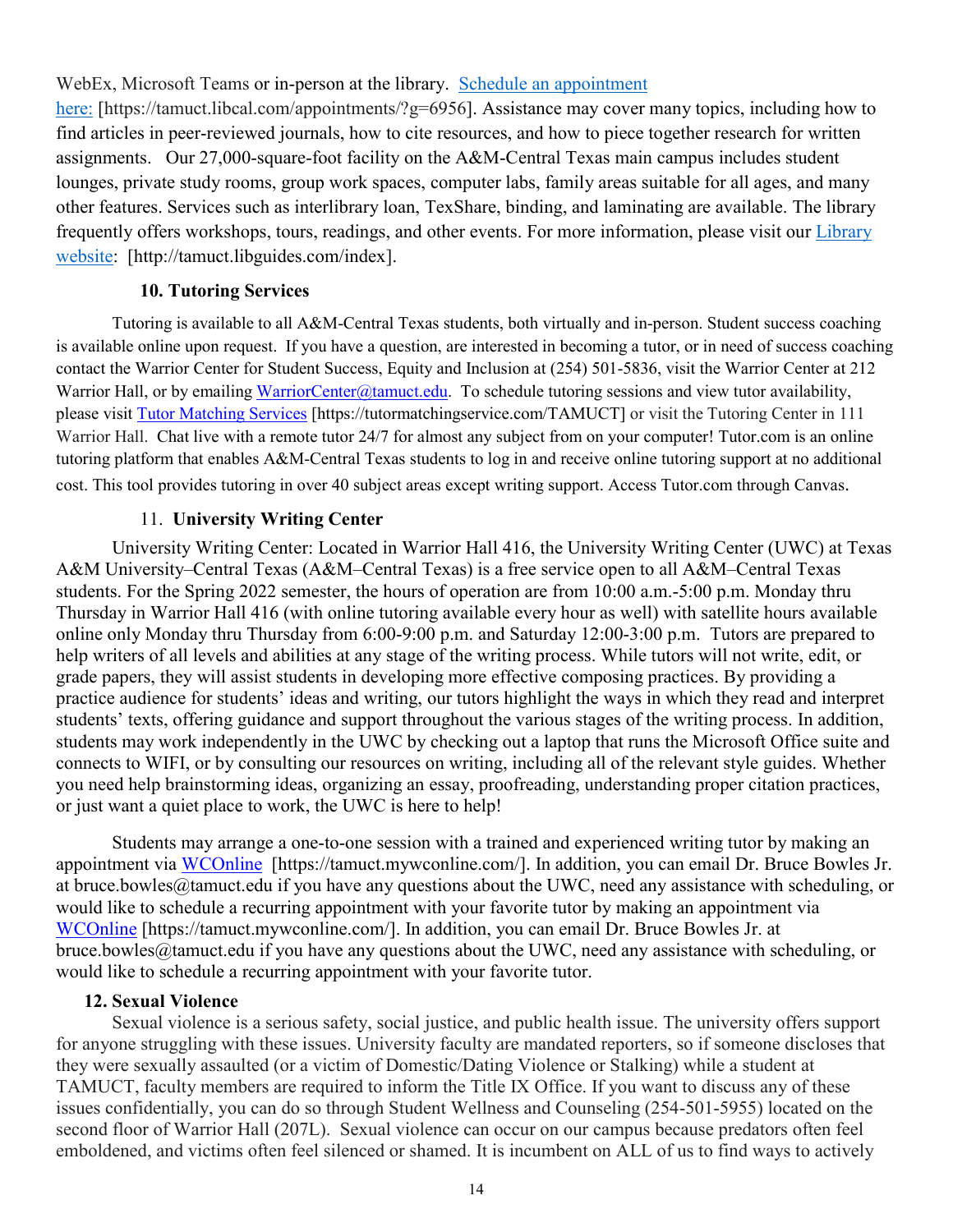create environments that tell predators we don't agree with their behaviors and tell survivors we will support them. Your actions matter. Don't be a bystander; be an agent of change. For additional information on campus policy and resources visit the [Title IX webpage](https://www.tamuct.edu/compliance/titleix.html) [\[https://www.tamuct.edu/compliance/titleix.html\]](https://www.tamuct.edu/compliance/titleix.html).

## 13. **Behavioral Intervention:**

Texas A&M University-Central Texas cares about the safety, health, and well-being of its students, faculty, staff, and community. If you are aware of individuals for whom you have a concern, please make a referral to the Behavioral Intervention Team. Referring your concern shows you care. You can complete the [referral](https://cm.maxient.com/reportingform.php?TAMUCentralTexas&layout_id=2) online [https://cm.maxient.com/reportingform.php?TAMUCentralTexas&layout\_id=2]. Anonymous referrals are accepted. Please see the [Behavioral Intervention Team](https://www.tamuct.edu/bit) website for more information [https://www.tamuct.edu/bit]. If a person's behavior poses an imminent threat to you or another, contact 911 or A&M-Central Texas University Police at 254-501-5805.

## 14. **Copyright Notice**

Students should assume that all course material is copyrighted by the respective author(s). Reproduction of course material is prohibited without consent by the author and/or course instructor. Violation of copyright is against the law and against TAMUCT's Code of Academic Honesty. All alleged violations will be reported to the Office of Student Conduct.

## **VIII. The Professor Teaching this Course**

Dr. Rappaport decided she wanted to become a social worker during her senior year as a Sociology major and Psychology minor working on a baccalaureate degree at the University of Texas at Austin; she, therefore, went ahead and completed a masters degree in social work. She had 25 years of practice as a medical/pediatric social worker before coming to Killeen to teach social work in August 2000. The first 8 years she worked at the University of Texas Medical Branch in Galveston with infants, children, and adolescents who had chronic and life-threatening illnesses (including cancer, sickle cell anemia, AIDS, cystic fibrosis, spina bifida, and many types of congenital birth defects). She was also the social worker in the newborn intensive care unit and worked with many premature infants. She then became the supervisor of all the pediatric and OB/GYN social workers at that hospital, which she did for 10 years. During that time she also began working on her PhD in Medical Humanities at UTMB, which she completed in 1995. Her dissertation was written on why social workers became involved in the medical field, doing her research at the first medical Social Service Department in the country at Massachusetts General Hospital in Boston. She then spent 3½ years in private practice, doing contract case management social work with chronically and terminally ill children and adolescents through home visiting, all for the Children with Special Health Care Needs Social Work Services Department. For the next 3½ years she became the Assistant Director of the Texas Department of Health social work services, supervising social workers who worked for CSHCN in 16 counties around the Houston area. She enjoys teaching this class because of her commitment to helping students learn how to become effective social workers for children and their families. Much of her career has focused on child development (of healthy children and of children with serious medical problems and disabilities) and on helping parents know how to meet the needs of their children. She has also done extensive volunteer work in the area of child abuse prevention, which has been a major passion of hers because of the thousands of cases of child abuse she has been involved with professionally. She has had to testify in court many times regarding child abuse cases.

 Dr. Rappaport takes teaching very seriously. She wants students to enjoy this class and feel like they learned a great deal from it. She is committed to coming to class prepared, to sharing her professional knowledge and experiences with students, and to encouraging everyone to participate actively in the discussions. In return, she expects students to come to class prepared, having read the day's assignment ahead of time and being ready to ask any questions they might have about things they did not understand from the reading.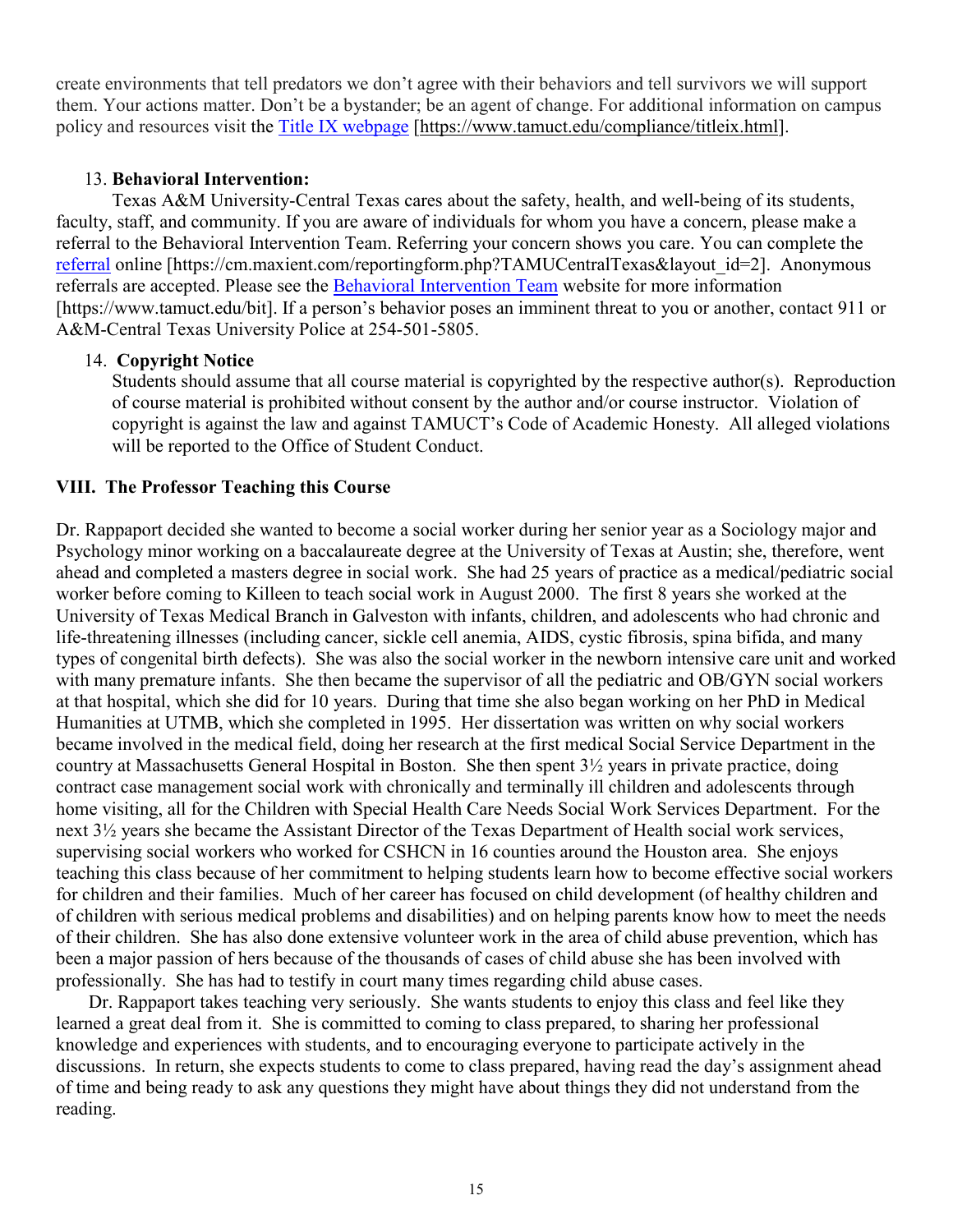# **IX. COURSE SCHEDULE**

| <b>DATE</b>       | <b>DESCRIPTION</b>                                                                                                                                         | <b>TEXT / READINGS</b>                                     |
|-------------------|------------------------------------------------------------------------------------------------------------------------------------------------------------|------------------------------------------------------------|
| Wednesday         | Review course syllabus                                                                                                                                     |                                                            |
| 1/19/22           | Videotape: Part of "Listening to Children" (1 <sup>st</sup> 45 minutes)                                                                                    |                                                            |
| Monday            | Life Course Perspective                                                                                                                                    | Hutchison pp. 1-33                                         |
| 1/24/22           | - Definition<br><b>Theoretical Roots</b>                                                                                                                   |                                                            |
|                   | - Basic Concepts (Cohort, Transition, Trajectory, Life Event,<br>Turning Point, Timing of Lives, Dimensions of Age,<br>Interdependent Lives, Human Agency) |                                                            |
|                   | - Major Themes<br>Strengths & Limitations                                                                                                                  |                                                            |
|                   | Videotape: Finish "Listening to Children" (0:45)                                                                                                           |                                                            |
|                   | Discussion of Hutchison concepts from life course perspective and<br>how they were illustrated in "Listening to Children"                                  |                                                            |
| Wednesday         | Sociocultural Aspects of Childbearing                                                                                                                      | Hutchison pp. 34-54                                        |
| 1/26/22           | Conception, Pregnancy, Childbirth                                                                                                                          | Handout: Genetics                                          |
|                   | Reproductive Genetics, Counseling<br>Contraception                                                                                                         |                                                            |
|                   | Abortion<br>Infertility                                                                                                                                    |                                                            |
| Monday<br>1/31/22 | Review psychosocial assessment outline to be used for assessing<br>clients/families (handout)                                                              | Handout: Assessment writing,<br>Raul Salazar story         |
|                   | Review common referrals made during social work interventions                                                                                              | Handout: Resource Referrals for                            |
|                   | Raul Salazar Assessment Exercise                                                                                                                           | <b>Pediatric Patients</b>                                  |
|                   | Ataques de Nervios, use of timeline                                                                                                                        | Handout: 4 client stories for<br>assessments this semester |
|                   | Download the first 4 assessment stories from Canvas                                                                                                        |                                                            |
| Wednesday         | Discussion of writing the psychosocial assessment on Eric. Review                                                                                          | <b>Start writing Eric assessment</b>                       |
| 2/2/22            | the story, start trying to write it yourself, and come to class with<br>questions about things on which you are unclear.                                   |                                                            |
| Monday            | Fetal Development (including class presentation)                                                                                                           | Hutchison pp. 54-60                                        |
| 2/7/22            | Miscarriage                                                                                                                                                | Handout: Contraception,                                    |
|                   | Labor & Delivery                                                                                                                                           | Pregnancy, and Fetal Development                           |
|                   | Teratogens                                                                                                                                                 | Figuring pounds from kilograms                             |
|                   | Pregnancy and Life Course                                                                                                                                  |                                                            |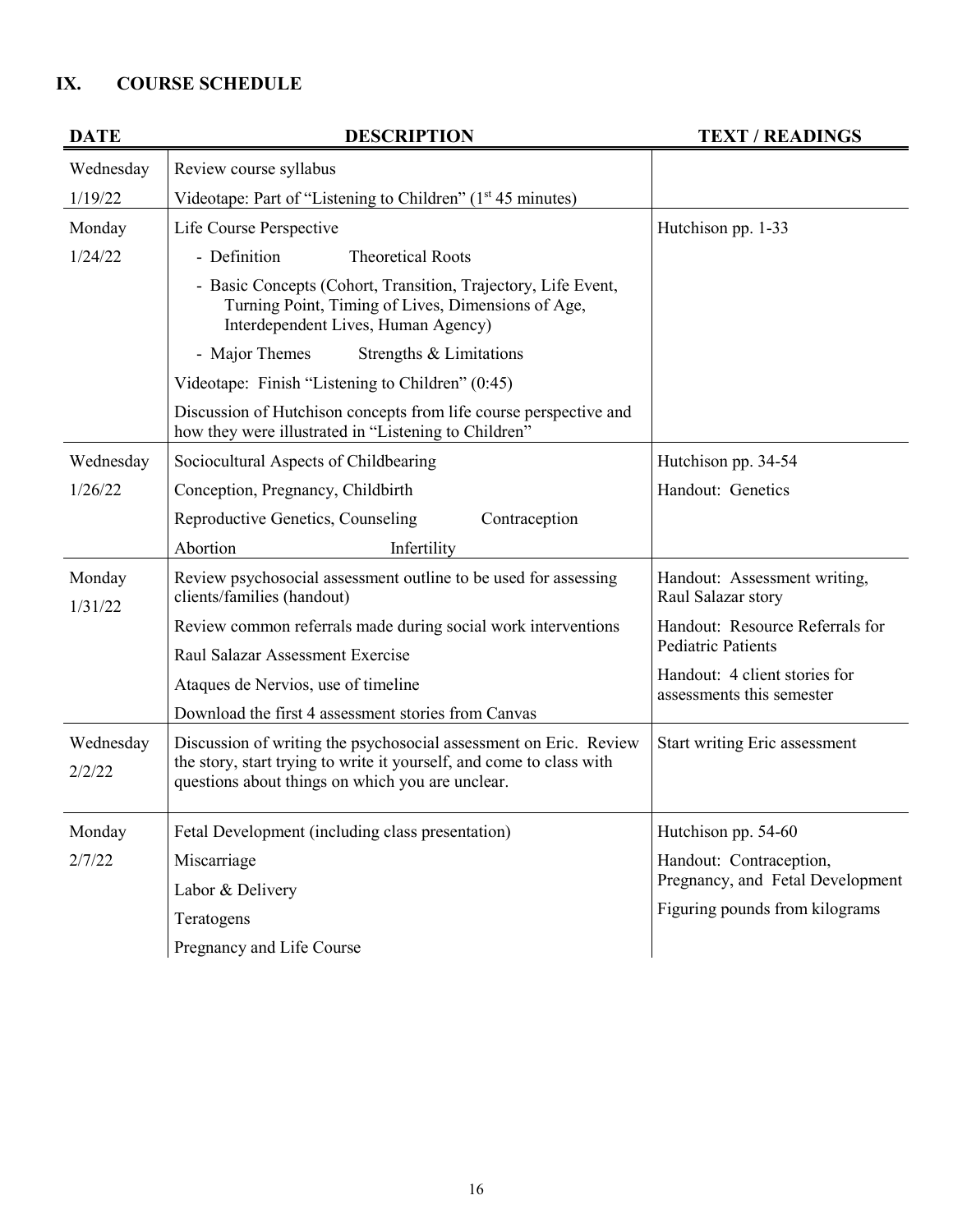| Wednesday | At-risk Newborns, Prematurity and Low Birth Weight                            | Perry, Chapter 3 (Waco)          |
|-----------|-------------------------------------------------------------------------------|----------------------------------|
| 2/9/22    | Newborn ICU<br><b>Congenital Anomalies</b>                                    | Hutchison, pp. 60-73             |
|           | <b>Special Parent Populations</b>                                             | Handout: Congenital Defects      |
|           | - Substance Abuse<br>- Eating Disprders                                       | Newborn Screening                |
|           | - Parents with Disabilities<br>- Incarcerated Mothers<br>$-HIV$               | <b>Congenital Defects Photos</b> |
|           | - Transmen                                                                    | Adapting to Birth Defects        |
|           | Videotape: "Diagnosis Heartbreak" (0:20) (RG 628 D5) (library<br>video)       | Fetal Alcohol and Drug Effects   |
| Monday    | Congenital Disorders, continued                                               | <b>ERIC ASSESSMENT DUE</b>       |
| 2/14/22   | Video: "Miss You Can Do It" (1:12)                                            | <b>TODAY</b>                     |
|           |                                                                               |                                  |
| Wednesday | Infancy and Toddlerhood                                                       | Hutchison pp. 74-86              |
| 2/16/22   | - Developmental Niche                                                         | Handout: Post-Partum Depression  |
|           | - Physical Development<br>Self-Regulation                                     |                                  |
|           | Reflexes<br><b>Sensory Abilities</b><br>$\blacksquare$                        |                                  |
|           | - Motor Skills                                                                |                                  |
|           | Post-Partum Depression                                                        |                                  |
|           | Videotape: "More than Baby Blues: Unmasking Post-Partum<br>Depression" (0:30) |                                  |
| Monday    | Infancy and Toddlerhood, cont'd.                                              | Hutchison pp. 86-96              |
| 2/21/22   | - The Growing Brain<br>- Vaccinations                                         | Handouts: The Brain              |
|           | - Cognitive Development<br>- Piaget                                           | Erik Erikson & Jean Piaget       |
|           | - Information Processing<br>- Language Development                            |                                  |
|           | - Erikson<br>- Socioemotional Development                                     | Perry, Chapter 1, Chapter 7, and |
|           | - Emotional Regulation<br>- Temperament                                       | the Appendix pp. 293-304         |
|           | Sexual abuse, the brain, repressed memory debates                             |                                  |
|           | Videotape: "Infant Temperament" (0:12)                                        |                                  |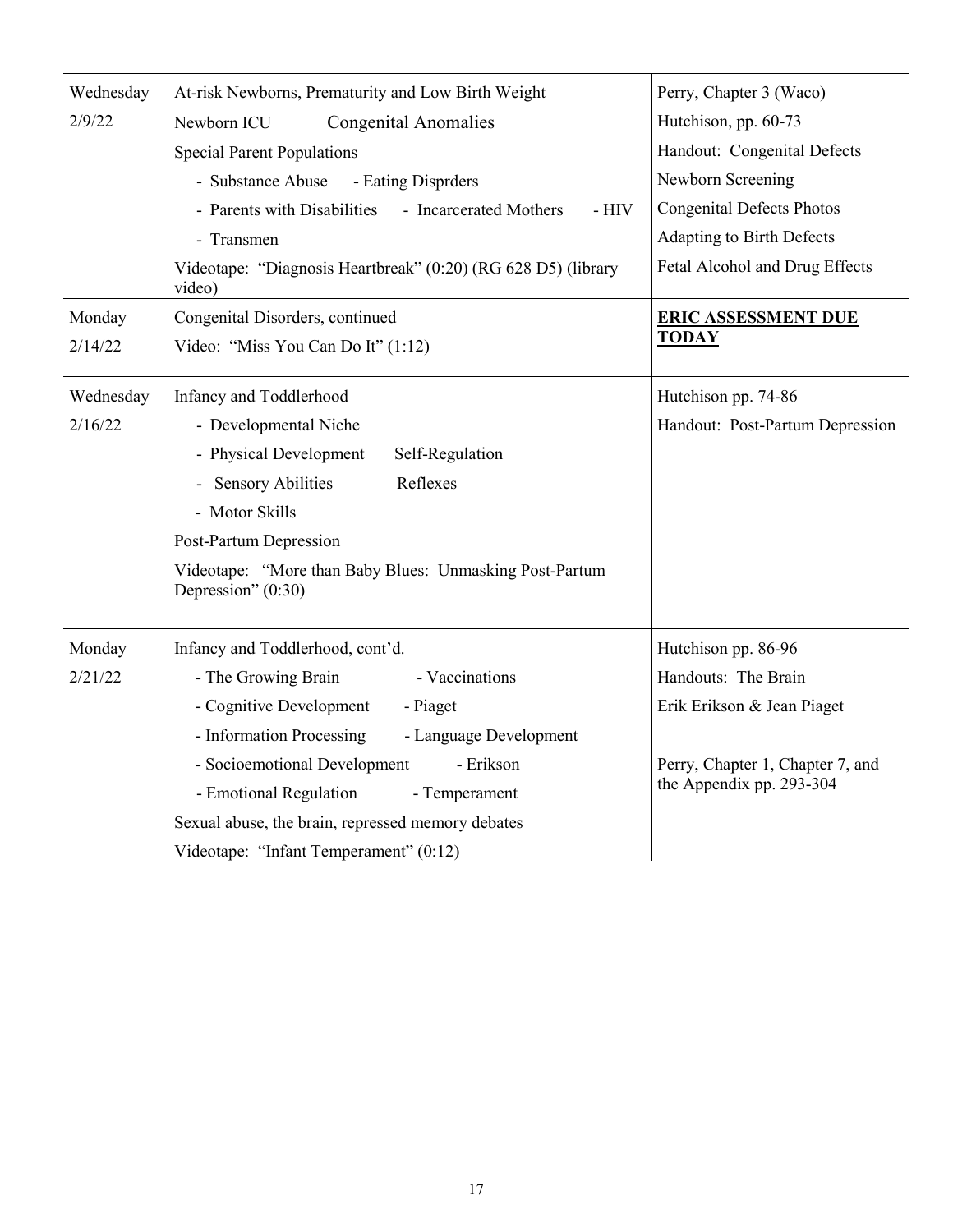| Wednesday           | Infancy and Toddlerhood, continued                                                 | Perry, Chapter 4 (attachment, FTT)                                 |
|---------------------|------------------------------------------------------------------------------------|--------------------------------------------------------------------|
| 2/23/22             | - Attachment<br>Play<br>Disrupted Development                                      | Hutchison pp. 96-114                                               |
|                     | <b>Parental Leave Policies</b><br>- Childcare                                      | Handouts:                                                          |
|                     | - Multigenerational Families<br>Poverty                                            | <b>Growth Charts</b>                                               |
|                     | - Inadequate Caregiving<br>- Child Maltreatment and Neglect                        | Feeding Disorders/Failure to<br>Thrive                             |
|                     | Protective Factors (maternal education, social support, easy                       | Allergies<br><b>SIDS</b>                                           |
|                     | temperament, government policy)                                                    | Second Hand and Third Hand<br>Smoke                                |
|                     | Videotape: "Infant Bonding" (0:13)                                                 | Snoring May Stunt Growth                                           |
|                     | Videotape: "Eye Contact Means Love" (0:11)                                         | <b>ROBERTO ASSESSMENT IS</b>                                       |
|                     |                                                                                    | <b>DUE TODAY</b>                                                   |
| Monday<br>2/28/22   | Infancy and Toddlerhood, cont'd<br>Attachment/bonding<br><b>Effects of Poverty</b> | Perry, Chapter 6 (neglect,<br>neurosequential therapy)             |
|                     | Video: "Attachment Theory" (0:26) (Films on Demand)                                | Handout: Attachment                                                |
|                     |                                                                                    | Handout: Poverty and Resources<br>for Children                     |
|                     |                                                                                    | Handout: Resilience and Brain                                      |
|                     |                                                                                    | Handout: Transcript of video<br>"Begin with Love"                  |
| Wednesday<br>3/2/22 | Child Abuse Slide Show<br>Videotape: "The Eleventh Commandment" (0:04)             | Perry, Chapter 9 (Munchausen by<br>Proxy)                          |
|                     |                                                                                    | Handouts:                                                          |
|                     |                                                                                    | Parenting Styles Quiz                                              |
|                     |                                                                                    | Spanking and Aggression                                            |
|                     |                                                                                    | Child Abuse/Neglect                                                |
|                     |                                                                                    | <b>Baby Moses Law</b>                                              |
|                     |                                                                                    | Shaken Baby Syndrome                                               |
| Monday<br>3/7/22    | Early Childhood<br>- Physical Development                                          | Perry, Chapter 2 (3 y/o's mother<br>murdered, trauma, foster care) |
|                     | - Cognitive, Language Development, Piaget, Vygotsky                                | Hutchison pp. 115-140                                              |
|                     | - Information Processing<br>- Theory of Mind                                       |                                                                    |
|                     | - Language Skills<br>- Moral Development                                           |                                                                    |
|                     | - Personality, Emotional Development                                               |                                                                    |
|                     | - Emotions<br>- Erikson<br>- Aggression                                            |                                                                    |
|                     | - Attachment<br>- Peer Relations<br>- Self-Concept                                 |                                                                    |
|                     | - Gender Role Development<br>- Racial & Ethnic Identity                            |                                                                    |
|                     | Developmental Delays<br>- Play                                                     |                                                                    |
|                     | - Early Childhood Education                                                        |                                                                    |
|                     |                                                                                    |                                                                    |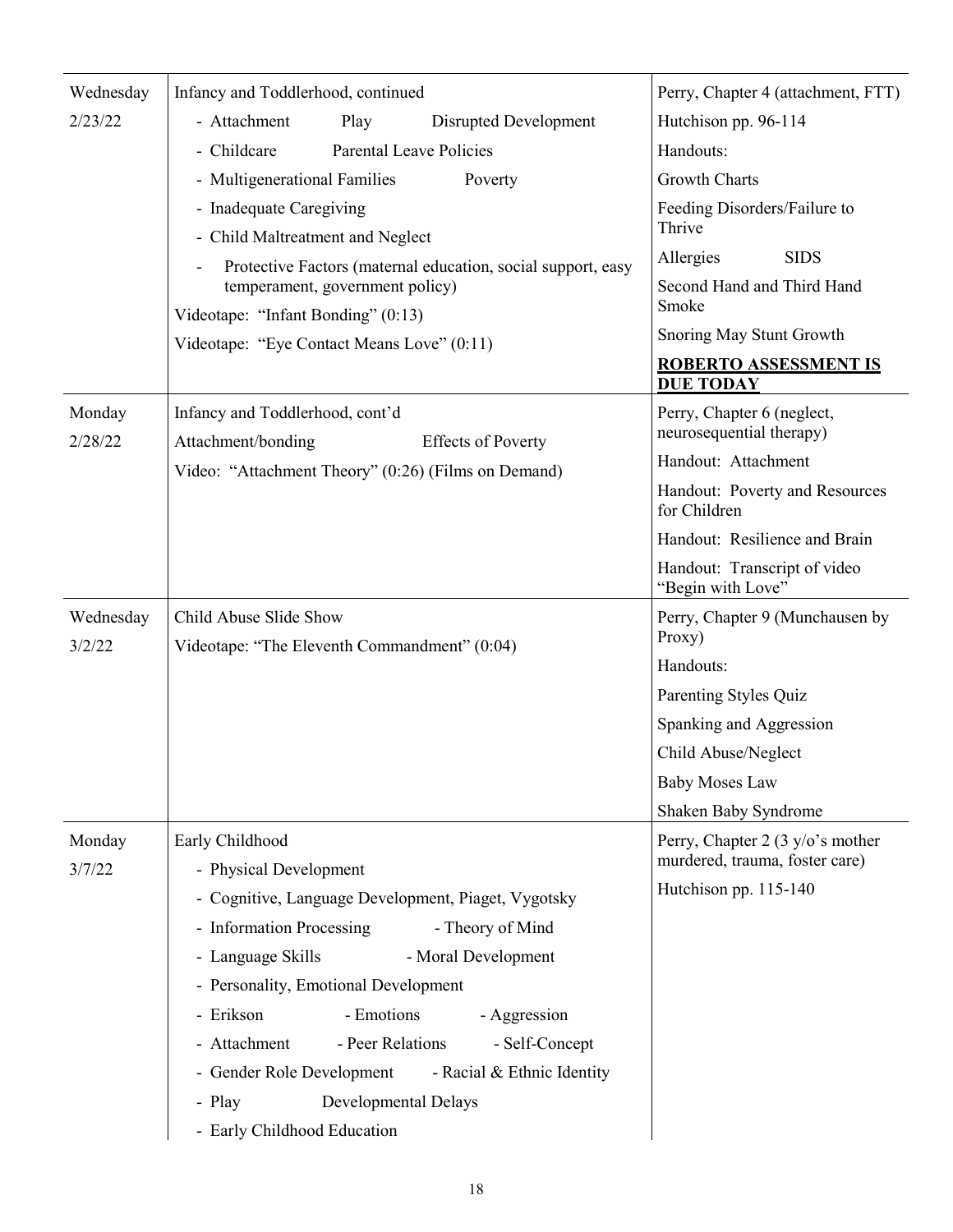| Wednesday                  | Lead Poisoning                                                                               | Handout: Lead Poisoning                                    |
|----------------------------|----------------------------------------------------------------------------------------------|------------------------------------------------------------|
| 3/9/22                     | Videotape: "Illness in the Family: Children Confronting<br>Uncertainty" $(0:21)$             |                                                            |
|                            | <b>RECEIVE THE MID-TERM EXAM</b>                                                             |                                                            |
| Monday                     |                                                                                              |                                                            |
| $3/14/22$ and<br>Wednesday | NO CLASS - ENJOY YOUR SPRING BREAK!                                                          |                                                            |
| 3/16/22                    |                                                                                              |                                                            |
| Monday                     | In class group exercise: Developmental Delays                                                | Handout: DDST, Milestones                                  |
| 3/21/22                    |                                                                                              | <b>Mid-Term Exam is Due</b>                                |
| Wednesday                  | Autism – effects on the child and on the family                                              | Handout: Autism                                            |
| 3/23/22                    | Videotape: See part of "The Horse Boy" (1:15)                                                | Temple Grandin                                             |
| Monday                     | Early Childhood, continued                                                                   | Hutchison pp. 140-152                                      |
| 3/28/22                    | - Multigenerational Family - Poverty - Homelessness                                          | Handout: Effects of Divorce                                |
|                            | - Ineffective Discipline<br>- Divorce                                                        |                                                            |
|                            | - Violence<br>- Protective Factors                                                           |                                                            |
|                            | Videotape: "Kids and Divorce: For Better or Worse" (0:60)                                    |                                                            |
| Wednesday<br>3/30/22       | Early Childhood, continued<br>Self-Esteem                                                    | Perry, Chapter 10 (orphanage<br>neglect, peer therapy)     |
|                            | Videotape: "Effects of Trauma on the Brain" (0:28)                                           | Handout: Self-Esteem                                       |
| Monday                     | Middle Childhood                                                                             | Hutchison pp. 153-163                                      |
| 4/4/22                     | - Historical Perspective                                                                     |                                                            |
|                            | - Multigenerational Family<br><b>Physical Development</b>                                    | MISSY ASSESSMENT DUE                                       |
|                            | - Cognitive Development<br><b>Cultural Identity Development</b>                              | <b>TODAY</b>                                               |
|                            | Videotape: "Children with Tourette Syndrome" (0:27)                                          |                                                            |
| Wednesday                  | Middle Childhood, continued                                                                  | Hutchison pp. 163-174                                      |
| 4/6/22                     | - Emotional Development<br>Social Development                                                | Handout: Emotional Intelligence                            |
|                            | Gender Identity and Roles<br>Technology<br>- Peer Group<br>- Spiritual Development<br>School | Handout: Prejudice/Discrimination<br>Formation in Children |
|                            | Videotape: "Eye of the Storm" (0:25) (LC 212.22.18 E94 2008)<br>(library video)              |                                                            |
| Monday<br>4/11/22          | Using children's drawings for assessment and counseling                                      | Handout: Children's Drawings                               |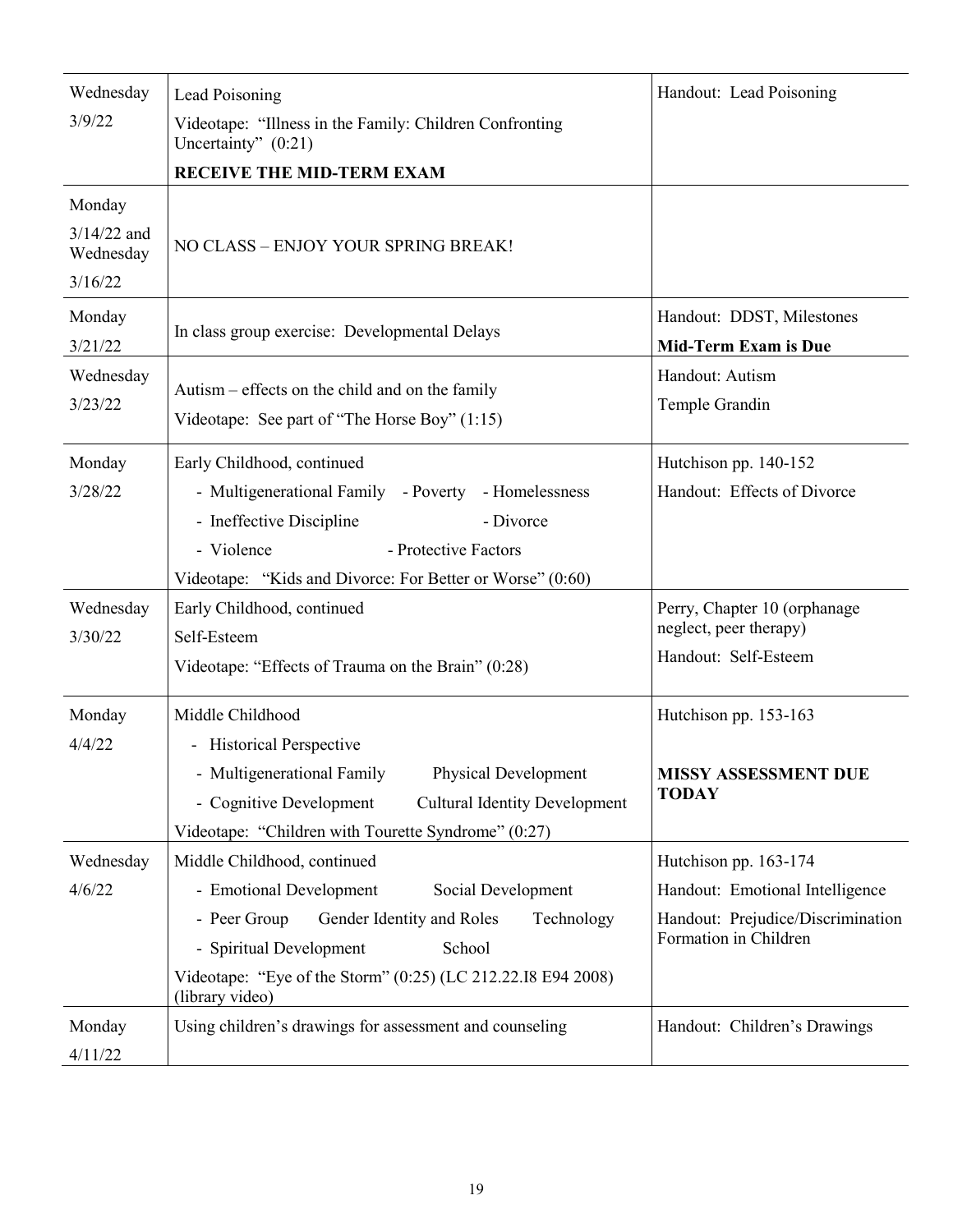| Wednesday<br>4/13/22 | Middle Childhood, continued<br><b>ADHD</b><br>- Special Challenges<br>Violence<br>Poverty<br><b>Emotional/Behavioral Disorders</b><br>- Autism<br><b>Risk Factors and Protective Factors</b><br>- Family Disruption<br>Mental Health disorders in children and effects on their families<br>Videotape "Wounded Places: Confronting Childhood PTSD in<br>America's Shell-Shocked Cities" (0:42) (Films on Demand)                                                                                                | Perry, Chapter 11 (therapy needs),<br>Chapter 12 (NMT vs the DSM-5)<br>Hutchison pp. 175-188<br>Handout: Depression and Suicide<br>in Children<br>Milam: Traumatized/Anxious/<br>Isolated Children<br>Handout: Transcript of video<br>"Are the Kids Alright? Children's<br>Mental Health in Texas" |
|----------------------|-----------------------------------------------------------------------------------------------------------------------------------------------------------------------------------------------------------------------------------------------------------------------------------------------------------------------------------------------------------------------------------------------------------------------------------------------------------------------------------------------------------------|----------------------------------------------------------------------------------------------------------------------------------------------------------------------------------------------------------------------------------------------------------------------------------------------------|
| Monday<br>4/18/22    | Learning Differences, Dyslexia, ADHD<br>Video: "Living with Learning Disabilities" (0:45)                                                                                                                                                                                                                                                                                                                                                                                                                       | Handout: Learning Differences,<br>ADHD, Dyslexia, Dyscalculia,<br>Dysgraphia<br><b>CHILD OBSERVATION</b><br><b>ESSAY IS DUE TODAY</b>                                                                                                                                                              |
| Wednesday<br>4/20/22 | Adolescence<br><b>Eating Disorders</b><br>Videotape: "Battling Eating Disorders" (0:28) (Films on Demand)                                                                                                                                                                                                                                                                                                                                                                                                       | Perry, Chapter 8 (sexual abuse,<br>cutting, dissociation)<br>Handout: Adolescence<br>Handout: Anorexia/Bulimia                                                                                                                                                                                     |
| Monday<br>4/25/22    | Videotape: "The Truth about Jane" $(1:15)$ – Write an assessment of<br>Jane Tyler based on this videotape<br><b>Reminder: YOU ARE NOT ALLOWED TO GO WATCH</b>                                                                                                                                                                                                                                                                                                                                                   | <b>TOMMY ASSESSMENT DUE</b><br><b>TODAY</b>                                                                                                                                                                                                                                                        |
| Wednesday<br>4/27/22 | THIS MOVIE AGAIN OR READ ANYTHING ABOUT IT !!!!!<br>Adolescence, continued<br>- Social Construction<br>- Transition from Childhood<br>- Biology, Puberty, the Brain<br>- Nutrition, Exercise, Sleep<br>- Psychological Aspects<br>- Cognition<br>Identity<br>- Gender Identity<br>- Cultural Identity<br>- Social Aspects<br>- Family<br>- Work<br>- Peers<br>- Spirituality<br>- Sexuality<br>- Sexual Orientation<br>Video: "Science to the Rescue: The Science of Adolescence"<br>$(0:49)$ (Films on Demand) | Hutchison pp. 189-219                                                                                                                                                                                                                                                                              |
| Monday<br>5/2/22     | Sexual Orientation and Gender Identity – effects on child and family   Handout: GLBTQ and Inter-Sex<br>Videotape: "Gay or Straight?" (0:14)<br>Videotape: Watch part of "Growing up Trans" (0:90) (Also<br>available on Films on Demand)                                                                                                                                                                                                                                                                        |                                                                                                                                                                                                                                                                                                    |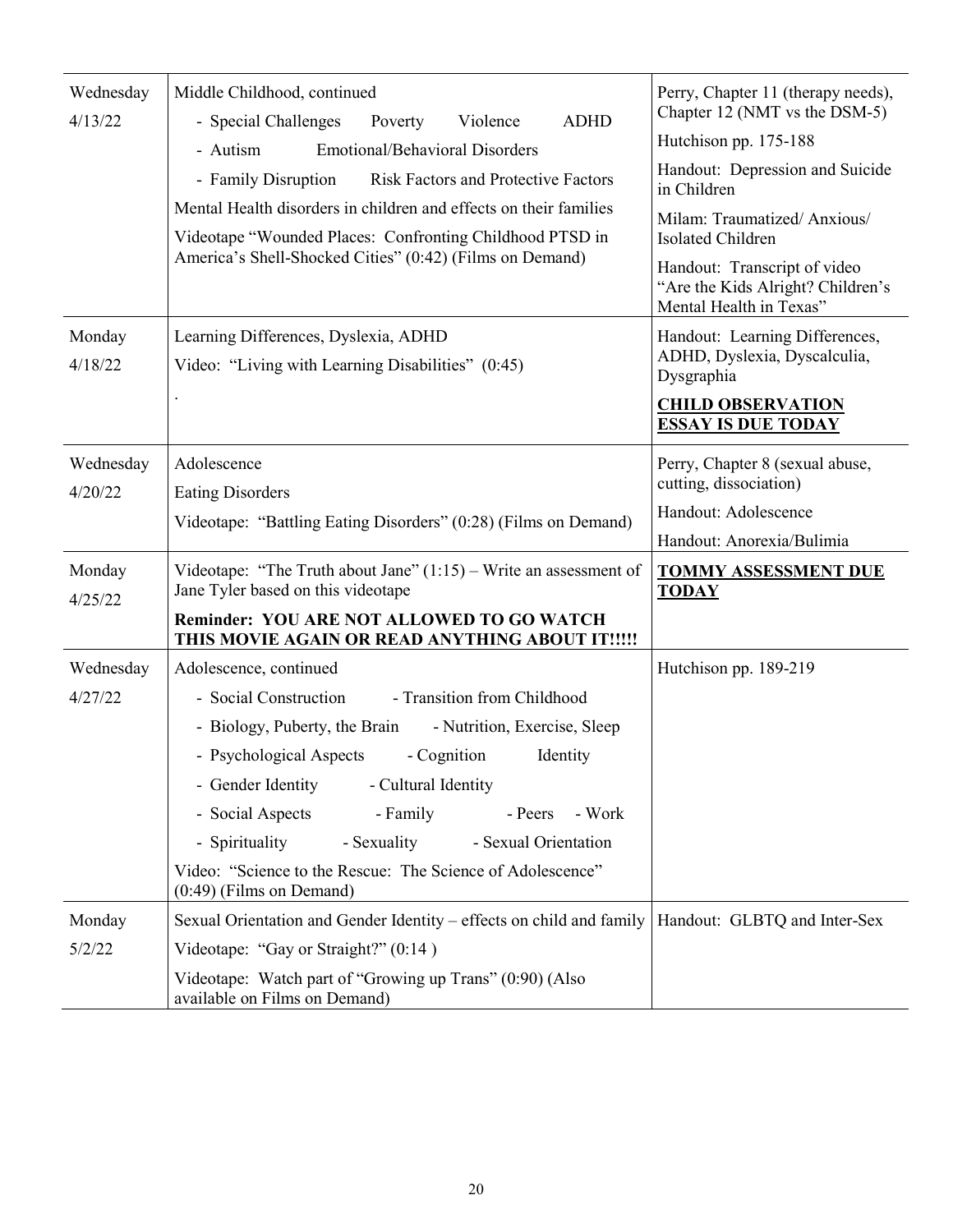| Wednesday        | Adolescence, continued                                                                    | Hutchison pp. 219-230                                                               |
|------------------|-------------------------------------------------------------------------------------------|-------------------------------------------------------------------------------------|
| 5/4/22           | - Pregnancy and Childbearing                                                              | Handout: Adolescent Pregnancy                                                       |
|                  | - Sexually Transmitted Infections                                                         |                                                                                     |
|                  | - Substance Use and Abuse<br>Juvenile Delinquency                                         | <b>JANE TYLER ASSESSMENT</b>                                                        |
|                  | Prison<br>Violence<br>- Bullying<br>Rape                                                  | <b>DUE TODAY</b>                                                                    |
|                  | <b>Eating Disorders</b><br>- Poverty                                                      |                                                                                     |
|                  | - Depression/Suicide<br>Risk & Protective Factors                                         |                                                                                     |
|                  | <b>RECEIVE FINAL EXAM</b>                                                                 |                                                                                     |
| Monday<br>5/9/22 | Adolescence, continued<br>Class group activity: Working with Oppositional Youth and Their | Perry, Chapter 5 (conduct disorder/<br>antisocial personality, murderer,<br>autism) |
|                  | Families                                                                                  | Handouts: Aggressive Youth                                                          |
|                  |                                                                                           | ODD/CD                                                                              |
|                  |                                                                                           | Susie Lee Case Study                                                                |
|                  |                                                                                           |                                                                                     |
| Wednesday        | Gangs                                                                                     | Handout: Gangs                                                                      |
| 5/11/22          | Videotape: "Crips and Bloods: Made in America" (1:39)                                     | <b>FINAL EXAM IS DUE</b>                                                            |

#### **IX. BIBLIOGRAPHY (Note: This list is NOT written in APA format; do not copy this format in your papers!)**

*The following resources can be used by students to provide further information on the topics covered by the course:* 

Adkison-Bradley, Carla; Jeffrey Terpstra; and Bendict P. Dormitorio (2014). "Child Discipline in African American Families: A Study of Patterns and Context." *The Family Journal,* 22 (2), 198-205.

Adler-Nevo, G.; and K. Manassis (2005). "Psychosocial Treatment of Pediatric Posttraumatic Stress Disorder: The Neglected Field of Single-Incident Trauma." *Depression and Anxiety,* 22, 177-189.

Aguiar, Ana P., Kieling, Renata R., Costa, Adriana C., Chardosim, Neusa, Dorneles, Beatriz V., Almeida, Mariana R., Mazzuca, Ana C., Kieling, Christian, and Rohde, Luis A. (2014). "Increasing Teachers' Knowledge about ADHD and Learning Disorders: An Investigation on the role of a Psychoeducational Intervention." *Journal of Attention Disorders,* 18 (8), 691-698.

Alkhatib, A.; J. Regan; and D. Barrett (2007). "The Silent Victims: Effects of War and Terrorism on Child Development." *Psychiatric Annals,* 37 (8), 586-589.

Allen, Brian; and Chriscelyn Tussey (2012). "Can Projective Drawings Detect if a Child Experienced Sexual or Physical Abuse? A Systematic Review of the Controlled Research." *Trauma, Violence and Abuse,* 13 (2, 97-111.

Allen, Brian; and Jennifer C. Johnson (2012). "Utilization and Implementation of Trauma-Focused Cognitive-Behavioral Therapy for the Treatment of Maltreated Children." *Child Maltreatment,* 17 (1), 80-85.

Allen, Brian; Alexandra Tellez; Amy Wevodau; Carol L. Woods; and Amy Percosky (2014). "The Impact of Sexual Abuse Committed by a Child on Mental Health in Adulthood." *Journal of Interpersonal Violence,* 29 (12), 2257-2272.

Almendarez, Ruby R.; and Angiel D. Wilson (2013). "The Effect of Gender and Ethnicity on the Sexual Behaviors of Adolescents." *The Family Journal,* 21 (1), 104-111.

Ambert, Anne-Marie (1998). *The Web of Poverty: Psychosocial Perspectives.* New York: Haworth Press.

Anderson, L. Elizabeth; Minghua L. Chen; James M. Perrin; and Jeanne Van Cleave (2015). "Outpatient Visits and Medication Prescribing for U. S. Children with Mental Health Conditions." *Pediatrics,* October 12.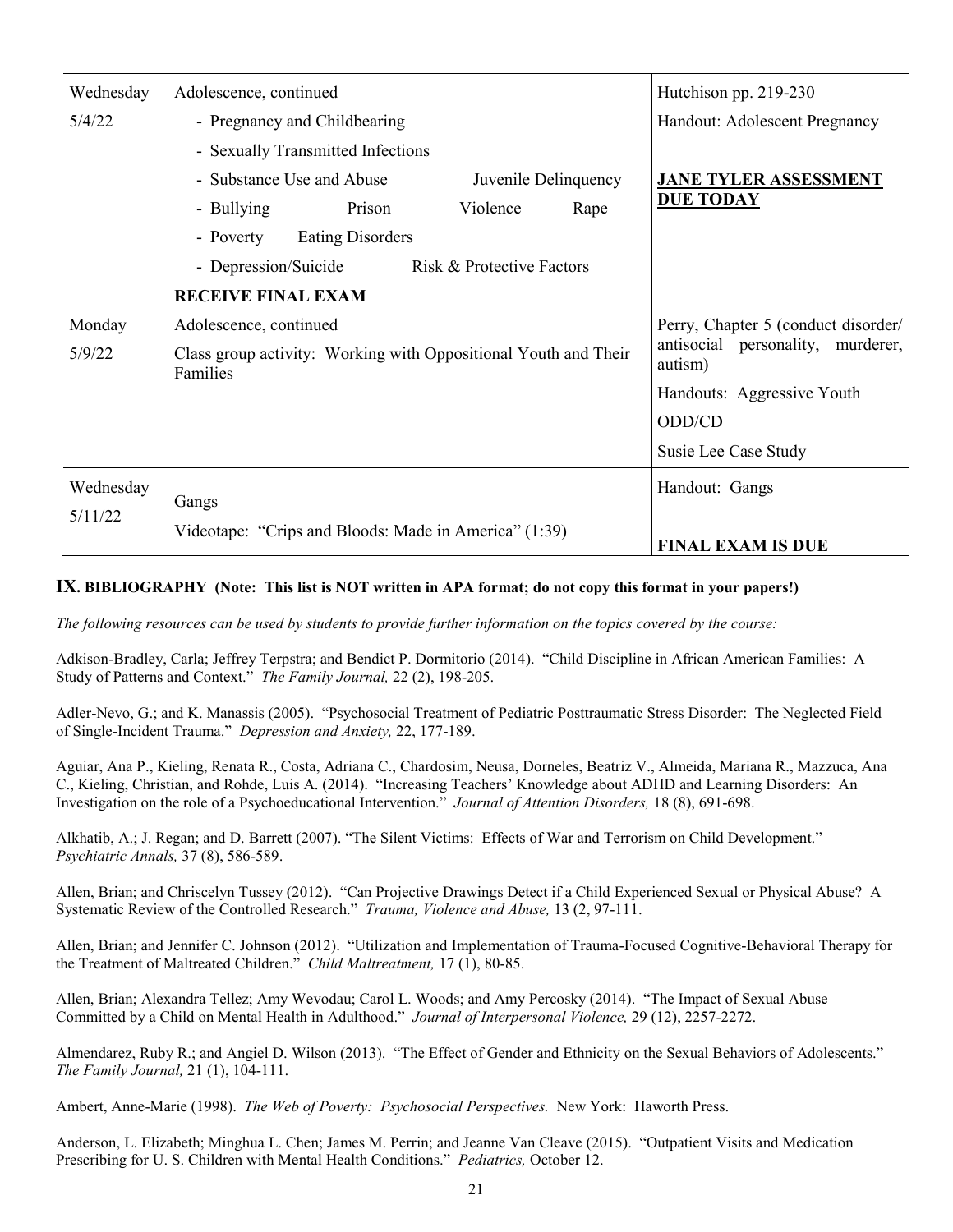Apter, Terri (1990). *Altered Loves: Mothers and Daughters During Adolescence.* New York: St. Martin's Press.

"Are Girls Entering Puberty too Soon?" (2010). *Time Magazine,* August 23, 18.

Arehart-Treichel, Joan (2007). "Roots of Resilience Located in Specific Brain Regions." *Psychiatric News,* 42 (3), February 2, 28.

Arrowsmith-Young, Barbara (2013). *The Woman Who Changed Her Brain: How I Left My Learning Disability Behind and Other Stories of Cognitive Transformation.* Simon and Schuster.

Asheer, Subuhi; Amanda Berger; Alicia Meckstroth; Ellen Kisker; and Betsy Keating (2014). "Engaging Pregnant and Parenting Teens: Early Challenges and Lessons Learned from the Evaluation of Adolescent Pregnancy Prevention Approaches." *Journal of Adolescent Health,* 54, 584-591.

Austerberry, Helen; Nicky Stanley; Cath Larkins; Julie Ridley; Nicola Farrelly; Jill Manthorpe; and Shereen Hussein (2013). "Foster Carers and Family Contact: Foster Carers' Views of Social Work Support." *Adoption and Fostering, 37 (2),* 116-129.

Austrian, Sonia (2002). *Developmental Theories Through the Life Cycle*. New York: Columbia University Press.

Baetens, Imke; Laurence Claes; Graham Martin; Patrick Onghena; Hans Grietens; Karla Van Leeuwen; Ciska Pieters; Jan R. Wiersema; and James W. Griffith (2014). "Is Nonsuicidal Self-Injury Associated with Parenting and Family Factors?" *Journal of Early Adolescence,* 34 (3), 387-405.

Baker, Leigh; Frances Prevatt; and Briley Proctor (2012). "Drug and Alcohol Use in College Students with and without ADHD." *Journal of Attention Disorder,* 16 (3), 255-263.

Baker, Sherry (2008). "ADHD Drugs Won't Raise risk of Substance Abuse." *The Washington Post,* March 1.

Barber, Nigel (2000). *Why Parents Matter: Parental Investment and Child Outcomes.* Westport: Bergin and Garvey.

Barkley, Russell (1990). *Attention Deficit Hyperactivity Disorder: A Handbook for Diagnosis and Treatment.* New York: Guilford Press.

Barkley, Russell (1997). "Attention Deficit/Hyperactivity Disorder," in Eric Mash and Leif Terdal, *Assessment of Childhood Disorders, 3rd edition,* New York: Guilford Press, 71-115.

Barkley, Russell A.; and Helmut Peters (2012). "The Earliest Reference to ADHD in the Medical Literature? Melchior Adam Weikard's Description in 1885 of 'Attention Deficit' (Mangel der Aufmerksamkeit, Attentio Volubilis)." *Journal of Attention Disorders*, 16 (8), 623-630.

Barkley, Russell; Gwenyth Edwards; and Arthur Robin (1999). *Defiant Teens: A Clinician's Manual for Assessment and Family Intervention.* New York: Guilford.

Barret, Robert; and Bryan Robinson (2000). *Gay Fathers: Encouraging the Hearts of Gay Dads and Their Families,* revised edition. San Francisco: Jossey-Bass.

Becker-Weidman, A. (2006). "Treatment for Children with Trauma-Attachment Disorders: Dyadic Developmental Psychotherapy." *Child and Adolescent Social Work Journal,* 23 (2), 147-171.

Beebe, Beatrice; Phyllis Cohen; K. Mark Sossin; and Sara Markese (2012). *Mothers, Infants and Young Children of September 11, 2001.* Routledge.

Beemyn, Genny; and Susan Rankin (2011). *The Lives of Transgender People.* New York: Columbia University Press.

Behrmann, Richard, MD (1997). *The Future of Children: Children and Poverty.* The Center for the Future of Children, David and Lucile Packard Foundation.

Bell, Tessa; and Elisa Romano (2012). "Opinions about Child Corporal Punishment and Influencing Factors." *Journal of Interpersonal Violence,* 27 (11), 2208-2229.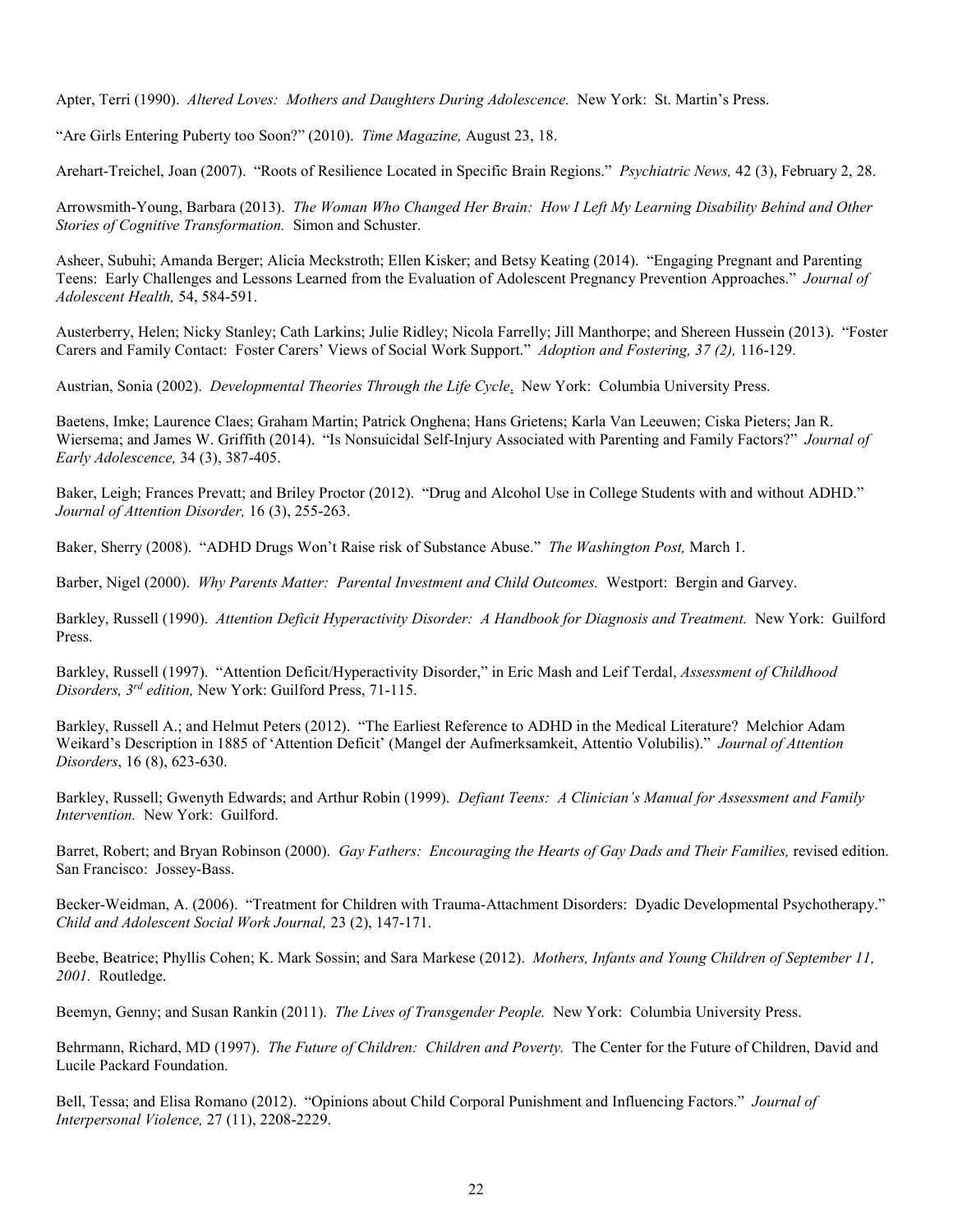Bender, W. N.; and R. Sims (2007). "Katrina Kids! Helping Kids Exposed to Population-Wide Trauma." *Teaching Exceptional Children,* 40 (1), 40-47.

Bernstein, Neil (1996). *Treating the Unmanageable Adolescent: A Guide to Oppositional Defiant and Conduct Disorders.*  Northvale: Jason Aronson.

Beyer, Jannik; and Lone Gammeltoft (1998). *Autism and Play*.

"Bill Would Make Postpartum Disorder Legal Defense" (2009). *Killeen Daily Herald,* March 23.

Birnbaum, Rachel; and Michael Saini (2012). "A Scoping Review of qualitative Studies about Children Experiencing Parental Separation." *Childhood,* 20 (2), 260-282.

Bloomguist, Michael L (2006). *Skills Training for Children with Behavior Problems: A Parent and Practitioner Guidebook, Revised edition.* New York: Guildford Press.

Bosk, Charles (1992). *All God's Mistakes: Genetic Counseling in a Pediatric Hospital.* Chicago: University of Chicago Press.

Boucher, Jill (2012). "Putting Theory of Mind in its Place: Psychological Explanations of the Socio-emotional-communicative Impairments in Autistic Spectrum Disorder." *Autism,* 16 (3), 226-246.

Boursnell, Melanie (2014). "Assessing the Capacity of Parents with Mental Illness: Parents with Mental Illness and Risk." *International Social Work,* 57 (2), 92-108.

Boyden, Jo; and Michael Bourdillon (2012). *Childhood Poverty: Multidisciplinary Approaches.* Basingstroke: Palgrave Macmillan.

Brandell, Jerrold (2000). *Of Mice and Metaphors: Therapeutic Storytelling with Children.* New York: Basic Books.

Brazelton, T. Berry; and Bertrand Cramer (1990). *The Earliest Relationship: Parents, Infants, and the Drama of Early Attachment.*  Reading: Addison-Wesley.

Brazelton,T. Berry, MD; and Joshua D. Sparrow, MD (2005). *Mastering Anger and Aggression The Brazelton Way.* Cambridge: DaCapo Press.

Brazelton, T. Berry, MD; and Joshua D. Sparrow, MD (2003). *Discipline the Brazelton Way.* Cambridge: DaCapo Press.

Brazelton, T. Berry (1983). *Infants and Mothers: Differences in Development, revised edition.* New York: Dell Publishing.

Brazelton, T. Berry (1974). *Toddlers and Parents: A Declaration of Independence.* New York: Dell.

Brazelton, T. Berry (1992). *Touchpoints: Your Child's Emotional and Behavioral Development.* Reading: Addison-Wesley.

Brewerton, T. (2004). *Clinical Handbook of Eating Disorders: An Integrated Approach.* New York: Marcel Dekker.

Brinkman, Britney G., Rabgenstein, Kelly L., Rosen, Lee A., & Zimmerman, Toni S. (2014). "Children's Gender Identity Development: The Dynamic Negotiation Process between Conformity and Authenticity." *Youth and Society,* 46 (6), 835-852.

Brisch, Karl H. (2012). *Treating Attachment Disorders: From Theory to Therapy, 2nd edition.* Guilford.

Brooks, Robert, and Sam Goldstein (2001). *Raising Resilient Children: Fostering Strength, Hope, and Optimism in Your Child.*  Lincolnwood: Contemporary Books.

Brooks-Russell, Ashley; Tilda Farhat; Denise Haynie; and Bruce Simons-Morton (2014). "Trends in Substance Uses among 6<sup>th</sup> to 10<sup>th</sup> Grade Students from 1998 to 2010: Findings from a National Probability Study." *Journal of Early Adolescence,* 34 (5), 667-680.

Brown, Nicole M.; Jeremy C. Green; Mayur M. Desai; Carol C. Weitzman; and Marjorie S. Rosenthal (2014). "Need and Unmet Need for Care Coordination among Children with Mental Health Conditions." *Pediatrics,* February 17.

Brown, Philip; and John Shalett (1997). *Cross-Cultural Practice with Couples and Families.* New York: Haworth Press.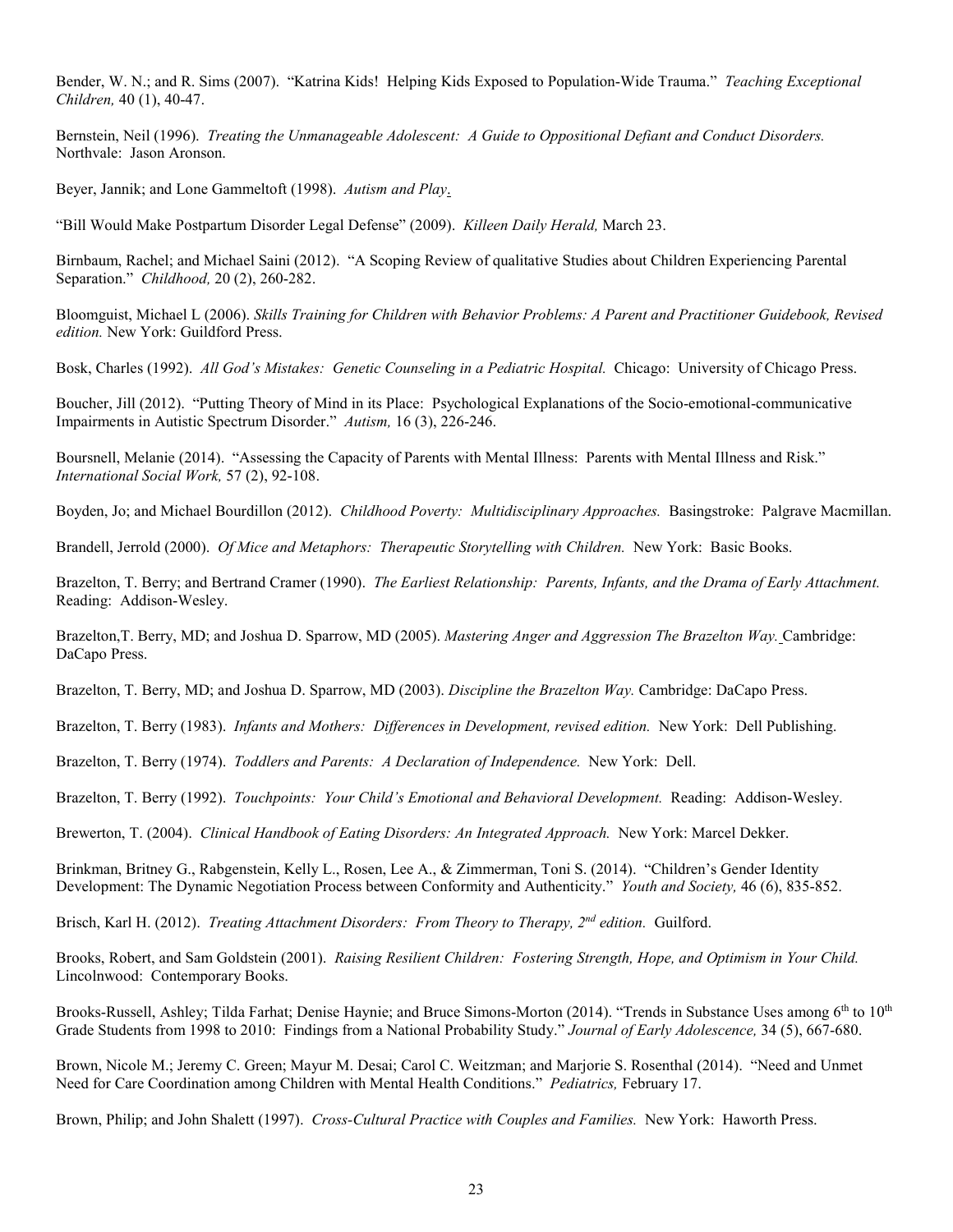Calvete, Esther; Izaskun Orue; and Manuel Gamez-Guadix (2012). "Child-to-Parent Violence: Emotional and Behavioral Predictors." *Journal of Interpersonal Violence,* 28 (4), 755-772.

Canino, Ian; and Jeanne Spurlock (2000). *Culturally Diverse Children and Adolescents: Assessment, Diagnosis and Treatment, 2nd edition.* New York: Guilford

Canton-Cortes, David, Cortes, Maria R., & Canton, Jose (2015). "Child Sexual Abuse, Attachment Style, and Depression: The Role of the Characteristics of Abuse." *Journal of Interpersonal Violence,* 30 (3), 420-436.

Carmichael, K. D.; and K. S. Lane (1997). "Play Therapy with Children of Alcoholics." *Alcoholism Treatment Quarterly,* 15 (1), 43- 51.

Carr, Coeli (2009). "Third Hand Smoke is a First Class Problem." Health.MSN.com, February 17.

Case, Caroline; and Tessa Dalley (2014). *The Handbook of Art Therapy, 3rd edition.* Routledge Mental Health.

Chasnoff, Ira J., Wells, Anne M., & King, Lauren (2015). "Misdiagnosis and Missed Diagnoses in Foster and Adopted Children with Prenatal Alcohol Exposure." *Pediatrics,* 135 (2), February 1, 264-270.

Chemtob, C. M.; J. Nakashima; and J. G. Carlson (2002). "Brief Treatment for Elementary School Children with Disaster-Related Posttraumatic Stress Disorder: A Field Study." *Journal of Clinical Psychology,* 58, 99-112.

Chemtob, C. M.; J. Nakashima; and R. S. Hamada (2002). "Psychosocial Intervention for Post-Disaster Trauma Symptoms in Elementary School Children." *Archives of Pediatric and Adolescent Medicine,* 156, 211-216.

Chen, Michelle (2006). "Texas Court Overturns Convictions Under ?Fetal Rights? Law." *The New Standard.*

Choi, Y.; D. Bishai; and C. S. Minkovitz (2009). "Multiple Births as a Risk Factor for Postpartum Maternal Depressive Symptoms." *Pediatrics*, 123 (4), 1147-1154.

Chrisman, A.; H. Egger; S. N. Compton; J. Curry; and D. B. Goldson (2006). "Assessment of Childhood Depression." *Child and Adolescent Mental Health,* 11 (2), 111-116.

Clark, Colleen; M. Scott Young; and Michael G. Dow (2013). "Can Strengthening Parenting Couples' Relationships Reduce At-Risk Parenting Attitudes?" *The Family Journal,* 21 (3), 306-312.

Coleman, Wendy, MD (1993). *Attention Deficit Disorders, Hyperactivity and Associated Disorders: A Handbook for Parents and Professionals, 6th edition.* Madison: Edwards Brothers.

Coleman-Fountain, Edmund (2014). "Lesbian and Gay Youth and the Question of Labels." *Sexualities,* 17 (7), 802-817.

Coles, Robert (1992). *Their Eyes Meeting the World: The Drawings and Paintings of Children.* Boston: Houghton Mifflin Company.

Coles, Robert (1967). *Children of Crisis: A Study of Courage and Fear.* Boston: Little, Brown and Company.

Colonnesi, Cristina; Inge B. Wissink; Marc J. Noom; Jessica J. Asscher; Machteld Hoeve; Geert J. J. M. Stams; Nelleke Polderman; and Marijke G. Kellaert-Knol (2012). "Basic Trust: An Attachment-Oriented Intervention Based on Mind-Mindedness in Adoptive Families." *Research on Social Work Practice,* 23 (2), 179-188.

Compas, Bruce (1997). "Depression in Children and Adolescents," in Eric Mash and Leif Terdal, *Assessment of Childhood Disorders, 3rd edition,* New York: Guilford Press, 197-223.

Congress, Elaine (1997). *Multicultural Perspectives in Working with Families.* New York: Springer.

Cooper, R. J. (2000). "The Impact of Child Abuse on Children's Play: A Conceptual Model." *Occupational Therapy International,* 7 (4), 259-276.

Cooper, William O.; S. Todd Callahan; Ayumi Shintani; D. Catherine Fuchs; Richard C. Shelton; Judith A. Dudley; Amy J. Graves; and Wayne A. Ray (2014). "Antidepressants and Suicide Attempts in Children." *Pediatrics,* January 6, 204-210.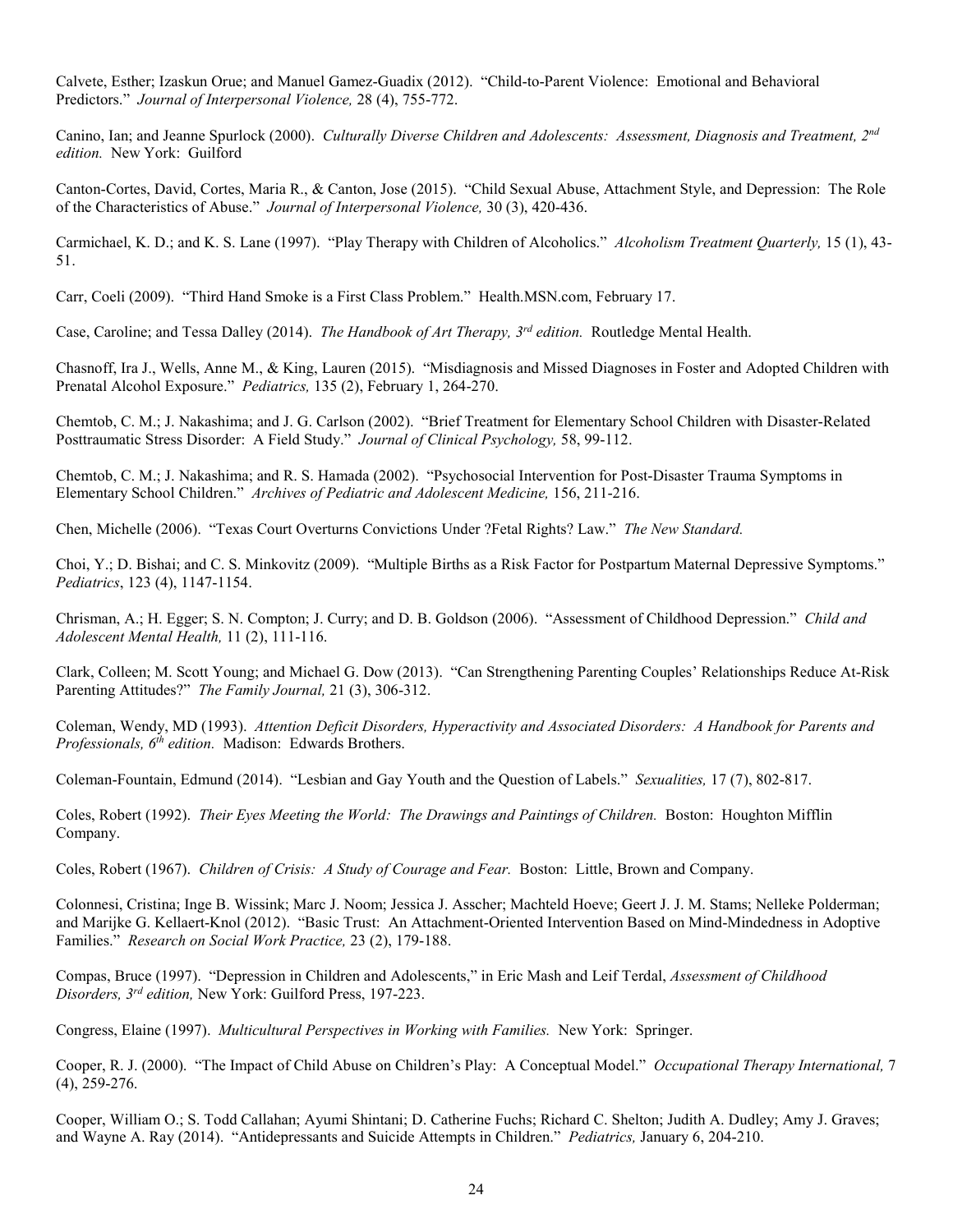Corbin, J. R. (2007). "Reactive Attachment Disorder: A Biopsychosocial Disturbance of Attachment." *Child and Adolescent Social Work Journal,* 24, 539-552.

Corcoran, J. (2000). "Family Interventions with Child Physical Abuse and Neglect: A Critical Review." *Children and Youth Services Review,* 22 (7), 563-591.

Costa, Lee Ray M., PhD; and Andrew J. Matzner, MSW (2007). *Male Bodies, Women's Souls: Personal Narratives of Thailand's Transgendered Youth.* New York: Haworth Press.

Costin, C. (2006). *The Eating Disorder Sourcebook, 3rd edition.* Belmont: Gurze Books.

Cotter, Elizabeth W., Kelly, Nichole R., Mitchell, Karen S., & Mazzeo, Suzanne E. (2015). "An Investigation of Body Appreciation, Ethnic Identity, and Eating Disorder Symptoms in Black Women." *Journal of Black Psychology,* 41 (1), 3-25.

Cox, Daniel J., Davis, Margaret T., Cox, Brian S., Burket, Roger C., Merkel, Richard L., Mikami, Amori Y., & Ford, Derek (2015). "Quantifying the Relationship between Perceived Consequences of ADHD Medication and its Usage." *Journal of Attention Disorders,* 19 (1), 78-83.

Crenshaw, David A.; Robert Brooks; and Sam Goldstein (2015). *Play Therapy Interventions to Enhance Resilience.* New York: Guilford Press.

Crowe, Allison; and Kevin P. Lyness (2014). "Family Functioning, Coping, and Distress in Families with Serious Mental Illness." *The Family Journal,* 22 (2), 186-197.

Cuddihy, Charlotte; Liam Dorris; Helen Minnis; and Eva Kocovska (2013). "Sleep Disturbance in Adopted children with a History of Maltreatment." *Adoption and Fostering, 37 (4),* 404-411.

Cuellar, Israel; and Freddy Paniagua (2000). *Handbook of Multicultural Mental Health: Assessment and Treatment of Diverse Populations.* San Diego: Academic Press.

"Dangerous Lead Levels Found in Some Garden Hoses" (2007). ABC News.com, July 12.

Davies, Douglas (1999). *Child Development: A Practitioner's Guide.* New York: Guilford Press.

Davis, Daniel, PhD (2000). *The Aggressive Adolescent: Clinical and Forensic Issues.* New York: Haworth Press.

Deaton, Wendy (1993). *My Own Thoughts on Stopping the Hurt.* Alameda: Hunter House.

Deaton, Wendy; and Kendall Johnson (1991). *Living with My Family.* Claremont: Hunter House.

Deaton, Wendy; and Kendall Johnson (1991). *No More Hurt.* Claremont: Hunter House.

DeGregorio, Lisa J. (2012). "Intergenerational Transmission of Abuse: Implications for Parenting Interventions from a Neuropsychological Perspective." *Traumatology,* 19 (2), 158-166.

DeJong, Hannah; Jessica Hillcoat; Sarah Perkins; Miriam Grover; and Ulrike Schmidt (2011). "Illness Perception in Bulimia Nervosa." *Journal of Health Psychology,* 17 (3), 399-408.

DeVries, Annelou L. C., McGuire, Jenifer K., Steensma, Thomas D., Wagenaar, Eva C. F., Doreleijers, Theo A. H., & Cohen-Kettenis, Petty T. (2014). "Young Adult Psychological Outcome after Puberty Suppression and Gender Reassignment." *Pediatrics.*

Diesel, Holly J., RN, PhD; and Patrick M. Ercole, MPH, PhD (2012). "Soothability and Growth in Preterm Infants." *Journal of Holistic Nursing,* 30 (1) March, 38-47.

DiLeo, Joseph, MD (1973). *Children's Drawings as Diagnostic Aids.* New York: Brunner/Mazel.

Dorris, Michael (1989). *The Broken Cord*. New York: Harper and Row.

Drehmer, Jeremy E.; Deborah J. Ossip; Emara Nabi-Burza; Nancy A. Rigotti; Bethany Hipple; Heide Woo; Yuchiao Chang; and Jonathan Winickoff (2014). "Thirdhand Smoke Beliefs of Parents." *Pediatrics,* March 3.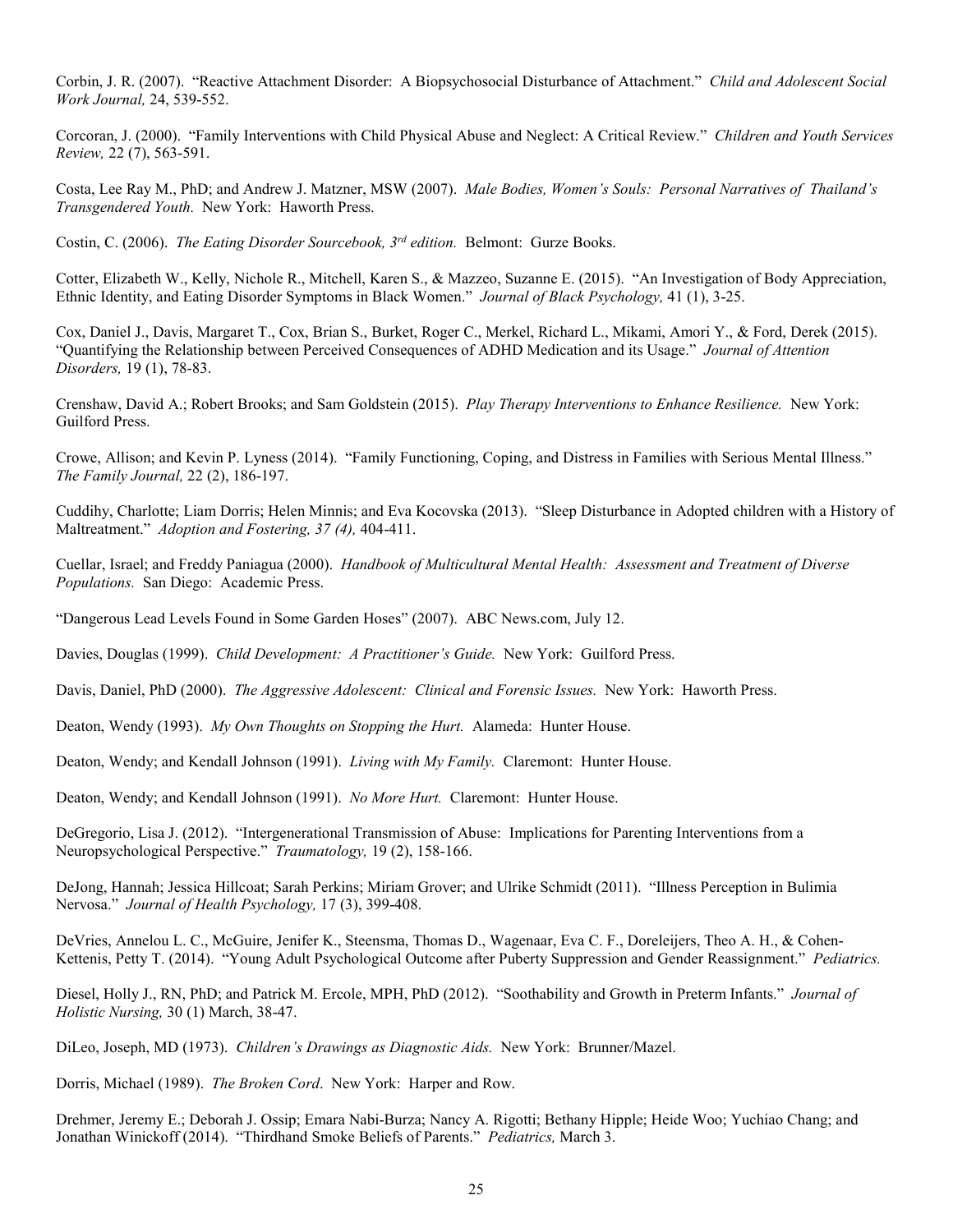Dryer, Rachel; Michael J. Kiernan; and Graham A. Tyson (2012). "Parental and Professional Beliefs on the Treatment and Management of ADHD." *Journal of Attention Disorders,* 16 (5), 398-405.

Drysdale, Maureen; and B.J. Rye (2007). *Taking Sides: Clashing Views in Adolescence.* Dubuque: McGraw-Hill.

Eagle, Carol; and Carol Colman (1993). *All That She Can Be: Helping Your Daughter Achieve Her Full Potential and Maintain Her Self-Esteem During the Critical Years of Adolescence*. New York: Simon and Schuster.

Efstratopoulou, Maria; Johan Simons; and Rianne Janssen (2012). "Concordance among Physical Educators', Teachers', and Parents' Perceptions of Attention Problems in Children." *Journal of Attention Disorders,* 17 (5), 437-443.

Eivors, Alison; and Sophie Nesbitt (2005). *Hunger for Understanding; A Workbook for Helping Young People to Understand and Overcome Anorexia Nervosa.* Hoboken: John Wiley and Sons.

Elkington, Katherine S.; Dusty Hackler; Karen McKinnon; Cristiane Borges; Eric R. Wright; and Milton L. Wainberg (2012). "Perceived Mental Illness Stigma among Youth in Psychiatric Outpatient Treatment." *Journal of Adolescent Research,* 27 (2) 290- 317.

Elton, Catherine (2009). "The Melancholy of Motherhood." *Time Magazine,* July 20, 55-56.

Engel, Susan (1999). *The Stories Children Tell: Making Sense of the Narratives of Childhood.* W. H. Freeman and Company.

Ennis-Cole, Demetria; Beth A. Durodoye; and Henry L. Harris (2013). "The Impact of Culture on Autism Diagnosis and Treatment: Considerations for Counselors and Other Professionals." *The Family Journal,* 21 (3), 279-287.

Eyre, Linda; and Richard Eyre (2001). *The Happy Family: Restoring the 11 Essential Elements That Make Families Work.* New York: St. Martin's Press.

Fadiman, Anne (1997). *The Spirit Catches You and You Fall Down: A Hmong Child, Her American Doctors, and the Collision of Two Cultures.* New York: Farrar, Straus, and Giroux.

Fair, Cynthia D.; and Shelley Walker (2010). "Pediatric HIV Social Workers: Perspectives on Disclosure." *Qualitative Social Work,* 10 (4), 415-433.

Fairburn, Christopher; and Kelly Brownell (2002). *Eating Disorders and Obesity: A Comprehensive Handbook* (2<sup>nd</sup> edition). New York: Guilford.

Fairburn, Christopher G. (2013). *Overcoming Binge Eating: The Proven Program to Learn Why You Binge and How You Can Stop, 2nd edition.* Guilford Books.

Fedele, David A.; Elizabeth K. Lefler; Cynthia M. Hartung; and Will H. Canu (2012). "Sex Differences in the Manifestation of ADHD in Emerging Adults." *Journal of Attention Disorders,* 16 (2), 109-117.

Feeny, N. C.; E. B. Foa; K. R. Treadwell; and J. March (2004). "Posttraumatic Stress Disorder in Youth: A Critical Review of the Cognitive and Behavioral Treatment Outcome Literature." *Professional Psychology Research and Practice,* 35 (5), 466-476.

Fernandez, Eduard B.; Lourdes Ezpeleta; Roser Granero; Nuria de la Osa; and Josep M. Domenech (2011). "Degree of Exposure to Domestic Violence, Psychopathology, and Functional Impairment in Children and Adolescents." *Journal of Interpersonal Violence,* 26 (6), 1215-1231.

Fonseca, Ana; Barbara Nazare; and Maria C. Canavarro (2014). "Parenting an Infant with a Congenital Anomaly: An Exploratory Study on Patterns of Adjustment from Diagnosis to Six Months Post Birth." *Journal of Child Health Care, 18 (2)*, 111-122.

Fonseca, Ana; Barbara Nazare; and Maria C. Canavarro (2014). "The Role of Satisfaction with Social Support in Perceived Burden and Stress of Parents of Six-Month-Old Infants with a Congenital Anomaly: Actor and Partner Effects." *Journal of Child Health Care, 18 (2)*, 178-191.

Foreyt, John; and Carmen Mikhail (1997). "Anorexia Nervosa and Bulimia Nervosa," in Eric Mash and Leif Terdal, *Assessment of Childhood Disorders, 3rd edition,* New York: Guilford Press, 683-716.

Forward, Susan (1989). *Toxic Parents: Overcoming Their Hurtful Legacy and Reclaiming Your Life.* New York: Bantam Books.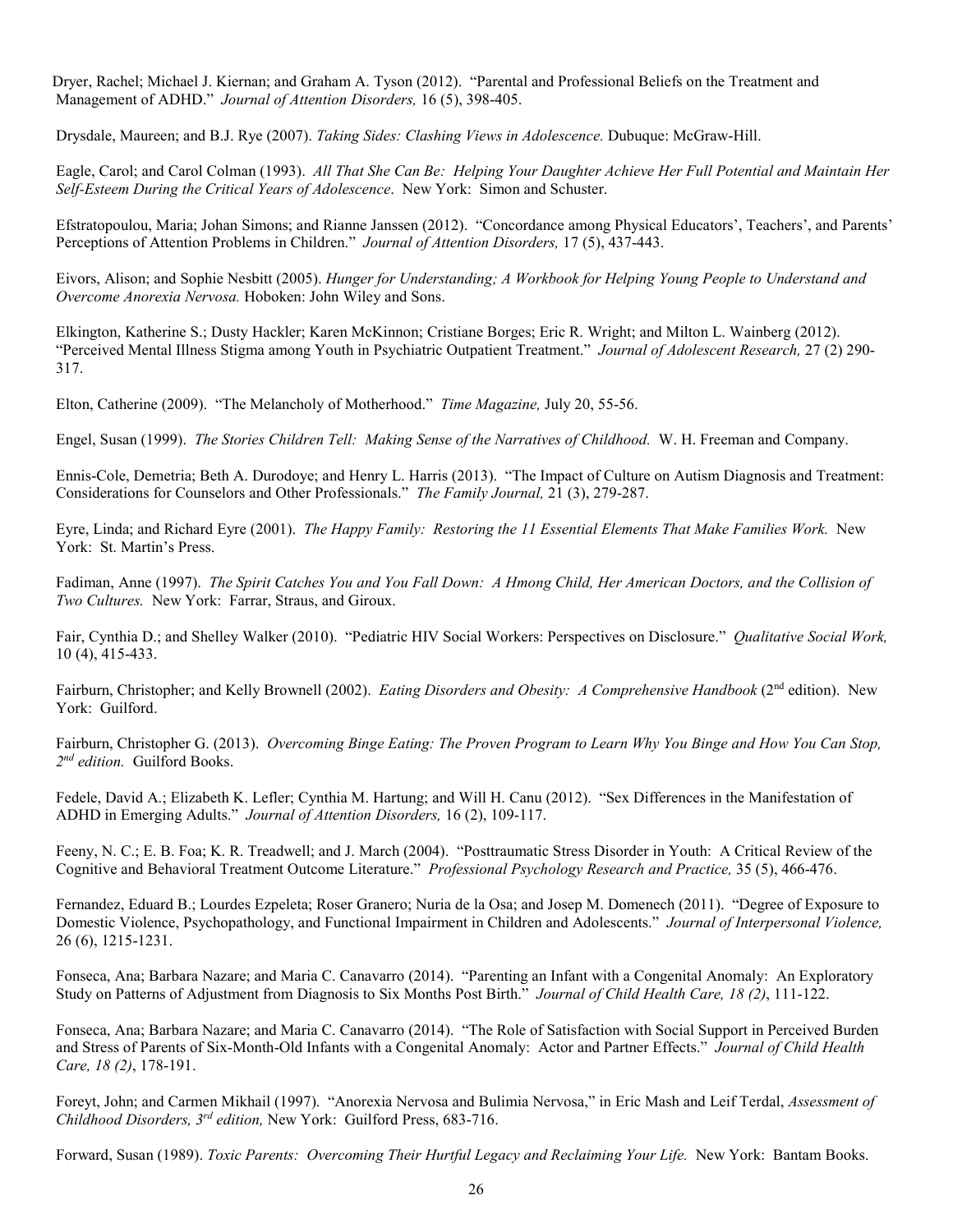Foster, Sharon; and Arthur Robin (1997). "Family Conflict and Communication in Adolescence," in Eric Mash and Leif Terdal, *Assessment of Childhood Disorders, 3rd edition,* New York: Guilford Press, 627-677.

Fraser, Mark (1997). *Risk and Resilience in Childhood: An Ecological Perspective.* Washington DC: NASW Press.

Fraser, Mark; James Nash; Maeda Galinsky; and Kathleen Darwin (2000). *Making Choices: Social Problem-Solving Skills for Children.* Washington DC: NASW Press.

Fuller-Thomson, Esme, & Hooper, Stephen R. (2015). "The Association between Childhood Physical Abuse and Dyslexia: Findings from a Population-Based Study." *Journal of Interpersonal Violence,* 30 (9), 1583-1592.

Gahler, Michael; and Anna Garriga (2012). "Has the Association between Parental Divorce and Young Adults' Psychological Problems Changed Over Time? Evidence from Sweden, 1968-2000." *Journal of Family Issues,* 34 (6), 784-808.

George, Cindy M.; and M. Sylvia Fernandez (2014). "A Case Study of a Stepfamily's Relationship Experiences Before and After the Death of a Custodial Biological Parent." *The Family Journal,* 22 (2), 258-264.

Gilbert, Indira, & Sewpaul, Vishanthie (2015). "Challenging Dominant Discourse on Abortion from a Radical Feminist Standpoint." *Affilia,* 30 (1), 83-95.

Gill, Jessica; and Pranee Liamputtong (2011). "Walk a Mile in My Shoes: Life as a Mother of a Child with Asperger's Syndrome." *Qualitative Social Work,* 12 (1), 41-56.

Glenn, Nicole M.; Camilla J. Knight; Nicholas L. Holt; and John C. Spence (2012). "Meanings of Play among Children." *Childhood,* 20 (2), 185-199.

Goldblatt, Hadass; Eli Buchbinder; and Rachel Cohen (2014). "Re-Experiencing Motherhood: Transformation of Relationships between Formerly Abused women and their Children." *Violence against Women,* 20 (5), 561-580.

Goleman, Daniel (1995). *Emotional Intelligence: Why It Can Matter More Than IQ.* New York: Bantam Books.

Gopaul-McNicol, Sharon-ann; and Tania Thomas-Presswood (1998). *Working with Linguistically and Culturally Different Children: Innovative Clinical and Educational Approaches.* Boston: Allyn and Bacon.

Gordon, Serena (2008). "Secondhand Smoke Hikes Tots' Risk of Heart Disease." *Health Day News,* March 13.

Gottlieb, Lori (2000). *Stick Figure: A Diary of My Former Self.* New York: Simon and Schuster.

Grandin, Temple (1995). *Thinking in Pictures.*

Greene, Roberta R (2007). *Social Work Practice: A Risk and Resilience Perspective.* Belmont: Brooks/Cole.

Greene, Ross, PhD (1998). *The Explosive Child: A New Approach for Understanding and Parenting Easily Frustrated, Chronically Inflexible Children.* New York: HarperCollins.

Gupta, Sanjay, MD (2008). "Taking on the Thin Ideal." *Time Magazine,* June 9, 50.

Gurevich, Rachel (2008). "Signs of Ovulation." About.com Fertility, October 2.

Gurevich, Rachel (2008). "When is the Best Time to have Sex to Get Pregnant?" About.com Fertility, October 2.

Gutierrez, Teresa, Espinoza, Paola, Penelo, Eva, Mora, Marisol, Gonzalez, Marcela L., Roses, Rocio, & Raich, Rosa M. (2015). "Association of Biological, Psychological and Lifestyle Risk Factors for Eating Disturbances in Adolescents." *Journal of Health Psychology,* 20 (6), 839-849.

Hall, Layla, & Kelley, Elizabeth (2014). "The Contribution of Epigenetics to Understanding Genetic Factors in Autism." *Autism,* 18 (8), 872-881.

Handler, Leonard; and Antoinette D. Thomas (2013). *Drawings in Assessment and Psychotherapy: Research and Application.*  Routledge Mental Health.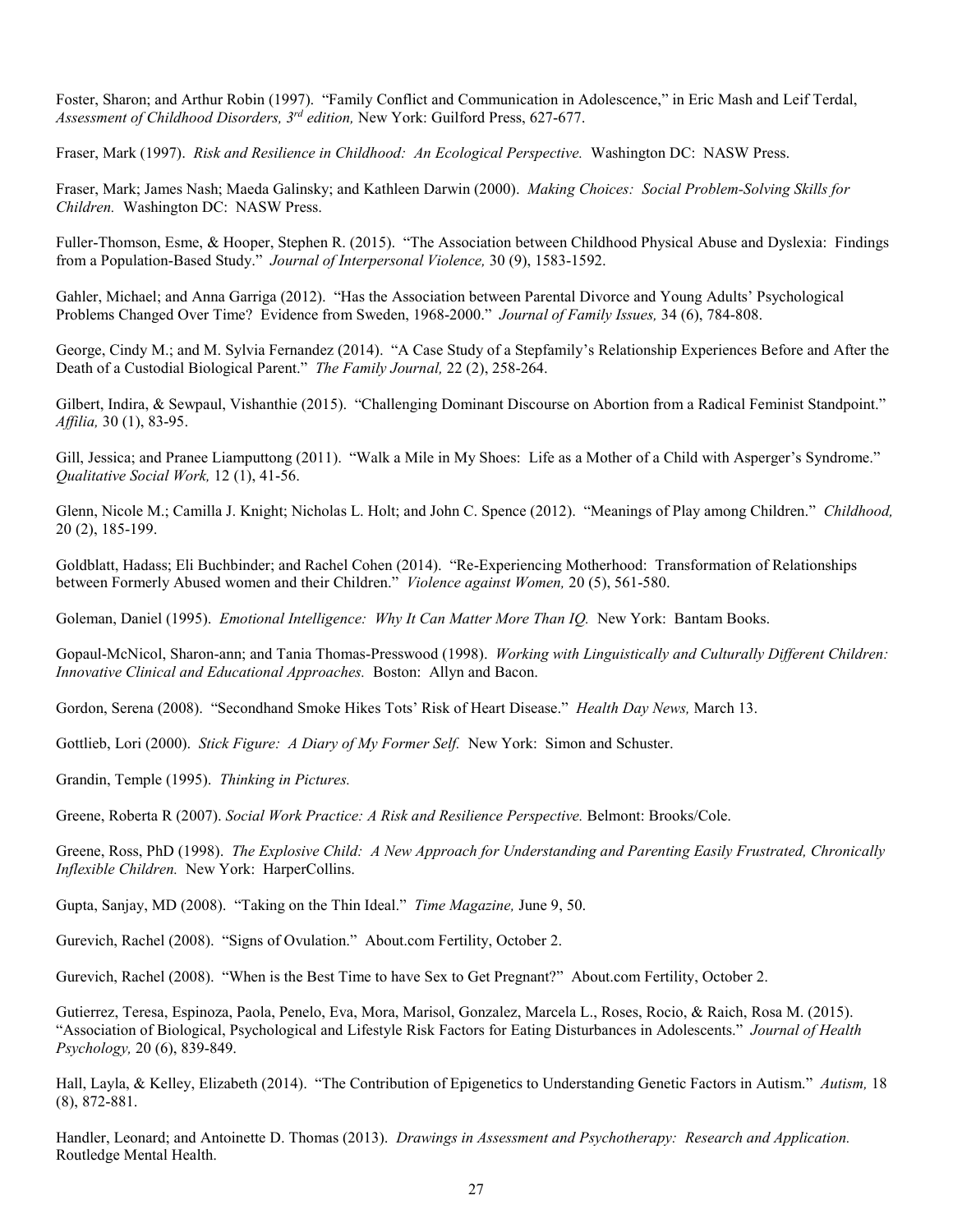Harper, J. (1991). "Children's Play: The Differential Effects of Intrafamilial Physical and Sexual Abuse." *Child Abuse and Neglect,* 15, 89-98.

Harper-Dorton, Karen; and Martin Herbert (1999). *Working with Children and Their Families, revised edition.* Chicago: Lyceum Books.

Harris, Gardiner (2011). "Panel Endorses HPV Vaccine for Boys of 11." *The New York Times,* October 25.

Harter, Susan (2012). *The Construction of the Self: Developmental and Sociocultural Foundations, 2nd edition.* New York: Guilford.

Heineman, Toni (1998). *The Abused Child: Psychodynamic Understanding and Treatment.* New York: Guilford Press.

Helavirta, Susanna (2011). "Home, Children and Moral Standpoints: A Case Study of Child Clients of Child Welfare." *Qualitative Social Work,* 10 (4), 434-450.

Helfer, Ray; and Ruth Kempe (1987). *The Battered Child, 4<sup>th</sup> edition*. Chicago: University of Chicago Press.

Hetherington, E. Mavis (1999). *Coping with Divorce, Single Parenting, and Remarriage: A Risk and Resiliency Perspective.*  Mahwah: Lawrence Erlbaum Associates.

Higa, Darrel; Marilyn H. Hoppe; Taryn Lindhorst; Shawn Mincer; Blair Beadnell; Diane M. Morrison; Elizabeth A. Wells; Avry Todd; and Sarah Mountz (2014). "Negative and Positive Factors Associated with the Well-being of Lesbian, Gay, Bisexual, Transgender, Queer, and Questioning (LGBTQ) Youth." *Youth and Society,* 46 (5), 663-687.

Hill, Andrew (2012). "Help for Children after Child Sexual Abuse: Using a Qualitative Approach to Design and Test Therapeutic Interventions that may Include Non-offending Parents." *Qualitative Social Work,* 11 (4), 362-378.

Hill, Nicola (2013). *Proud Parents: Lesbian and Gay Fostering and Adoption Experiences.* London: British Association for Adoption and Fostering.

Hines, Monique; Susan Balandin; and Leanne Togher (2012). "Buried by Autism: Older Parents' Perceptions of Autism." *Autism,* 16 (1) 15-26.

Hinshaw, S. P., & Scheffler, R. M. (2014). *The ADHD Explosion: Myths, Medication, Money and Today's Push for Performance.* New York, NY: Oxford University Press.

Hogan, Susan; and Annette Coulter (2014). *The Introductory Guide to Art Therapy.* Routledge Mental Health.

Horwath, Jan (2013). *Child Neglect Planning and Intervention.* Palgrave Macmillan: Basingstoke.

Houck, Christopher D.; David Barker; Christie Rizzo; Evan Hancock; Alicia Norton; and Larry K. Brown (2014). "Sexting and Sexual Behavior in At-Risk Adolescents." *Pediatrics,* January 6, e276-e282.

Hughes, Jan; Annette LaGreca; and Jane Conoley (2001). *Handbook of Psychological Services for Children and Adolescents.* New York: Oxford University Press.

Hunter, Sally B.; Brian K. Barber; Joseph A. Olsen; Clea A. McNeely; and Krishna Bose (2011). "Adolescents' Self-Disclosure to Parents across Cultures: Who Discloses and Why." *Journal of Adolescent Research,* 26 (4), 447-478.

"It's a Guy Thing: Boys, Young Men, and Teen Pregnancy Prevention" (2006). National Campaign to Prevent Teen Pregnancy. February.

Jenson, Jeffrey M., & Bender, Kimberly A. (2014). *Preventing Child and Adolescent Problem Behavior: Evidence-Based Strategies in Schools, Families, and Communities.* New York: Oxford University Press.

Jiang, Yuanyuan; and Charlotte Johnston (2012). "The Relationship between ADHD Symptoms and Competence as Reported by both Self and Others." *Journal of Attention Disorders,* 16 (5), 418-426.

Johnson, M.; and R. Rhodes (2010). *Human Behavior and the Larger Social Environment: A New Synthesis, 2nd edition.* Boston: Allyn and Bacon.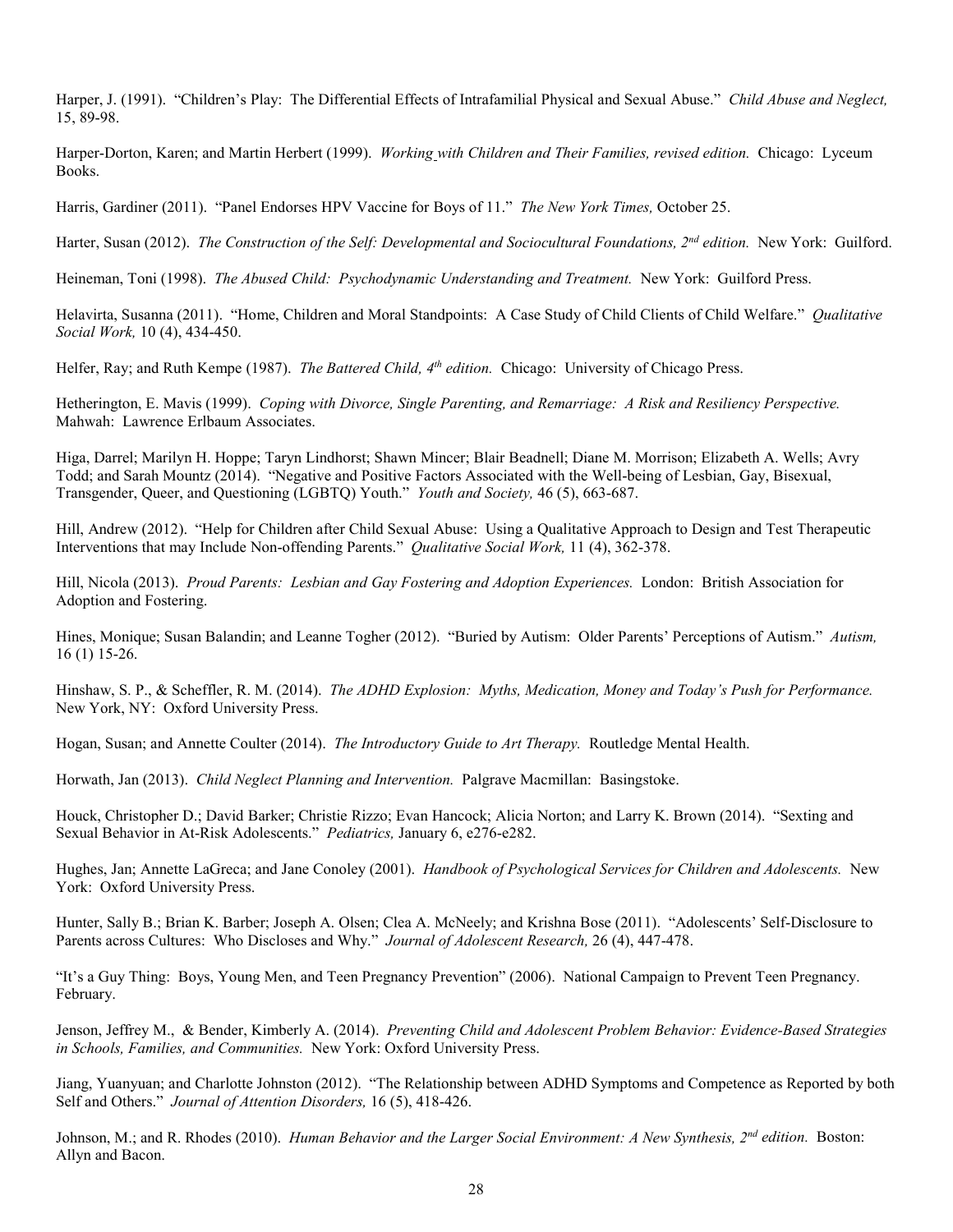Johnson-Powell, Gloria; and Joe Yamamoto (1997). *Transcultural Child Development: Psychological Assessment and Treatment.*  New York: John Wiley and Sons.

Juhnke, Gerald A.; Kathryn Henderson; and Brenna A. Juhnke (2013). "The Juhnke, Henderson, Juhnke Child Abuse and Neglect Risk Assessment Scale: A Mnemonic Instrument Used to Assess Potential Maltreatment of Children." *The Family Journal,* 21 (1), 57-64.

Juntunen, Cindy L; and Donald R. Atkinson (2002). *Counseling Across the Lifespan: Prevention and Treatment.* Thousand Oaks: Sage.

Karp, Cheryl; and Traci Butler (1996). *Treatment Strategies for Abused Children: From Victim to Survivor.* Thousand Oaks: Sage.

Karp, Cheryl; and Traci Butler (1996). *Activity Book for Treatment Strategies for Abused Children: From Victim to Survivor.* Thousand Oaks: Sage.

Katz, Carmit; and Irit Hershkowitz (2012). "Repeated Interviews with Children who are the Alleged Victims of Sexual Abuse." *Research on Social Work Practice,* 23 (2), 210-218.

Kennedy, Stephanie C., & Tripodi, Stephen J. (2015). "Childhood Abuse and Postpartum Psychosis: Is there a Link?" *Affilia.* 30 (1), 9i6-105.

Kenny, M. (2000). "Working with Children of Divorce and their Families." *Psychotherapy,* 37 (3), 228-239.

Kindlon, Dan, PhD; and Michael Thompson, PhD (1999). *Raising Cain: Protecting the Emotional Life of Boys.* New York: Ballantine Books.

Kirby, Anne V., Dickie, Virginia A., & Baranek, Grace T. (2015). "Sensory Experiences of Children with Autism Spectrum Disorder: In Their Own Words." *Autism,* 19 (3), 316-326.

Kiviat, Barbara (2011). "Below the (Poverty) Line." *Time Magazine,* November 28, 35-41.

Klika, J. Bart, MSW; Todd I. Herrenkohl, PhD; and Jungeun O. Lee, PhD (2012). "School Factors as Moderators of the Relationship between Physical Child Abuse and Pathways of Antisocial Behavior." *Journal of Interpersonal Violence,* 28 (4), 852-867.

Kluger, Jeffrey (2011). "Little Women." *Time Magazine,* October 31, 46-60.

Kluger, Jeffrey (2010). "Keeping Young Minds Healthy." *Time Magazine,* November 1, 40-50.

Kluger, Jeffrey (2011). "Small Child, Big Worries." *Time Magazine,* March 21, 38-39.

Knight, Kelly E., Ellis, Colter, & Simmons, Sara B. (2014). "Parental Predictors of Children's Animal Abuse: Findings from a National and Intergenerational Sample." *Journal of Interpersonal Violence,* 29 (16), 3014-3034.

Kotlowitz, Alex (1991). *There Are No Children Here: The Story of Two Boys Growing Up in the Other America.* New York: Doubleday.

Kousha, Maryam; Zahra Shahrivar; and Javad Alaghband-rad (2012). "Substance Use Disorder and ADHD: Is ADHD a Particularly Specific Risk Factor?" *Journal of Attention Disorders,* 16 (4), 325-332.

Kovshoff, Hanna; Richard P. Hastings; and Bob Remington (2011). "Two-Year Outcomes for Children with Autism after the Cessation of Early Intensive Behavioral Intervention." *Behavior Modification,* 35 (5), 427-450.

LaGuardia, Amanda C.; Judith A. Nelson; and Ian M. Lertora (2014). "The Impact of Father Absence on Daughter Sexual Development and Behaviors: Implications for Professional Counselors." *The Family Journal: Counseling and Therapy for Couples and Families,* 22 (3), 339-346.

Laird, Joan (1999). *Lesbians and Lesbian Families: Reflections on Theory and Practice.* New York: Columbia University Press.

Laird, Siobhan E. (2013). *Child Protection: Managing Conflict, Hostility, and Aggression.* Bristol: Policy Press.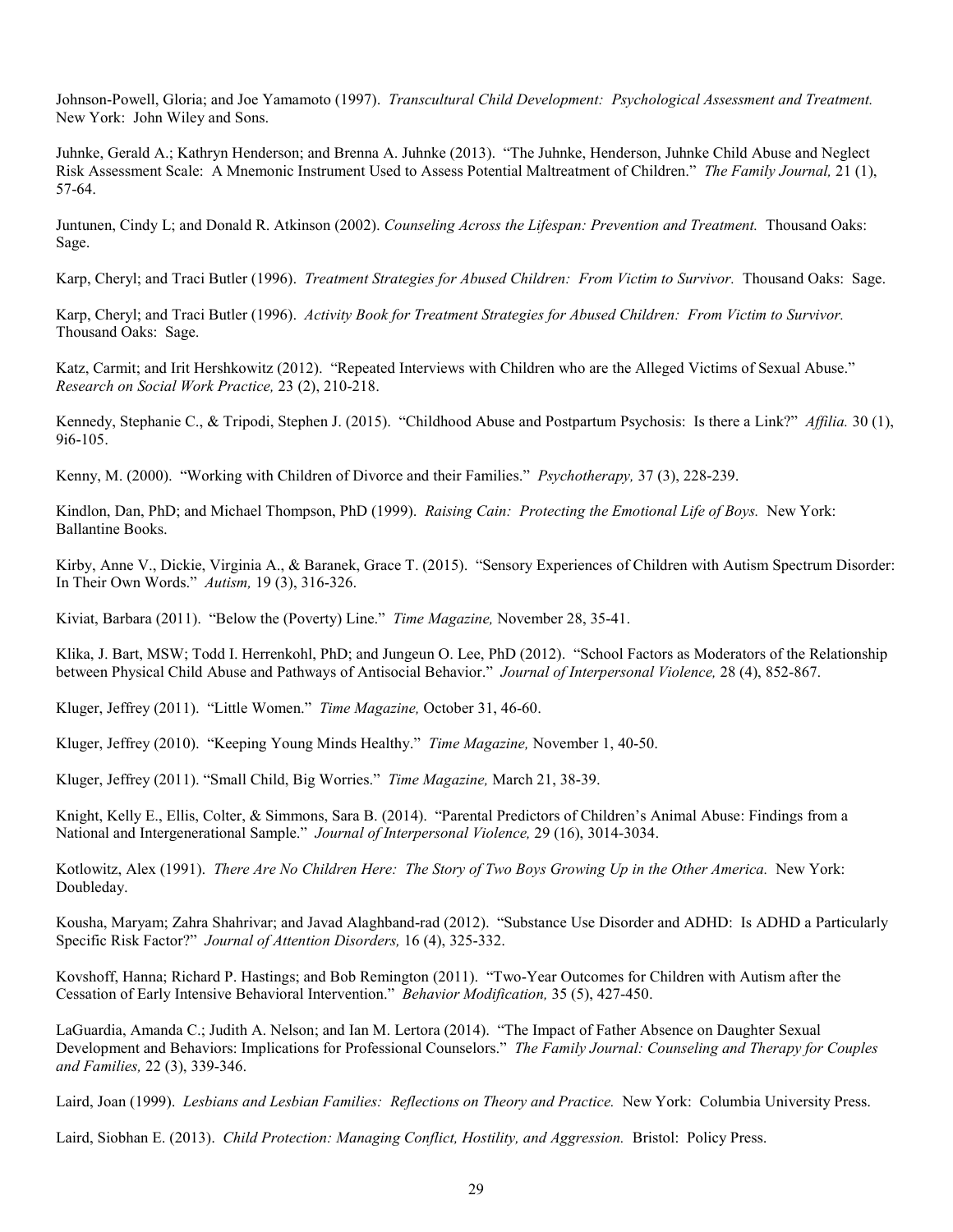Lam, Ching-Man; and Wai-Man Kwong (2014). "Powerful Parent Educators and Powerless Parents: The Empowerment Paradox in Parent Education." *Journal of Social Work,* 14 (2), 183-195.

Lampinen, James M.; and Kathy Sexton-Radek (2010). *Protecting Children from Violence: Evidence-Based Interventions.*  Psychology Press.

Lancaster, Christie A., MD; Katherine J. Gold, MD, MSW; Heather A. Flynn, PhD; Harim Yoo; Sheila M. Marcus, MD; and Matthew M. Davis, MD (2010). "Risk Factors for Depressive Symptoms during Pregnancy: A Systematic Review." *American Journal of Obstetrics and Gynecology,* January, 5-14.

Landreth, G. L. (2002). *Play Therapy: The Art of the Relationship, 2nd edition.* New York: Brunner-Routledge.

Landreth, G. L.; D. S. Sweeney; D. C. Ray; L. E. Homeyer; and G. J. Glover (2005). *Play Therapy Interventions with Children's Problems, 2nd edition.* New York: Jason Aronson.

Larson, Jim and John Lochman (2002). *Helping Schoolchildren Cope with Anger: A Cognitive-Behavioral Intervention.* New York: Guilford.

Lauren, Jenny (2004). *Homesick: A Memoir of Family, Food, and Finding Hope.* Atria Books.

Lavelle, Tara A.; Milton C. Weinstein; Joseph P. Newhouse; Kerim Munir; Karen Kihlthau; and Lisa A. Prosser (2014). "Economic Burden of Childhood Autism Spectrum Disorders." *Pediatrics,* February 10.

LeDoux, Joseph (2002). *Synaptic Self: How Our Brains Become Who We Are.* New York: Penguin Putnam.

Lee-St. John/Gallatin, Jeninne (2008). "Permanent Birth Control." *Time Magazine,* December 22, 70.

"The Legacy of Pregnancy Pounds" (2010). *Time Magazine,* August 16.

Levitt, Heidi M., & Ippolito, Maria R. (2014). "Being Transgender: Navigating Minority Stressors and Developing Authentic Self-Presentation." *Psychology of Women Quarterly,* 38 (1), 46-64.

Lench, Heather C.; Linda J. Levine; and Carol K. Whalen (2013). "Exasperating or Exceptional? Parents' Interpretations of their Child's ADHD Behavior." *Journal of Attention Disorders*, 17 (2), 141-151.

Lesser, John G.; and Donna S. Pope (2001). *Human Behavior and the Social Environment: Theory and Practice.* Boston: Allyn and Bacon

Levy, Terry (2000). *Handbook of Attachment Interventions.* San Diego: Academic Press.

"Life After High School" (2011). *Time Magazine,* June 20, 38-43.

Lim, Ban H. P.; Lauren A. Adams; and Michelle M. Lilly (2012). "Self-Worth as a Mediator between Attachment and Posttraumatic Stress in Interpersonal Trauma." *Journal of Interpersonal Violence,* 27 (10), 2039-2061.

Linton, Kristen F.; Taylor E. Krcek; Leonard M. Sensui; and Jessica L. H. Spillers (2014). "Opinions of People who Self-Identify with Autism and Asperger's on DSM-5 Criteria." *Research on Social Work Practice,* 24 (1), 67-77.

Lock, James, & LeGrange, Daniel (2012). *Treatment Manual for Anorexia Nervosa: A Family-Based Approach, 2nd edition.* New York: Guilford.

Lock, James; and Daniel Le Grange (2015). *Help Your Teenager Beat an Eating Disorder, 2nd edition.* Guilford Books.

Logan, Deirdre; and Sandra Graham-Bermann (1999). "Emotion Expression in Children Exposed to Family Violence." *Journal of Emotional Abuse*, 1 (3) 39-64.

 Lowenstein, L. (2010). *Creative Family Therapy Techniques: Play, Art, and Expressive Activities to Engage Children in Family Sessions.* Toronto: Champion Press.

Ludlow, Amanda; Charlotte Skelly; and Poul Rohleder (2011). "Challenges Faced by Parents of Children Diagnosed with Autism Spectrum Disorder." *Journal of Health Psychology,* 17 (5), 702-711.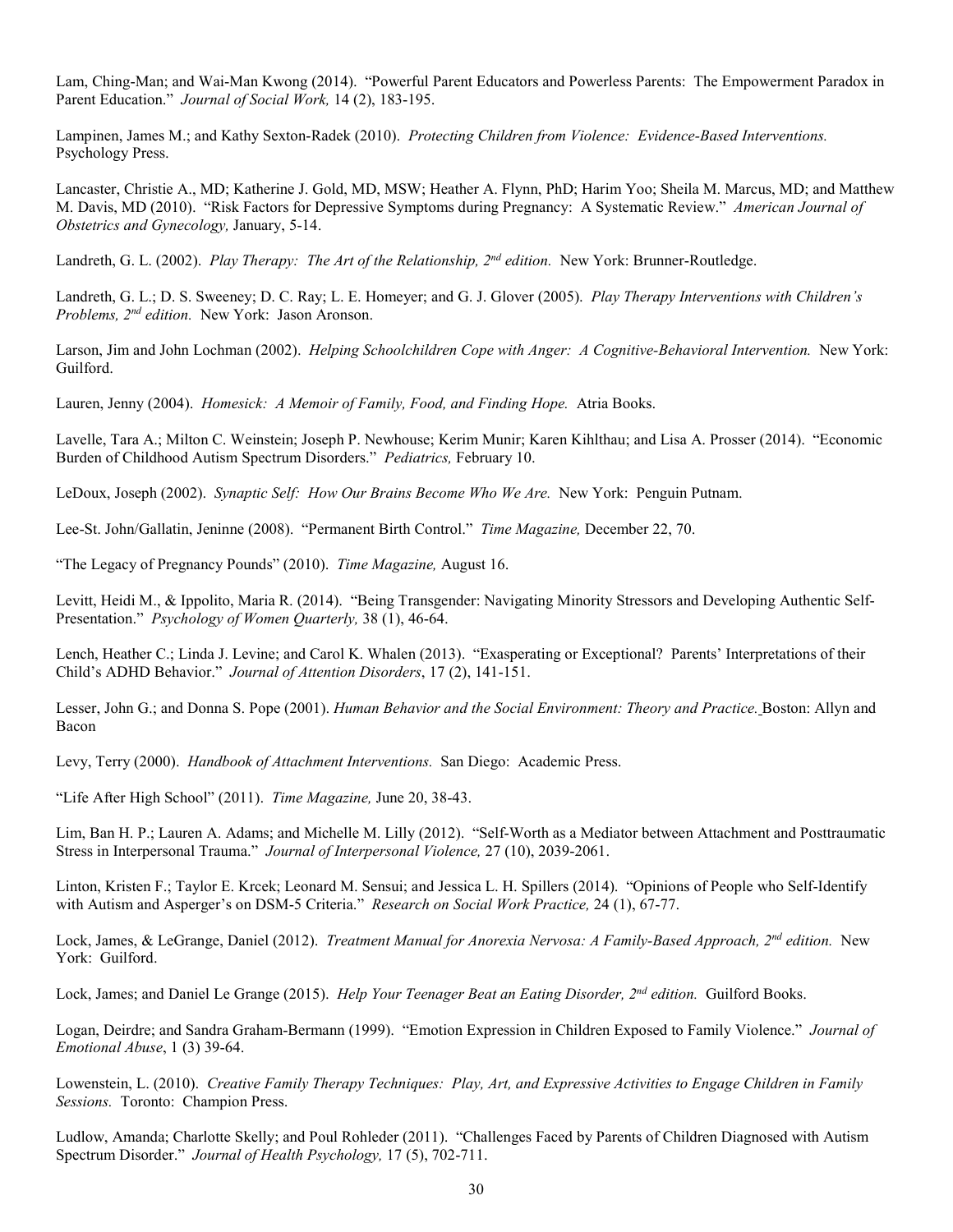Maes, Sofie D. J.; Jan DeMol; and Ann Buysse (2011). "Children's Experiences and Meaning Construction on Parental Divorce: A Focus Group Study." *Childhood,* 19 (2), 266-279.

Malchiodi, Cathy A. (1998). *Understanding Children's Drawings.* New York: Guilford Press

Mallon, Gerald, "Lesbian, Gay, and Bisexual Orientation in Childhood and Adolescence," in George Appleby and Jeane Anastas, *Not Just a Passing Phase: Social Work with Gay, Lesbian, and Bisexual People,* New York: Columbia University Press.

Mallon, Gerald P.; and Peg M. Hess (2014). *Child Welfare for the Twenty-first Century: A Handbook of Practices, Policies, and Departments.* Columbia University Press.

Mallon, Gary, DSW (1999). "Gay and Lesbian Adolescents and Their Families," *Journal of Gay and Lesbian Social Services,* 10 (2) 69-85.

Mantyla, Timo; Johanna Still; Stina Gullberg; and Fabio DelMissier (2012). Decision Making in Adults with ADHD." *Journal of Attention Disorders,* 16 (2), 164-173.

Marschall, Anja (2014). "Who Cares for Whom? Revisiting the Concept of Care in the Everyday Life of Post-Divorce Families." *Childhood,* 21 (4), 517-531.

Martino, Wayne J., & Cumming-Potvin, Wendy (2015). "Teaching about Princess Boys or Not: The Case of One Male Elementary School Teacher and the Polemics of Gender Expression and Embodiment." *Men and Masculinities,* 18 (1), 79-99.

Massachusetts General Hospital (2008). "Third Hand Smoke: Another Reason to Quit Smoking." *Science Daily,* December 31.

McDermott, Diane; and C. R. Snyder (2000). *The Great Big Book of Hope: Help Your Children Achieve Their Dreams.* Oakland: New Harbinger.

McDonnell, Emily; and Rachel Y. Moon (2014). "Infant Deaths and Injuries Associated with Wearable Blankets, Swaddle Wraps, and Swaddling." *The Journal of Pediatrics*, February 7*.*

McElvaney, Rosaleen;Sheila Greene; and Diane Hogan (2012). "Containing the Secret of Child Sexual Abuse." *Journal of Interpersonal Violence,* 27 (6), 1155-1175

McKinley, Jesse (2010). "Suicides Put Light on Pressures of Gay Teenagers." *New York Times,* October 3.

McMahon, Robert J; and Rex L. Forehand (2003). *Helping the Non-Compliant Child: Family-Based Treatment for Oppositional Behavior* (2nd ed.)*.* New York: Guilford Press.

Mellish, Laura; Sarah Jennings; Fiona Tasker; Michael Lamb; and susan Golombok (2013). *Gay, Lesbian, and Heterosexual Adoptive Families.* London: British Association for Adoption and Fostering.

Meyers, Amy (2014). "A Call to Child Welfare: Protect Children from Sibling Abuse." *Qualitative Social Work,* 13 (5), 654-670.

Millei, Zsuzsa (2011). "Thinking Differently about Guidance: Power, Children's Autonomy and Democratic Environments." *Journal of Early Childhood Research,* 10 (1) 88-99.

Miller, Kim S.; Amy M. Fasula; Carol Y. Lin; Martin L. Levin; Sarah C. Wyckoff; and Rex Forehand (2012). "Ready, Set, Go: Preadolescents' Sexual Thoughts, Intentions and Behaviors." *Journal of Early Adolescence,* 32 (2), 293-307.

Millett, Lina S.; Patricia L. Kohl; Melissa Jonson-Reid; Brett Drake; and Megan Petra (2013). "Child Maltreatment Victimization and Subsequent Perpetration of Young Adult Intimate Partner Violence: An Exploration of Mediating Factors." *Child Maltreatment,* 18 (2), 71-84.

Minuchin, Patricia; Jorge Colapinto; and Salvador Minuchin (1998). *Working with Families of the Poor.* New York: Guilford Press.

Miodovnik, Amir; Elizabeth Harstad; Georgios Sideridis; and Noelle Huntington (2015). "Timing of the Diagnosis of Attention Deficit-Hyperactivity Disorder and Autism Spectrum Disorder." *Pediatrics, 136 (4)*, October 1, 830-837.

Moore, David (2001). *The Dependent Gene: The Fallacy of "Nature vs. Nurture."* New York: Henry Holt and Company.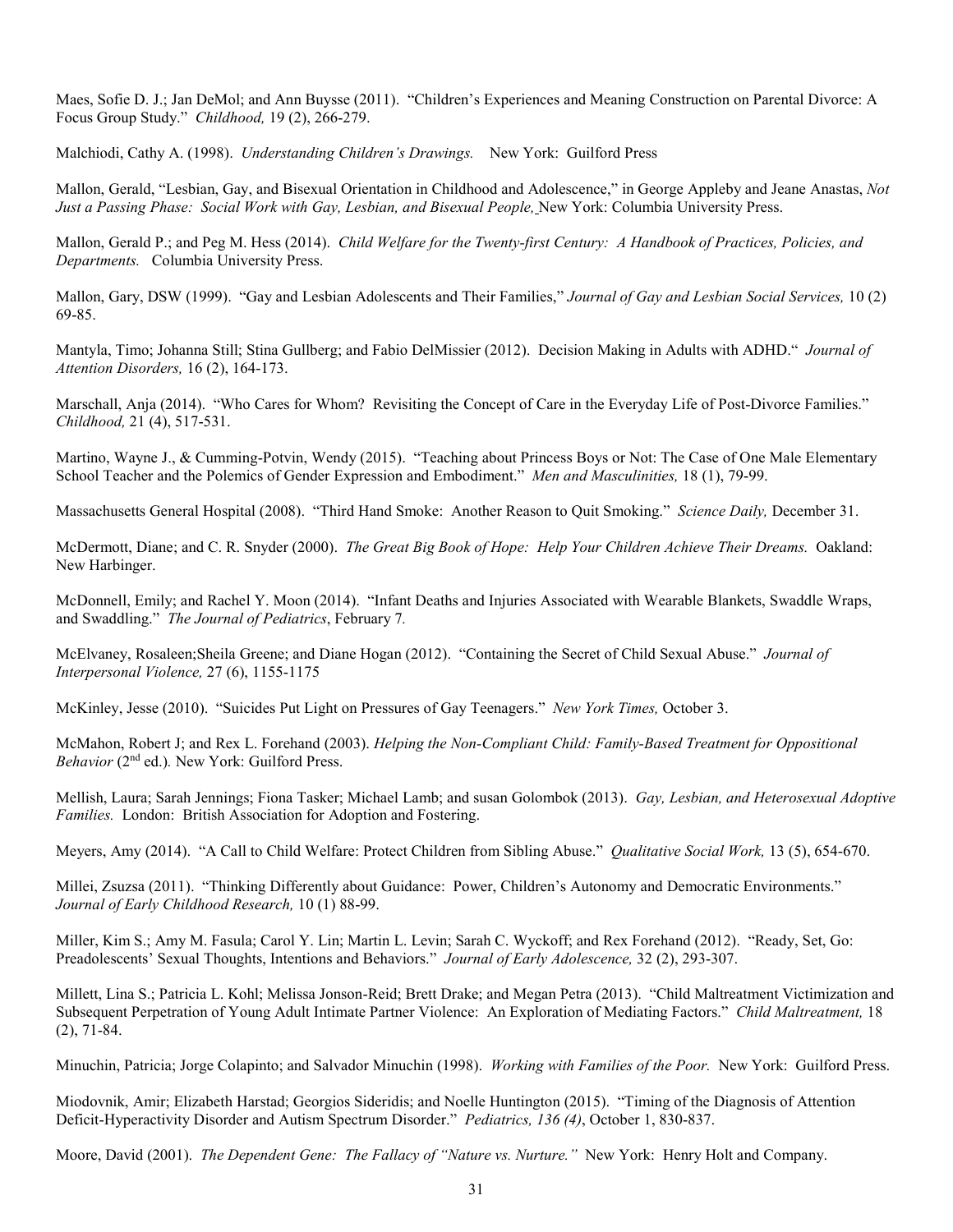Mulqueen, Jilian M., Bartley, Christine A., & Block, Michael H. (2015). Meta-Analysis: Parental Interventions for Preschool ADHD. *Journal of Attention Disorders,* 19 (2), 118-124.

Muzik, Lila; and Claudia Rappaport (1979). "Adapting to the Birth of an Infant with Congenital Defects." *Stress/Distress in Health Care Settings: The Workshop Proceedings.* Galveston: University of Texas Medical Branch.

National Institute on Drug Abuse (2014). *Principles of Adolescent Substance Use Disorder Treatment: A Research-Based Guide.*  NIH Publication 14-7953, January.

Nelson, Jason M.; and Noel Gregg (2012). "Depression and Anxiety among Transitioning Adolescents and College Students with ADHD, Dyslexia, or Comorbid ADHD/Dyslexia." *Journal of Attention Disorders,* 16 (3), 244-254.

Nelson, Jason M. (2013). "Self-Concept of College Students with ADHD: Discordance between Self- and Parent-Reports." *Journal of Attention Disorders,* 17 (2), 163-170.

Neven, Ruth S. (2010). *Core Principles of Assessment and Therapeutic Communication with Children, Parents and Families: Towards the Promotion of Child and Family Wellbeing.* London: Routledge.

Nooner, Kate B.; L. Oriana Linares; Jessica Batinjane; Rachel A. Kramer; Raul Silva; and Marylene Cloitre. "Factors Related to Posttraumatic Stress Disorder in Adolescence." *Trauma, Violence and Abuse,* 13 (3), 153-166.

Norman, Elaine (2000). *Resiliency Enhancement: Putting the Strengths Perspective Into Social Work Practice.* New York: Columbia University Press.

Ogawa, Y. (2004). "Childhood Trauma and Play Therapy Intervention for Traumatized Children." *Journal of Professional Counseling, Practice, Theory and Research,* 32 (1), 19-29.

Pagliano, Paul (2012). *The Multisensory Handbook: A Guide for Children and Adults with Sensory Learning Disabilities.* Routledge.

Papathomas, Anthony, Smith, Brett, & Lavallee, David (2015). "Family Experiences of Living with an Eating Disorder: A Narrative Analysis." *Journal of Health Psychology,* 20 (3), 313-325.

Park, Alice (2010). "The Long-Term Effects of Spanking." *Time Magazine,* May 3, 51.

Parker, Gordon; and Kerrie Eyers (2010). *Navigating Teenage Depression: A Guide for Parents and Professionals.* London: Routledge.

 Paulson, J. F.; and S. D. Bazemore (2010). "Prenatal and Postpartum Depression in Fathers and its Associatiwith Maternal Depression: A Meta-Analysis." *Journal of American Medical Association,* 303 (19), 1961-1969.

Pelzer, Dave (1995). *A Child Called "It"* and *The Lost Boy: One Child's Courage to Survive*. Deerfield Beach: Health Communications.

Pelzer, Richard B. (2005). *A Brother's Journey: Surviving a Childhood of Abuse.* New York: Warner Books.

Perry, Bruce D.; and Maia Szalavitz (2006). *The Boy Who Was Raised as a Dog and Other Stories from a Child Psychiatrist's Notebook: What Traumatized Children Can Teach Us About Loss, Love, and Healing.* New York: Basic Books.

Petr, Christopher (1998). *Social Work with Children and Their Families: Pragmatic Foundations.* New York: Oxford University Press.

Phillips, Matthew D.; Michael G. Turner; and Thomas J. Holt (2014). "Exploring Resiliency within Schools: An Investigation of the Effects of Protective Factors." *Youth and Society,* 46 (1), 89-111.

Pingel, Emily S.; Jose A. Bauermeister; Michelle M. Johns; Anna Eisenberg; and Matthew Leslie-Santana (2012). "A Safe Way to Explore: Reframing Risk on the Internet Amidst Young Gay Men's Search for Identity." *Journal of Adolescent Research,* 28 (4), 453-478.

Pollack, Andrew (2012). "DNA Blueprint for Fetus Built using Tests of Parents." *The New York Times,* June 6.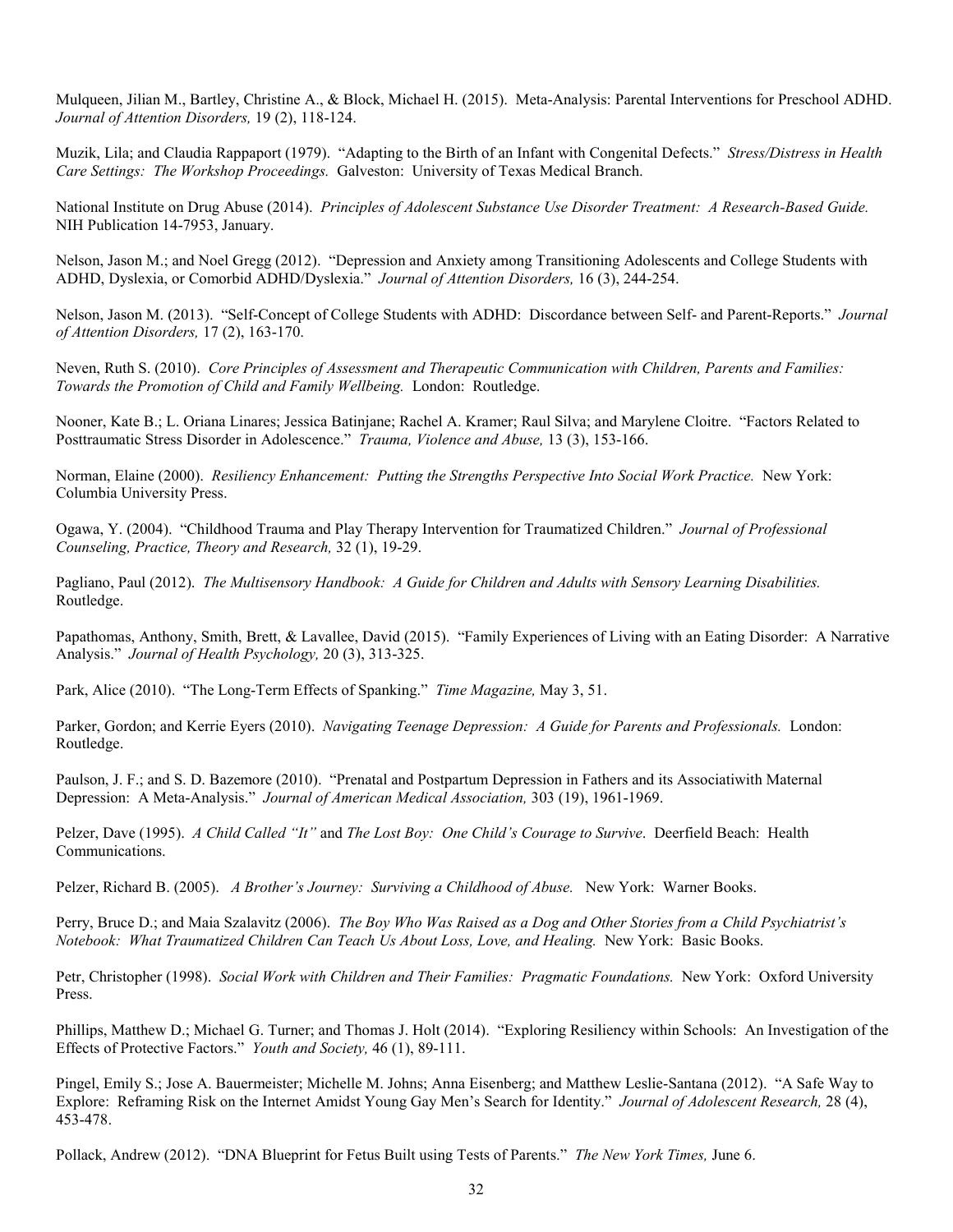"Predicting Postpartum Depression" (2010). *Time Magazine,* September 27.

Price, Jerome (1996). *Power and Compassion: Working with Difficult Adolescents and Abused Parents.* New York: Guilford Press.

Pring, Linda; Nicola Ryder; Laura Crane; and Beate Hermelin (2012). "Creativity in Savant Artists with Autism." *Autism,* 16 (1) 45- 57.

Ramsay, J. Russell, & Rostain, Anthony L. (2014). *Cognitive-Behavioral Therapy for ADHD: An Integrative Psychosocial and Medical Approach, 2nd edition.* Routledge Mental Health.

Ramsay, J. Russell, & Rostain, Anthony L. (2014). *The Adult ADHD Tool Kit: Using CBT to Facilitate Coping Inside and Out.* Routledge Mental Health.

Rawe, Julie (2007). ADHD Riddle Solved. *Time Magazine,* November 26, 49.

Rebocho, Maria F.; and Rui A. Goncalves (2012). "Sexual Predators and Prey: A Comparative Study of the Hunting Behavior of Rapists and Child Molesters." *Journal of Interpersonal Violence,* 27 (14), 2770-2789.

Reder, Peter; Mike McClure; and Anthony Jolley (2000). *Family Matters: Interfaces Between Child and Adult Mental Health.*  London: Routledge.

Riley, Andrew R.; and Scott T. Gaynor (2014). "Identifying Mechanisms of Change: Utilizing Single-Participant Methodology to Better Understand Behavior Therapy for Child Depression." *Behavior Modification, 38 (5),* 636-664.

Rivers, Caryl; and Rosalind C. Barnett (2011). *The Truth about Girls and Boys: Challenging Toxic Stereotypes about Our Children.* Columbia University Press.

Roberts, Albert; and Gilbert Greene (2002). *Social Workers' Desk Reference.* New York: Oxford University Press.

Rochman, Bonnie (2009). "Pregnancy and Pills." *Time Magazine,* June 8, 51-53.

Rochman, Bonnie (2012). "Good Genes: Are We Ready for Inexpensive, Easy Access to Personal DNA Tests?" *Time Magazine,* August 20, 14.

Rooney, Mary; Andrea Chronis-Tuscano; and Yesel Yoon (2012). "Substance Use in College Students with ADHD." *Journal of Attention Disorders,* 16 (3), 221-234.

Rosenberg, Debra (2007). "Rethinking Gender." *Newsweek,* May 21, 50-57.

Rostain, Anthony, Jensen, Peter S., Connor, Daniel F., Miesle, Laura M., & Faraone, Stephen V. (2015). "Toward Quality Care in ADHD: Defining the Goals of Treatment." *Journal of Attention Disorders,* 19 (2), 99-117.

Russ, Sandra; and Thomas Ollendick (1999). *Handbook of Psychotherapies with Children and Families.* New York: Kluwer Academic/Plenum.

Russell, Leo; and Bert Laszlo (2013). "A Group for Men with Eating Disorders: When Lone Wolves Come Together." *Men and Masculinities,* 16 (2), 252-259.

Ryan, Caitlin, PhD, ACSW (2009). "Helping Families Support their Lesbian, Gay, Bisexual, and Transgender (LGBT) Children." Washington DC: National Center for Cultural Competence, Georgetown University Center for Child and Human Development, Fall/Winter.

Ryan, Caitlin; and Donna Futterman (1998). *Lesbian and Gay Youth: Care and Counseling*. New York: Columbia University Press.

Ryan, Caitlin (2014). *A Practitioner's Resource Guide: Helping Families to Support their LGBT Children."* HHS Publication No. PEP14-LGBTKIDS. Rockville, MD: Substance Abuse and Mental Health Services Administration (SAMHSA).

Sanchez, Zila M.; Emerita S. Opaleye; Tharcila V. Chaves; Ana R. Noto; and Solange A. Nappo (2011). "God Forbids or Mom Disapproves: Religious Beliefs that Prevent Drug Use among Youth." *Journal of Adolescent Research,* 26 (5), 591-616.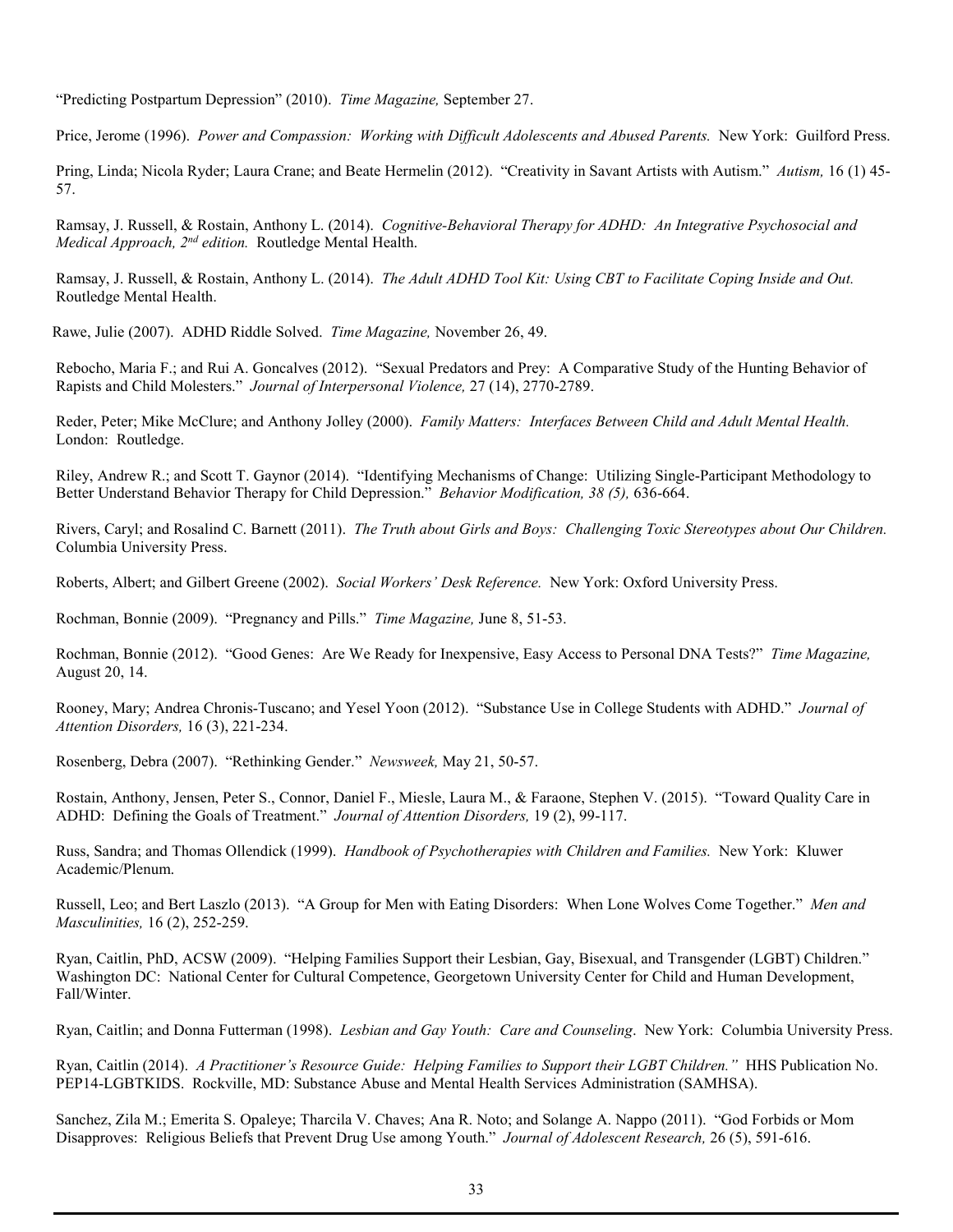Sanchez-Nunez, M. Trinidad; Pablo Fernandez-Berrocal; and J. Miguel Latorre (2013). "Assessment of Emotional Intelligence in the Family: Influences between Parents and Children on their Own Perception and that of Others." *The Family Journal,* 21 (1), 65-73.

Schaefer, Charles E.; and Donna Cangelosi (2016). *Essential Play Therapy Techniques: Time-Tested Approaches.* New York: Guilford Press.

Schiraldi, Glenn R., PhD (2001). *The Self-Esteem Workbook.*

Schmidt, U.; J. Tiller; M. Blanchard; B. Andrews; and J. Treasure (1997). "Is There a Specific Trauma Precipitating Anorexia Nervosa?" *Psychological Medicine,* 27, 523-530.

Schmitt, Abraham; and Mary Lou H. Clemens (1992). *Brilliant Idiot: An Autobiography of a Dyslexic.* Intercourse, PA: Good Books.

Schreier, Herbert; and Judith Libow (1993). *Hurting for Love: Munchausen by Proxy Syndrome.* New York: Guilford Press.

Schroeder, Ryan D.; and Thomas J. Mowen (2014). "Parenting Style Transitions and Delinquency." *Youth and Society,* 46 (2), 228- 254.

"Scientists Discover Dyslexia Gene" (2005). BBC News.com, October 28.

Sciutto, Mark J. (2015). "ADHD Knowledge, Misconceptions, and Treatment Acceptability." *Journal of Attention Disorders,* 19 (2), 91-98.

Scott, Bridget (1999). "Chronic Community Violence and the Children Who Are Exposed to It," Journal of Emotional Abuse, 1 (3) 23-37.

Scott, Mindy E., PhD; Nicole R. Steward-Strong, MA; Jennifer Manlove, PhD; and Kristin A. Moore, PhD (2012). "The Characteristics and Circumstances of Teen Fathers: At the Birth of Their First Child and Beyond." *Child Trends Research Briefs,* June, Publication # 2012-19.

"Screening and Treatment for Major Depressive Disorder in Children and Adolescents: Recommendation Statement" (2009). U. S. Department of Health and Human Services, March.

"Sexual Experiences and Contraceptive Use Among Female Teens – United States, 1995, 2002, and 2006-2010 (2012). *Centers for Disease Control Morbidity and Mortality Weekly,* 61 (17), May 4, 297-301.

Shandler, Sara (1999). *Ophelia Speaks: Adolescent Girls Write About Their Search for Self.* New York: HarperCollins.

Shapiro, Cheri J.; Ronald J. Prinz; and Matthew R. Sanders (2012). "Facilitators and Barriers to Implementation of an Evidence-Based Parenting Intervention to Prevent Child Maltreatment: The Triple P-Positive Parenting Department." *Child Maltreatment,* 17 (1), 86-95.

Shapiro, Michael (1999). *Solomon's Sword: Two Families and the Children the State Took Away.* New York: Random House.

Sharples, Tiffany (2008). "Young Love." *Time Magazine,* January 28, 93-96.

Sheinberg, Marcia; and Peter Fraenkel (2001). *The Relational Trauma of Incest: A Family-Based Approach to Treatment.* New York: Guilford Press.

"She's Her Own Twin" (2006). ABC news.com, August 15.

Shields, Brooke (2005). *Down Came the Rain: My Journey Through Post-Partum Depression.* New York: Hyperion.

Shumaker, David; and David Medoff (2013). "Ethical and Legal Considerations when Obtaining Informed Consent for Treating Minors of High-Conflict Divorced or Separated Parents." *The Family Journal,* 21 (3), 318-327.

Snapp, Shannon D., Hoenig, Jennifer M., Fields, Amanda, & Russell, Stephen T. (2015). "Messy, Butch and Queer: LGTBQ Youth and the School-to-Prison Pipeline." *Journal of Adolescent Research,* 30 (1), 57-82.

Stallard, Paul (2002). *Think Good-Feel Good: A Cognitive Behavior Therapy Workbook for Children and Young People.* Hoboken: John Wiley and Sons.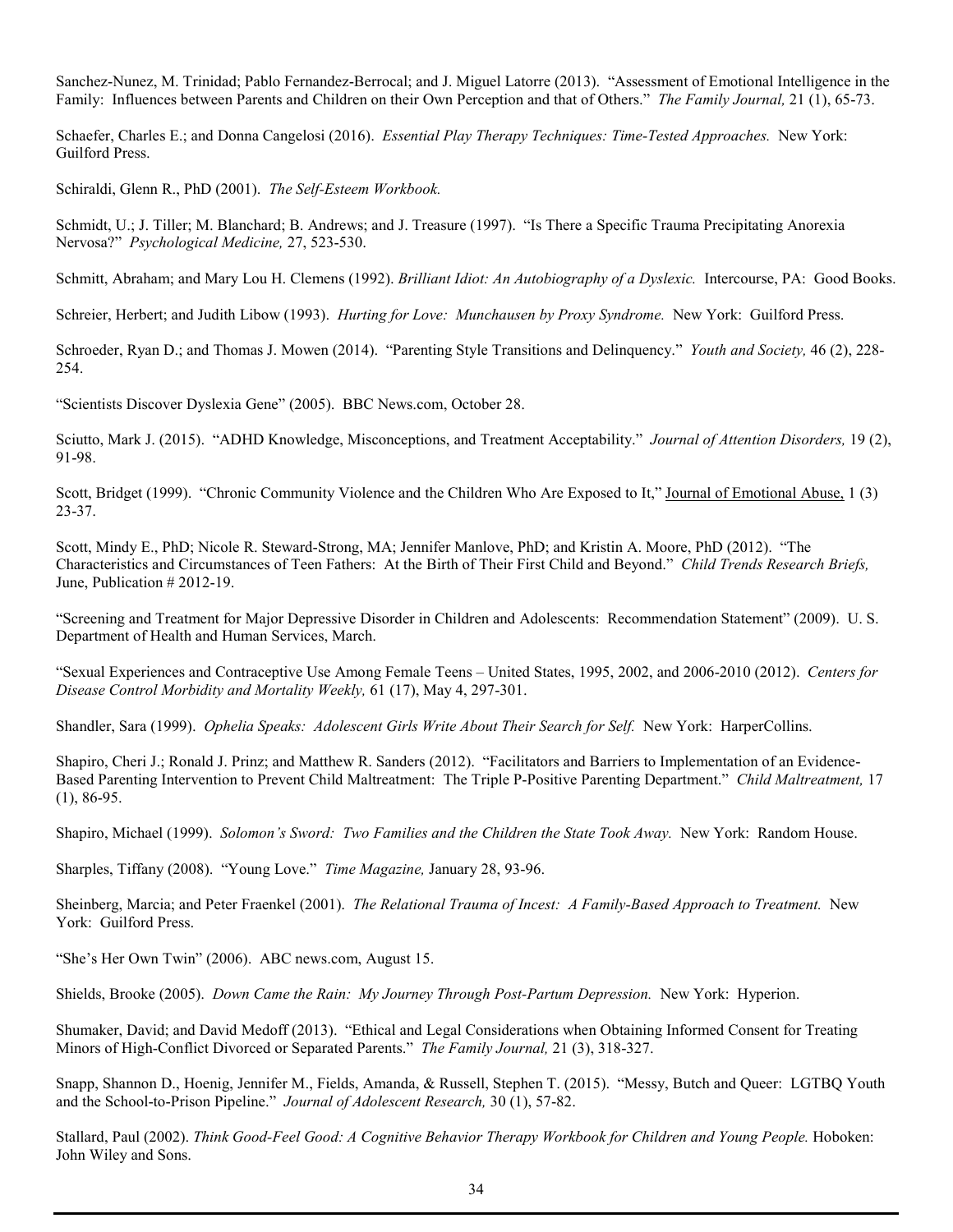"The Stranger Within" (human chimeras) (2003). *New Scientist*, 180 (2421), November 15, 34-36.

Straus, Martha (1994). *Violence in the Lives of Adolescents.* New York: W. W. Norton and Company.

"Sudden Infant Death Syndrome and the Child Care Provider: Setting Policy on Infant Sleep Position" (2007). National SIDS and Infant Death Department Support Center, January.

Sullivan, Amy (2009). "How to End the War over Sex Ed." *Time Magazine,* March 30, 40-43.

Sullivan, Keith (2000). *The Anti-Bullying Handbook.* New Zealand: Oxford University Press.

Sullivan/Anderson, Amy (2009). "How to End the War Over Sex Ed." *Time Magazine,* March 30, 40-43.

Sutton, James (1995). *Children of Crisis, Violence, and Loss.* Pleasanton: Friendly Oaks Publications.

Sutton, James (1990). *It Makes A Difference! The Depressed/Anxious Child, the Conduct Disordered Child, and the Oppositional/Defiant Child.* Pleasanton: Friendly Oaks Publications.

Sutton, James (1995). *The Oppositional and Defiant Child.* Pleasanton: Friendly Oaks Publications.

Symons, Katrien; Hans Vermeersch; and Mieke Van Houtte (2014). "The Emotional Experiences of Early First Intercourse: A Multi-Method Study." *Journal of Adolescent Research,* 29 (4), 533-560.

Taylor, Ronald (1998). *Minority Families in the United States: A Multicultural Perspective, 2nd edition.* Upper Saddle River: Prentice Hall.

"Teen Pregnancy Prevention: Dads Make a Difference" (2004). National Campaign to Prevent Teen Pregnancy, June.

Terr, Lenore, MD (1990). *Too Scared to Cry: Psychic Trauma in Childhood.* New York: Harper and Row.

Theron, Linda; Catherine A. Cameron; Nora Didkowsky; Cindy Lau; Linda Liebenberg; and Michael Ungar (2011). "A Day in the Lives of Four Resilient Youths: Cultural Roots of Resilience." *Youth and Society,* 43 (3), 799-818.

Thomas, M. S. C.; and M. H. Johnson (2008). "New Advances in Understanding Sensitive Periods in Brain Development." *Current Directions in Psychological Science,* 17 (1), 1-5.

Thornberry, Terence P.; Kelly E. Knight; and Peter J. Lovegrove (2012). "Does Maltreatment Beget Maltreatment? A Systematic Review of the Intergenerational Literature." *Trauma, Violence and Abuse,* 13 (3), 135-152.

Trahan, Don P., Jr., & Goodrich, Kristopher M. (2015). "You Think You Know Me, But you Have No Idea: Dynamics in African American Families following a Son's or Daughter's Disclosure as LGBT." *The Family Journal,* 23 (2), 147-157.

Tsiaras, Alexander; and Barry Werth (2002). *From Conception to Birth: A Life Unfolds.* New York: Doubleday.

"U. S. Keeps Restrictions on Sale of Morning-After Pill" (2011). *The New York Times,* December 7.

Valdez, Avelardo; Alice Cepeda; Danielle Parrish; Rosalind Horowitz; and Charles Kaplan (2013). "An Adapted Brief Strategic Family Therapy for Gang-Affiliated Mexican American Adolescents." Research on Social Work Practice, 23 (4), 383-396.

Van Andel, Hans W. H.; Hans Grietens; and Erik J. Knorth (2012). "Foster Carer-Foster Child Intervention: An Intervention Designed to Reduce Stress in Young Children Placed in a Foster Family." *Adoption and Fostering, 36 (2),* 19-28.

Vance, H. Booney; and Andres Pumariega (2001). *Clinical Assessment of Child and Adolescent Behavior.* New York: John Wiley and Sons.

Van Gelderen, Loes; Nanette N. Gartrell; Henny M. W. Bos; and Jo M. A. Hermanns (2012). "Stigmatization and Promotive Factors in Relation to Psychological Health and Life Satisfaction of Adolescents in Planned Lesbian Families." *Journal of Family Issues,* 34 (6), 809-827.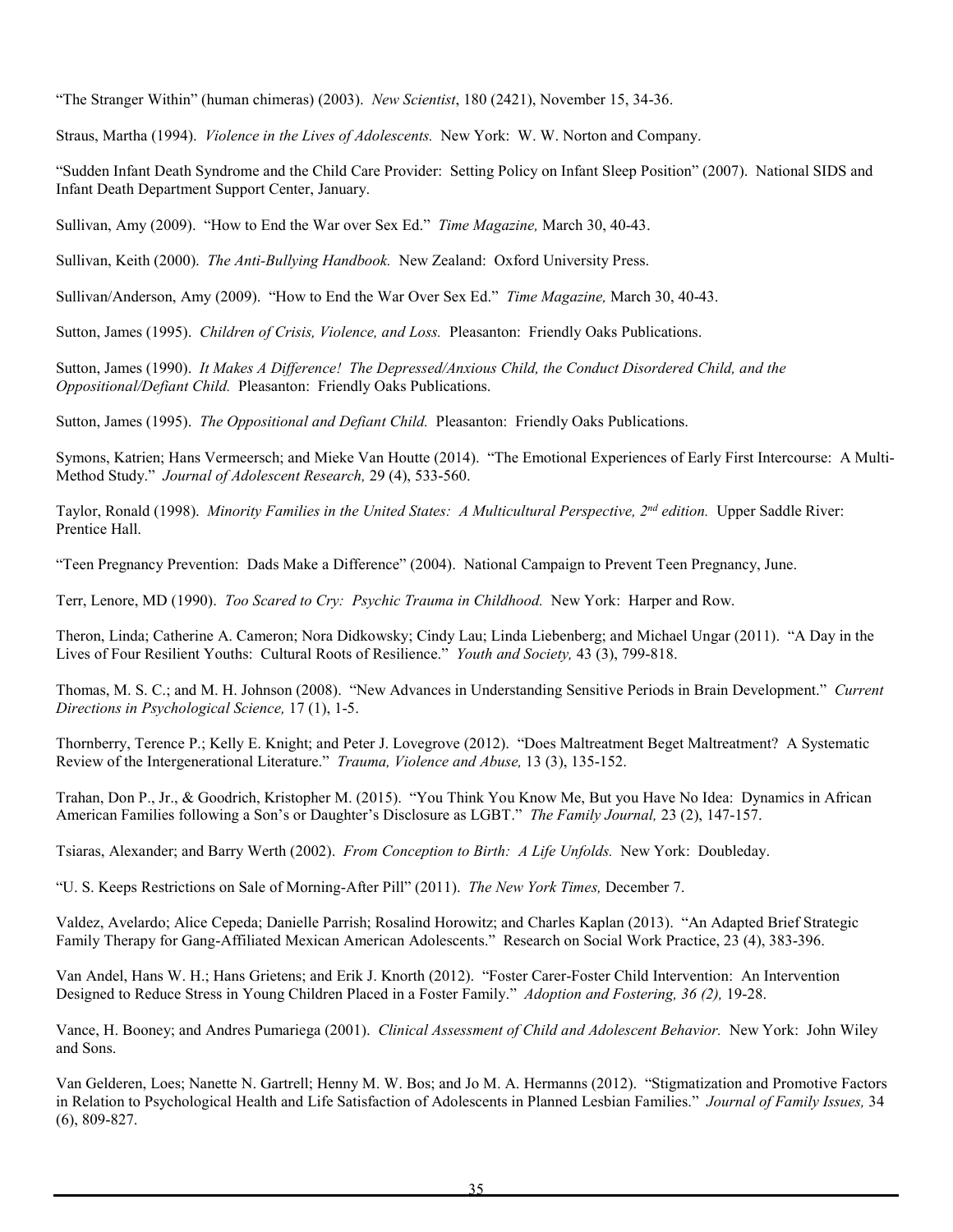Van Heijst, Barbara F. C., & Geurts, Hilde M. (2015). "Quality of Life in Autism across the Lifespan: A Meta-Analysis." *Autism,* 19 (2), 158-167.

Vargas, Luis; and Joan Koss-Chioino (1992). *Working with Culture: Psychotherapeutic Interventions with Ethnic Minority Children and Adolescents.* San Francisco: Jossey-Bass.

Veness, Carly; Margot Prior; Edith Bavin; Patricia Eadie; Eileen Cini; and Sheena Reilly (2012). "Early Indicators of Autism Spectrum Disorders at 12 and 24 Months of Age: A Prospective, Longitudinal Comparative Study." *Autism,* 16 (2), 163-177.

Vilhjalmsson, Runar; Gudrun Kristjansdottir; and Dianne S. Ward (2012). "Bodily Deviations and Body Image in Adolescence." *Youth and Society,* 44 (3), 366-384

Wallerstein, Judith; Julia Lewis; and Sandra Blakeslee (2000). *The Unexpected Legacy of Divorce: A 25 Year Landmark Study.* New York: Hyperion.

Walsh, Froma (2007). *Strengthening Family Resilience, 2nd edition*. New York: Guilford Press.

Walton, Elaine; Patricia Sandau-Beckler; and Marc Mannes (2001). *Balancing Family-Centered Services and Child Well-Being: Exploring Issues in Policy, Practice, Theory, and Research.* New York: Columbia University Press.

Walsh, Wendy A.; Theodore P. Cross; and Lisa M. Jones (2012). "Do Parents Blame or Doubt their Child More When Sexually Abused by Adolescents versus Adults?" *Journal of Interpersonal Violence,* 27 (3) 453-470.

Warren, Carol A. B. (2014). "Gender Reassignment Surgery in the 18<sup>th</sup> Century: A Case Study." *Sexualities*, 17 (7), 872-884.

Watson, Silvana M. R., Richels, C., Michalek, Anne P., & Raymer, Anastasia (2015). "Psychosocial Treatments for ADHD: A Systematic Appraisal of the Evidence." *Journal of Attention Disorders,* 19 (1), 3-10.

Weber, Tracy (2008). "Maternal Care – or Harm?" *Los Angeles Times,* March 9.

"Weight Gain during Pregnancy: Reexamining the Guidelines" (2009). Report Brief, Institute of Medicine of the National Academies, May.

Weiss, Gabrielle; and Lily Hechtman (1993). *Hyperactive Children Grown Up: ADHD in Children, Adolescents, and Adults, 2nd edition.* New York: Guilford Press.

Weiss, Jonathan A., Wingsiong, Aranda, & Lunsky, Yona (2014). "Defining Crisis in Families of Individuals with Autism Spectrum Disorders." *Autism,* 18 (8), 985-995.

Westbrook, John D., Fong, Carlton J., Nye, Chad, Williams, Ann, Wendt, Oliver, & Cortopassi, Tara (2015). "Transition Services for Youth with Autism: A Systematic Review." *Research on Social Work Practice,* 25 (1), 10-20.

Wildsmith, Elizabeth; Jennifer Manlove; Susan Jekielek; Kristin A. Moore; and Lisa Mincieli (2012). "Teenage Childbearing among Youth born to Teenage Mothers." *Youth and Society,* 44 (2), 258-283.

Wohl, Agnes; and Bobbie Kaufman. (1985) *Silent Screams and Hidden Cries: An Interpretation of Artwork by Children from Violent Homes.* New York: Brunner/Mazel.

Woodiwiss, Jo (2014). "Beyond a Single Story: The Importance of Separating Harm from Wrongfulness and Sexual Innocence from Childhood in Contemporary Narratives of Childhood Sexual Abuse." *Sexualities,* 17 (1/2), 139-158.

Zapf, Michael K. (2009). *Social Work and the Environment: Understanding People and Place.* Canadian Scholars' Press.

Zerbo, Ousseny; Cathleen Yoshida; Erica P. Gunderson; Kaht Dorward; and Lisa A. Croen (2015). "Interpregnancy Interval and Risk of Autism Spectrum Disorders." *Pediatrics,* September 14.

Zhou, Sherry; David G. Rosenthal; Scott Sherman; Judith Zelikoff; Terry Gordon; and Michael Weitzman (2014). *Current Problems of Pediatric and Adolescent Health Care*, 1-23.

Zwiers, Michael; and Patrick Morrissette (1999). *Effective Interviewing of Children: A Comprehensive Guide for Counselors and Human Service Workers.* Ann Arbor: Edwards Brothers.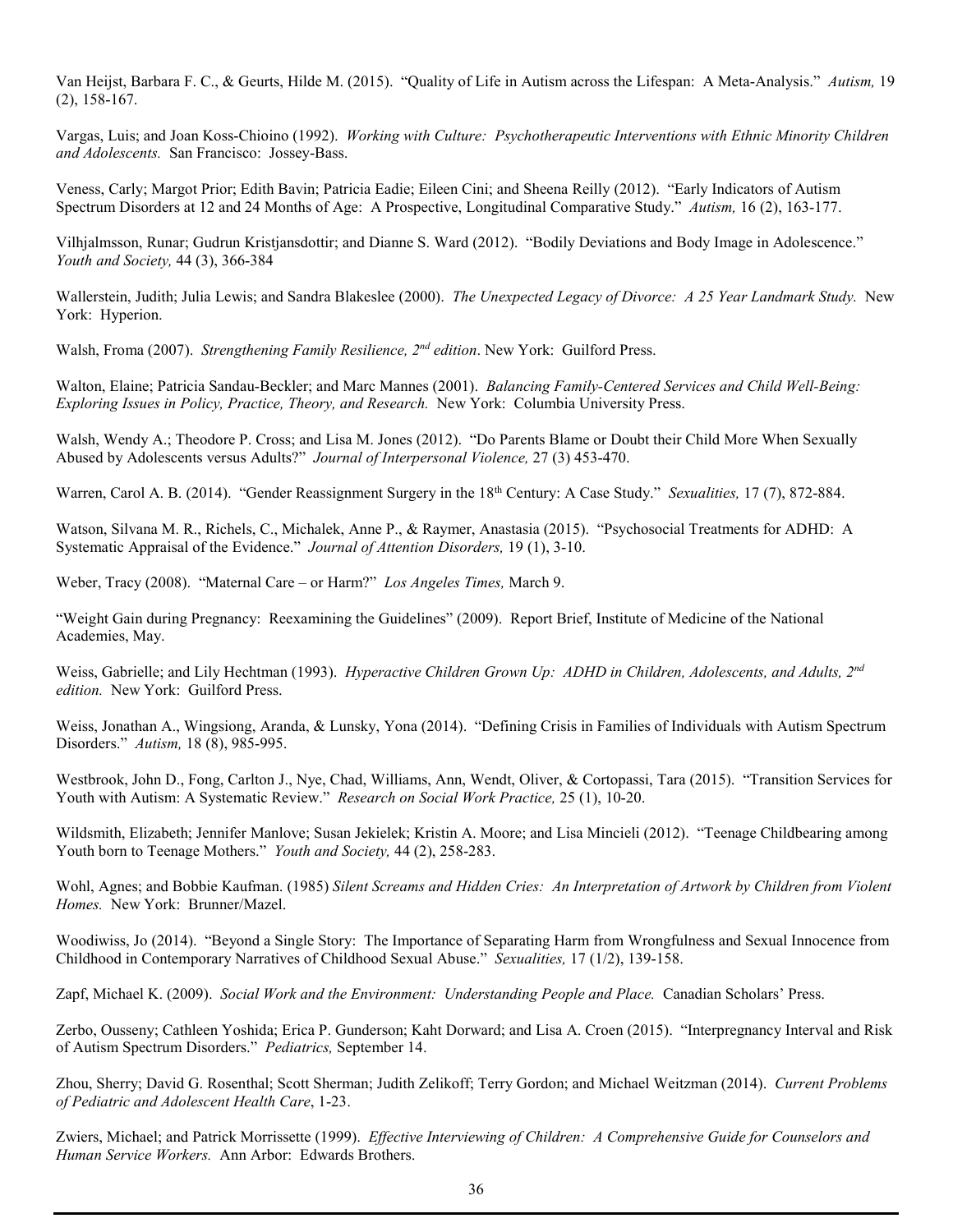Zysberg, Leehu (2014). "Emotional Intelligence, Personality, and Gender as Factors in Disordered Eating Patterns." *Journal of Health Psychology,* 19 (8), 1035-1042.

## **Human Behavior in the Social Environment I, Dr. Claudia Rappaport INDIVIDUAL OBSERVATION, INTERACTION, AND INTERVIEW PAPER GRADING RUBRIC**

|                                                                                                                                                                                                                                                                                                                                                                                          | <b>Possible Points</b> | <b>Earned</b><br><b>Points</b> |
|------------------------------------------------------------------------------------------------------------------------------------------------------------------------------------------------------------------------------------------------------------------------------------------------------------------------------------------------------------------------------------------|------------------------|--------------------------------|
| Paper is at least 5-7 pages in length (not counting face page or reference<br>page)                                                                                                                                                                                                                                                                                                      | 5                      |                                |
| Demographics of person (age is between birth and 10 years, living<br>situation, etc.), where the interview and observation were conducted, and                                                                                                                                                                                                                                           | 5                      |                                |
| that you are using a false name                                                                                                                                                                                                                                                                                                                                                          |                        |                                |
| Child's story is told in a coherent, interesting, creative way                                                                                                                                                                                                                                                                                                                           | 15                     |                                |
| Course material is used to explain child's story in a comprehensive way,<br>explaining how the child's behavior and development compare to all the<br>theoretical material we studied for a child that age (infant, toddler, early<br>childhood, middle childhood) – how they are similar, how they are<br>different – and the course material is blended in with the child's story in a | 15                     |                                |
| smooth, explanatory fashion                                                                                                                                                                                                                                                                                                                                                              |                        |                                |
| Explanation of how the child's height and weight plot on a growth chart<br>(and cite the growth chart correctly)                                                                                                                                                                                                                                                                         | 5                      |                                |
| Explanation of developmental milestones you observed in the child (what<br>they have mastered, what they have not mastered) and how that compares<br>to the ages at which those milestones are typically mastered by the<br>average child                                                                                                                                                | 15                     |                                |
| Explanation of what the DDST would say about this child's develop-<br>mental status - if the child is too old to use the DDST, what would it have<br>said about the child earlier in his/her life (and cite the DDST correctly)                                                                                                                                                          | 5                      |                                |
| Explanation of Erik Erikson's theory and how it would be applied in this<br>child's situation                                                                                                                                                                                                                                                                                            | 5                      |                                |
| Explanation of Jean Piaget's theory and how it would be applied in this<br>child's situation                                                                                                                                                                                                                                                                                             | 5                      |                                |
| Parent(s)'s perspective of child's behavior and development is explored                                                                                                                                                                                                                                                                                                                  | 5                      |                                |
| Citations are correctly done, including personal communication citations<br>in every paragraph in which interview is presented; no citations were left<br>out; if the wording was taken directly from a source from the class<br>(including textbook and handouts), quotation marks are correctly used to<br>indicate that paraphrasing was not used                                     | 10                     |                                |
| Paper's format is correct based on APA - margins, page numbers, double<br>spacing (and no extra space between paragraphs), reference page and<br>citations, no contractions, numbers 1-9 in words, consistent font                                                                                                                                                                       | 5                      |                                |
| No reference material other than course materials was used                                                                                                                                                                                                                                                                                                                               | 5                      |                                |
| Total points (the grade on the 75% of the grade that is based on<br>paper's content)                                                                                                                                                                                                                                                                                                     | <b>100</b>             |                                |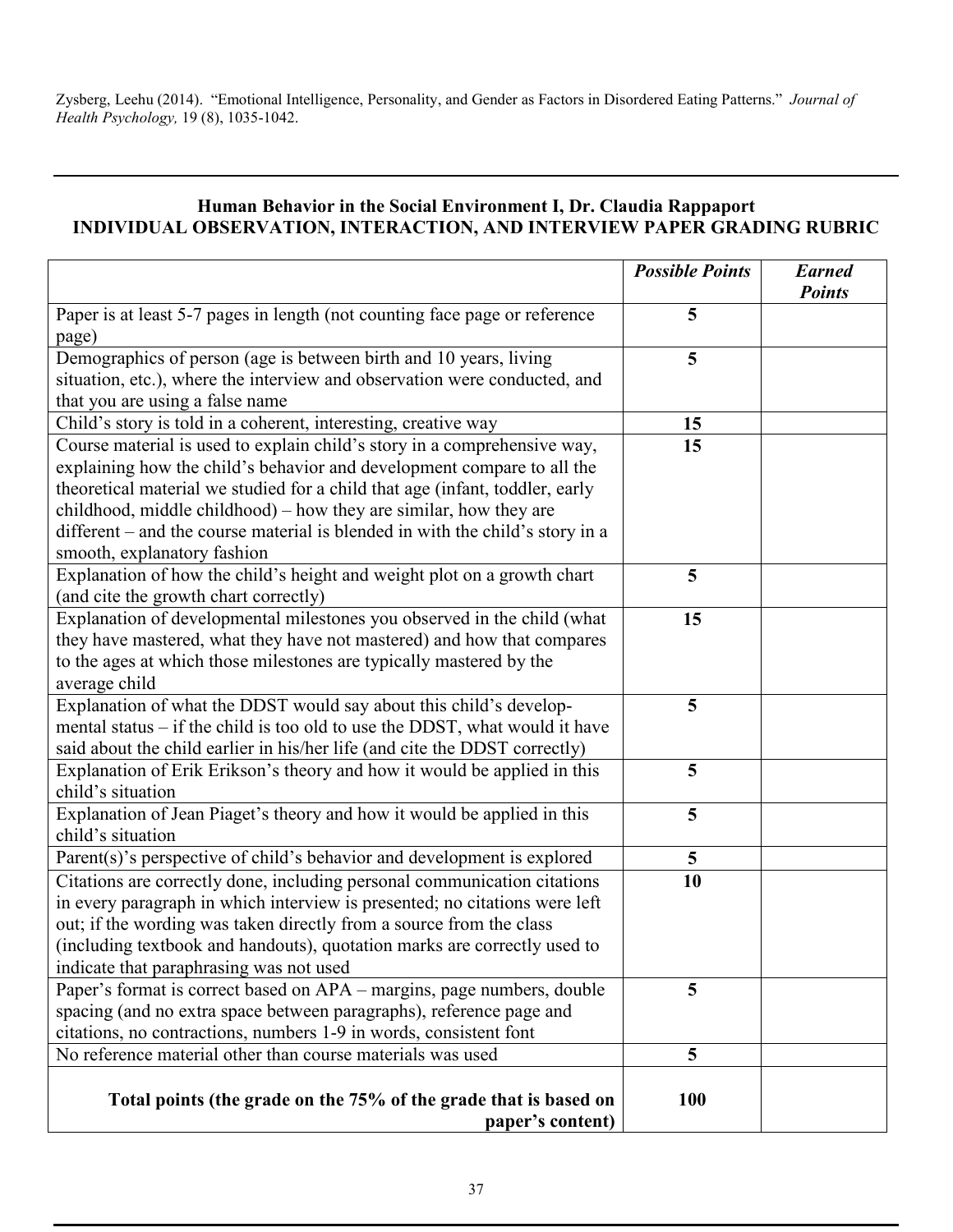#### *PSYCHOSOCIAL ASSESSMENT FORMAT*

Date: The example of  $\alpha$  your name:  $\alpha$ 

### **Demographics:**

Name: (Last, First): Age: Name(s) of Parent(s)/Guardian(s): Client/Family Members present at assessment:

| <b>HOUSEHOLD</b><br><b>MEMBERS</b> | <b>RELATION</b> | AGE | <b>HOUSEHOLD</b><br><b>MEMBERS</b> | <b>RELATION</b> | AGE |
|------------------------------------|-----------------|-----|------------------------------------|-----------------|-----|
|                                    |                 |     |                                    |                 |     |

### **PHYSICAL OR MEDICAL SITUATION:**

History:

Current:

Family's understanding/acceptance of client's needs: Current medical/physical status of family members:

### **COGNITIVE/DEVELOPMENTAL STATUS:**

History: Current:

### **BEHAVIORAL STATUS:**

History: Current:

**EMOTIONAL/PSYCHOLOGICAL ISSUES:**

History: Current:

## **EDUCATIONAL STATUS:**

History: Current:

### **NUTRITIONAL STATUS:**

History: Current:

## **VOCATIONAL STATUS:**

History: Current: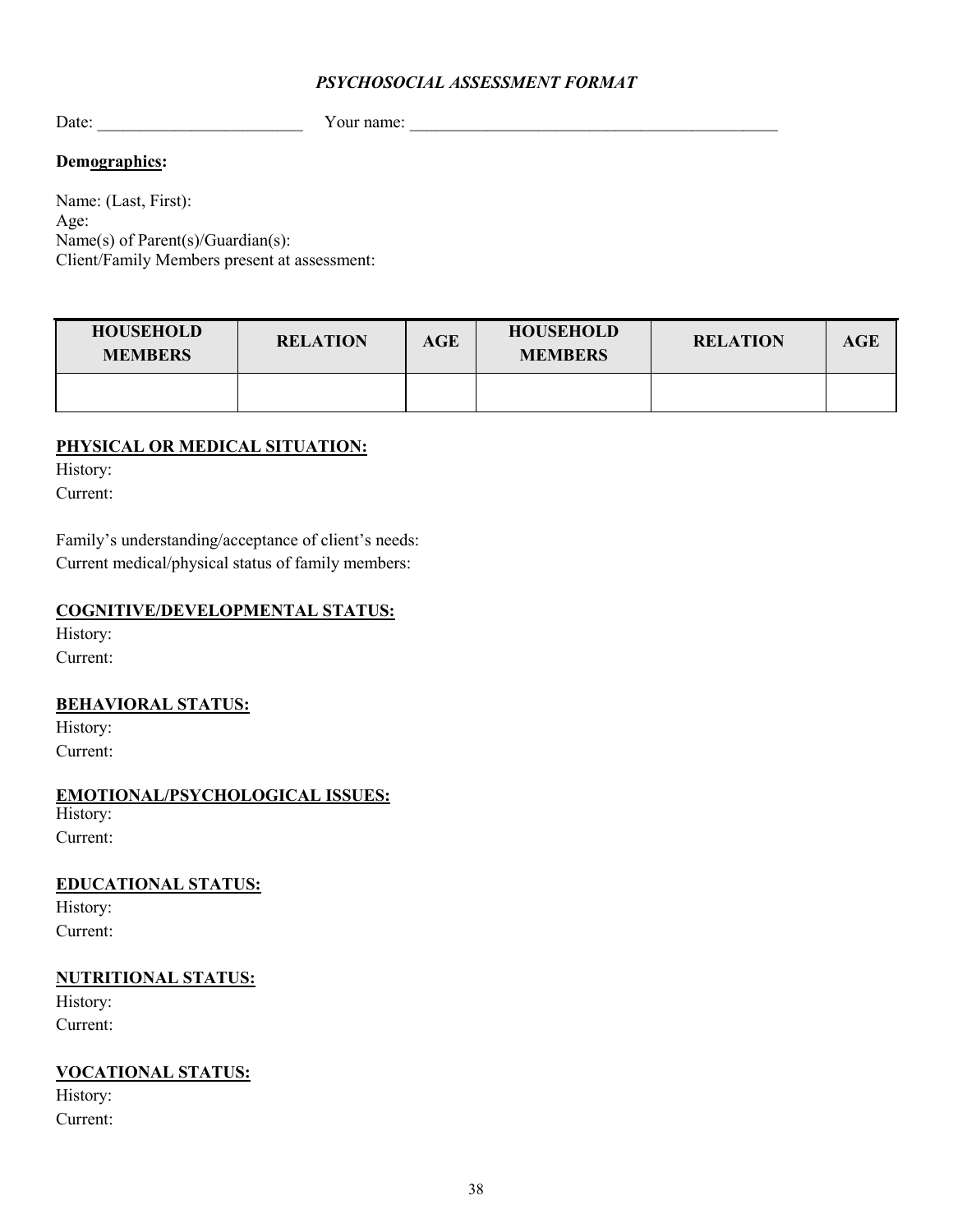#### **SOCIOECONOMIC SITUATION:**

Employment: Income: Financial stresses:

## **HOUSING:** ◘ Apartment ◘ House ◘ Mobile Home ◘ Homeless ◘ Other:

◘ Own ◘ Rent ◘ Share housing with:

Concerns regarding housing: Housing safety concerns:

**LEGAL ISSUES:** (Such as marital situation, child support, guardianship, immigration status, criminal charges, truancy, etc.)

| PSYCHOSOCIAL ISSUES                   |  |  |  |  |
|---------------------------------------|--|--|--|--|
| Marital/Intimate Partner Relationship |  |  |  |  |
| Parenting                             |  |  |  |  |
| Siblings                              |  |  |  |  |
| Other Family                          |  |  |  |  |
| <b>Community Support Systems</b>      |  |  |  |  |
| <b>Family Violence</b>                |  |  |  |  |
| Substance Abuse                       |  |  |  |  |
| Mental Health                         |  |  |  |  |
| Religious/Cultural                    |  |  |  |  |

## **OTHER COMMUNITY AGENCIES INVOLVED:**

| <b>AGENCY:</b> | <b>LOCATION:</b> | <b>CONTACT/TELEPHONE:</b> |
|----------------|------------------|---------------------------|
|                |                  |                           |

### **PRIMARY STRENGTHS OF CLIENT/FAMILY:**

(List should be COMPREHENSIVE!)

## **PRIMARY CHALLENGES OF CLIENT'S/FAMILY'S SITUATION:**

(List should be COMPREHENSIVE!)

### **CLIENT'S/FAMILY'S GOALS AND PRIORITIES:**

(ONLY include the CLIENT and FAMILY'S expressed goals and priorities – do not include here the goals and priorities YOU as the social worker WISH they would have!)

## **TEN SERVICE GOALS TO BE OFFERED TO FAMILY: NOTE: YOU MUST HAVE AT LEAST 10 SERVICE**

**GOALS. HOWEVER, YOU WILL GET EXTRA CONTENT POINTS IF YOU PUT MORE THAN 10 SERVICE GOALS.** (Here is where you list things YOU would like to offer the family to see if they agree to accept those types of services)

**-----------------------------------**

39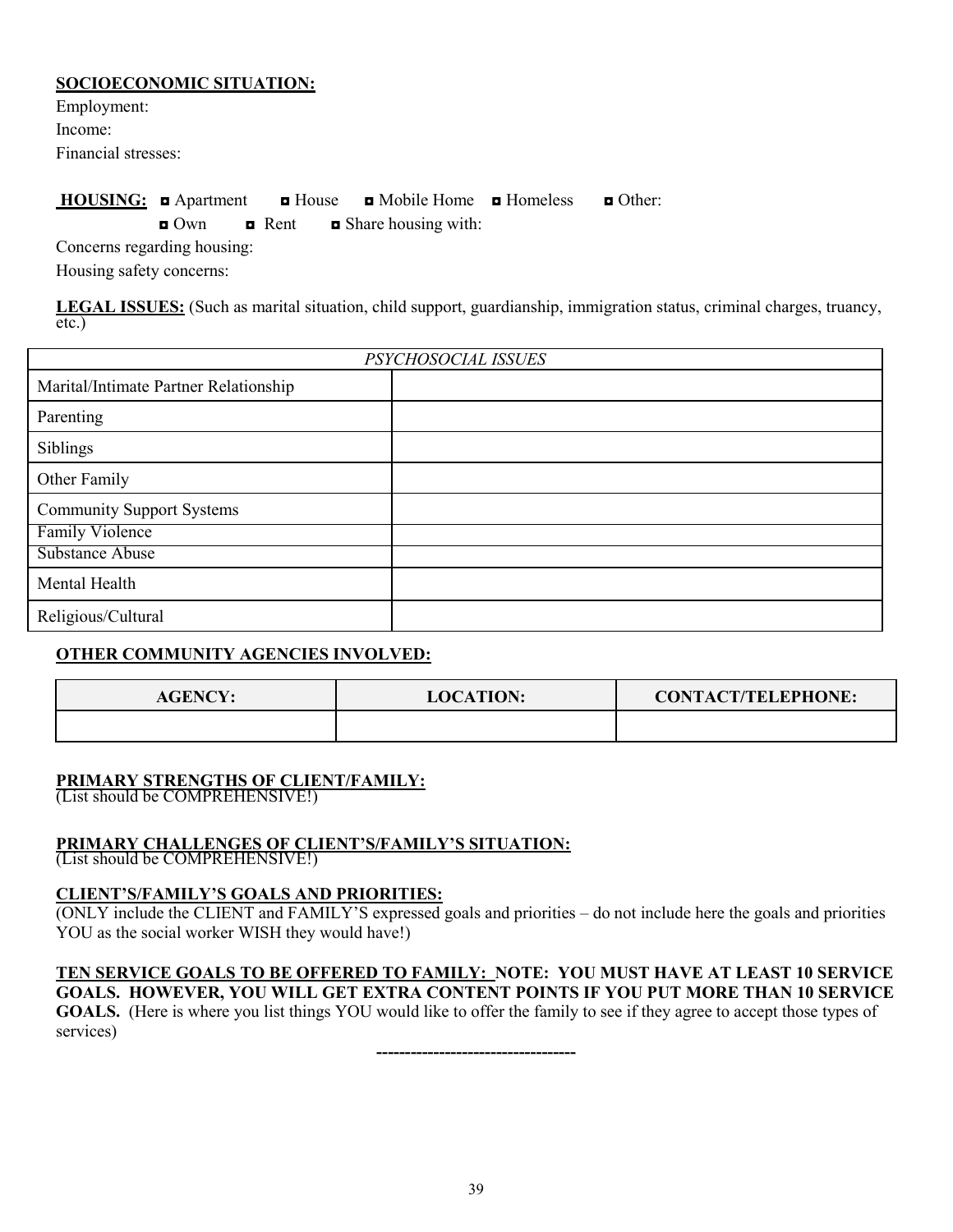## **APA CHECKLIST**

The following checklist is designed to serve as a guide for you when writing papers in the Social Work Department. Use of this guide will support your success when using APA and help to prevent plagiarism. All instructors in the Social Work Department will use this checklist as a guide when grading your papers for APA policy adherence, so it is advisable that you become familiar with and apply these rules to all papers.

- A. Entire document MUST HAVE
	- $\Box$  One consistent font (Times New Roman 12 preferred by the professor)
	- $\Box$  1 inch margins on all four sides
	- □ Double spacing after periods at the end of a sentence (except in the "Reference" page)
	- □ Double spacing *between lines* in paragraphs (remove double spacing <u>between</u> paragraphs)
	- $\Box$  Numbers 1-9 spelled out (e.g. "one", "five", "seven")
	- $\Box$  Numbers 10 and above do not have to be written out (except at the beginning of a sentence)
	- Introduction of acronyms (e.g. "Supplemental Security Income (SSI)", "SSI" may be used alone thereafter)
	- $\Box$  Paragraphs versus bullets (unless approved by professor)
	- □ No use of "I" (unless approved by professor due to nature of the assignment)
	- $\Box$  No contractions (won't, can't, don't), lbs, %, \$ (percent signs may be used directly after numbers)
	- $\Box$  Complete sentences, no sentence fragments
	- $\Box$  Indented paragraphs (tab once from margin)
	- $\Box$  Introduction, body and conclusion (unless otherwise noted by professor)
	- $\Box$  Cover page, abstract page, reference page (unless otherwise advised by professor)

#### B. Cover Page

- $\Box$  Page # (always starts with "1" at the top right) do NOT include any words or yur name with the page number. It should be the number by itself.
- Title of work (in bold and followed by an extra space), your name, Department of Social Work and the name of the university, professor's name, due date of assignment, all centered and not in bold. This should also be double spaced.
- $\Box$  Title should be no more than 12 words, first letters of words are capitalized except "and", etc.

#### C. Abstract Page

- $\Box$  This is page 2 (upper right corner)
- $\Box$  The word "Abstract" is centered, not bold at the top of the paper
- $\Box$  The Abstract is only 4-5 sentences (max 150-250 words)
- $\Box$  There is no indention at the beginning of this paragraph
- Must be double spaced

### D. START OF YOUR BODY

- $\Box$  Continue page number on every page in upper right corner
- $\Box$  Write the title at the very top. This should be the same one used on the cover page above your name
- $\Box$  The title is centered and not in bold
- $\Box$  All paragraphs must be indented
- $\Box$  Using Level Headings where appropriate (refer to your professor on when to use; see APA manual for all levels of headings: 1-5)

#### E. Reference Page

- $\Box$  The word "Reference" (or "References" if more than one) is centered and not bold
- $\Box$  The references must be alphabetized (by last name of author of work as listed on the work. DO NOT reorganize the authors in alphabetical order from the source).
- $\Box$  If there is more than one citation with the same author and year, put them in alphabetical order by title and make them 2021a, 2021b, 2021c, etc., as needed.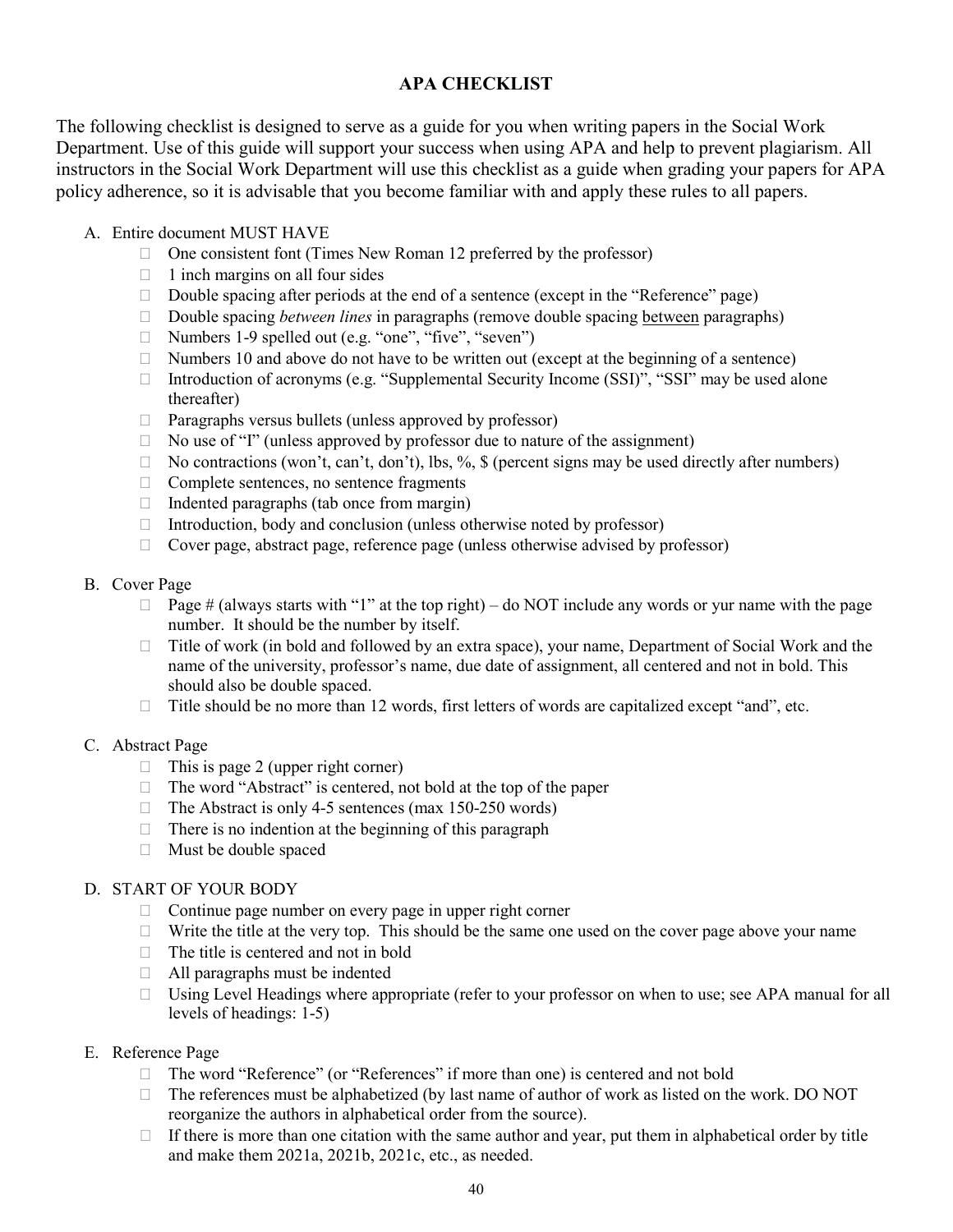- Double space references
- □ Remove extra space between references
- $\Box$  Only single spacing after punctuation
- $\Box$  Remember that personal communication in-text citations are not listed on the reference page
- $\Box$  Remove hyperlinks from websites (a line should not appear under websites in your reference page)
- $\Box$  If the reference is long and continues on the next line, then you must indent the second line (this is called a "hanging indent")
- $\Box$  All references MUST have an in-text citation to match (except in personal communication; only in-text citations are used).
- $\Box$  If the reference has an edition, it goes in parentheses and is not italicized. For example, Turner, F. J. (2017). *Social work treatment: Interlocking theoretical approaches* (6<sup>th</sup> ed.). Oxford University Press.

Following are explicit examples that can serve as guides for you when writing your papers.

- Boston University School of Social Work: <http://www.bu.edu/ssw/files/2010/10/BUSSW-style-guide-6th-ed-April-13.pdf>
- Sample APA Paper Owl Purdue: [http://owl.english.purdue.edu/media/pdf/20090212013008\\_560.pdf](http://owl.english.purdue.edu/media/pdf/20090212013008_560.pdf)
- Son of Citation Machine Citing Support: <http://citationmachine.net/index2.php?reqstyleid=2&newstyle=2&stylebox=2>

### **EXAMPLES OF APA ERRORS**

- ❖ Missing comma after name and before year
	- o Incorrect: (Dobson & Pewter 2013)
	- o Correct: (Dobson & Pewter, 2013)
- $\triangleleft$  Missing parenthesis
	- o Incorrect: Many children in America are diagnosed with ADHD Dobson & Pewter, 2013.
	- o Correct: Many children in America are diagnosed with ADHD (Dobson & Pewter, 2013).
- Using *and* instead of *&* in a citation
	- o Incorrect (Dobson and Pewter, 2013)
	- o Correct: (Dobson & Pewter, 2013)
- Using "pp." instead of "p." to denote page.
	- o Incorrect: "Many children in America are diagnosed with ADHD" (Dobson & Pewter, 2013, pp. 5).
	- o Correct: "Many children in America are diagnosed with ADHD" (Dobson & Pewter, 2013, p. 5).
- Missing punctuation at the end of sentences when citing.
	- o Incorrect: Many children in America are diagnosed with ADHD. (Dobson & Pewter, 2013)
	- o Correct: Many children in America are diagnosed with ADHD (Dobson & Pewter, 2013).

#### Correct Citation Example:

*In-Text:* (Dobson & Pewter, 2013)

Reference Page: Dobson, J. H. & Pewter, W. P. (2013). Understanding writing for bachelor social work

students. *Journal of American Health, 4,* 24-29.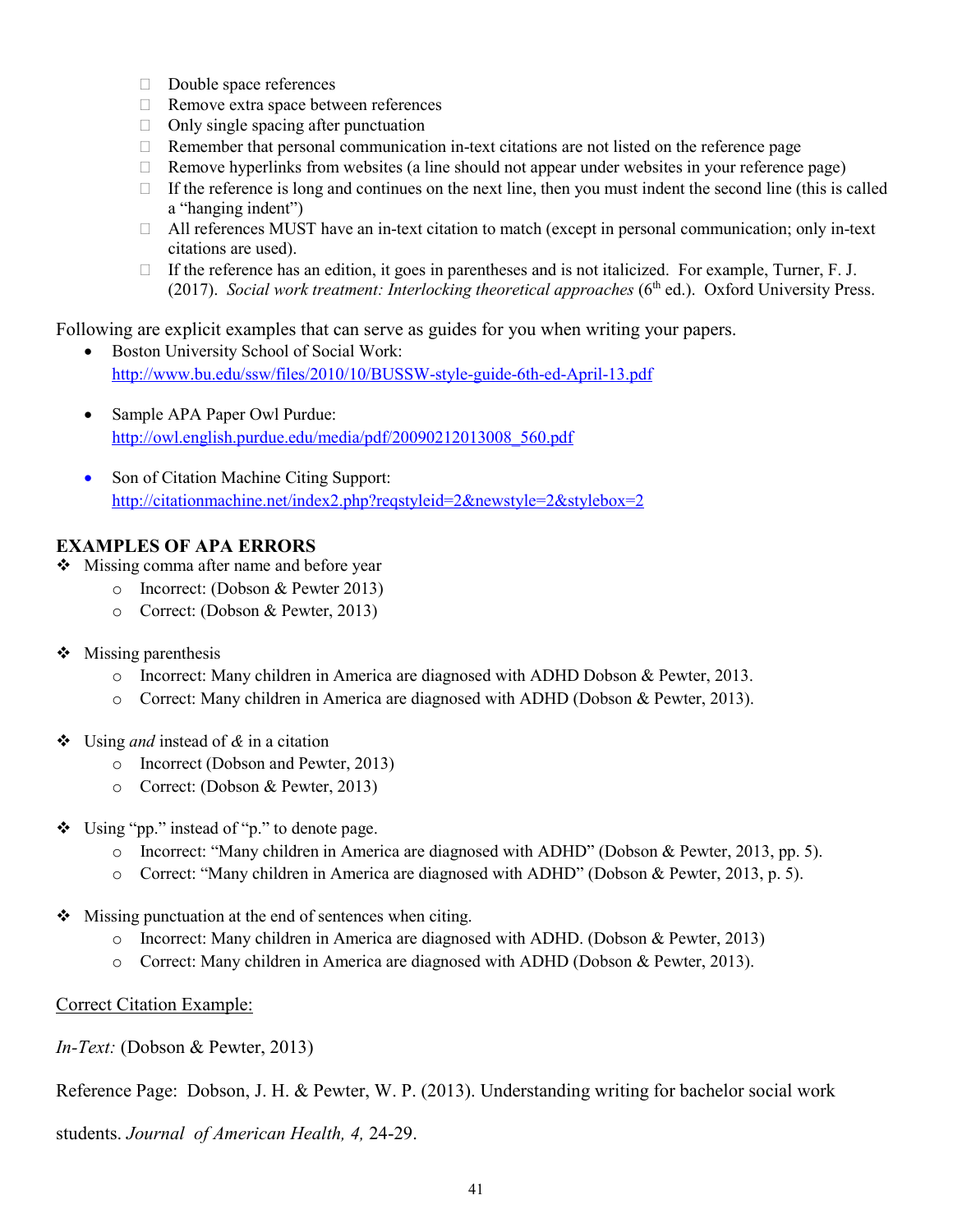- Using quotation marks without page number/paragraph information.
	- o Incorrect: "Many children in America are diagnosed with ADHD" (Dobson & Pewter, 2013).
	- o Correct: "Many children in America are diagnosed with ADHD" (Dobson & Pewter, 2013, p. 5).
- Example of how to cite a class handout: (Be sure to use the hanging indent on your paper)
	- o Rappaport, C. (2021). *The muscular system.* [Class handout]. SOWK 3305: Biological Foundations of Social Work Practice. Social Work Department, Texas A&M University-Central Texas: Killeen, TX.

Example of how to cite a movie: (Be sure to use the hanging indent on your paper)

- o Cassavetes, N. (Director). (2002). *John Q.* [Motion picture]. New Line Cinema; Burg/Koules Productions; Evolution Entertainment.
- o To obtain information for a movie citation, look up the movie on the internet and select the IMDb listing. Get the name of the director and the year at the beginning of the entry. Click on Full Cast and Crew, then on Company Credits to list the production companies (ignore the list of distributors, but be sure to list all of the production companies).

### **Checklist to avoid some common errors using APA in papers Dr. Claudia Rappaport**

 $\mathcal{L}_\text{max}$ 

The title on the front page is repeated on the first page of the text of the paper, and both titles are **exactly the same wording.**

**\_\_\_\_\_ Entire paper in one consistent font (Times New Roman 12 preferred by professor). You can't change font in title, on the front page, etc., to be decorative**

The front page can ONLY contain the page number, the title of the paper, your name, **Department of Social Work and the name of the university, professor's name, and due date of assignment. Nothing else!!**

No contractions (isn't) are used anywhere in the paper unless quoting someone.

There is no extra line space between paragraphs (to achieve this, go to page layout, then go to **spacing and make sure that the spacing is set to 0").**

**\_\_\_\_\_ All paraphrasing from another source has an in-text citation, and the format would be like this: (Rappaport, 2021). If exact words are used from the source, then you also use quote marks and the page number is included in the in-text citation (the format would be: Rappaport, 2021, p. 2). If you are using more than one Rappaport handout for citations, you will have to use Rappaport 2021a, Rappaport 2021b, etc., and the letters will be assigned based on the titles of the handouts being in alphabetical order on your reference page.**

**\_\_\_\_\_ When writing a paper about an interview of a person, you use personal communication citations within the text of the paper. After every paragraph in which you summarize information given in the interview, your in-text citation will appear like this: (C. Rappaport, personal communication, August 1, 2021). THERE IS NO REFERENCE PAGE ENTRY FOR PERSONAL COMMUNICATION CITATIONS.**

#### **USES OF COMMAS AND OTHER COMMON PUNCTUATION/GRAMMAR ERRORS**

The following are some common uses of commas:

#### **Putting two sentences together, joined by** *and, but,* **or another linking word. Both parts have to have both a subject and a verb, or you don't need a comma.**

• Example: Martha went to the Laundromat, and she discovered that she forgot her money at home.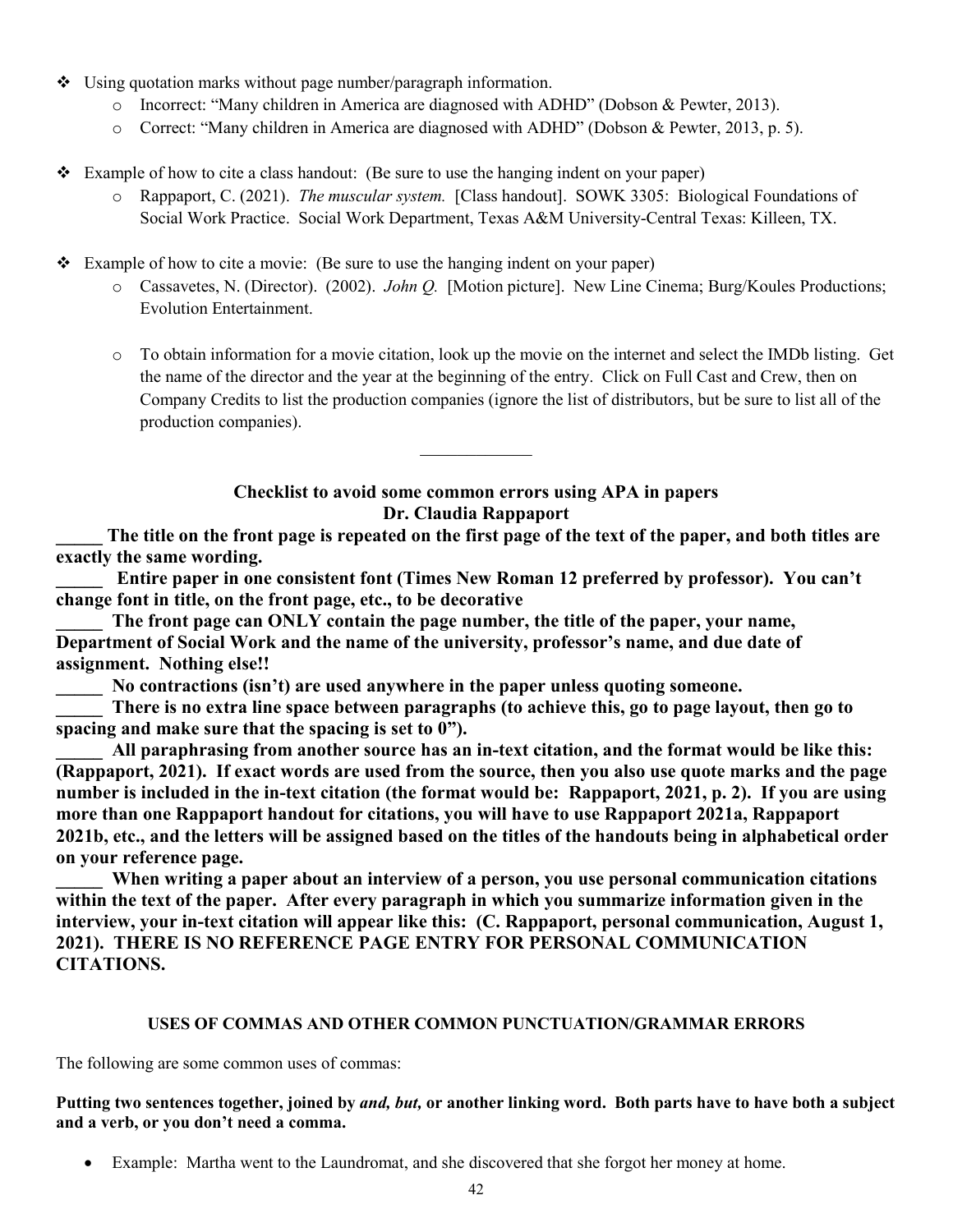- Does NOT need a comma: Martha went to the Laundromat and discovered that she forgot her money at home.
- **Note: Two sentences can also be joined together by a semicolon without a connecting word.**
- Example: Martha went to the Laundromat; she discovered that she forgot her money at home.
- Example: I thought this was going to be complicated, but I was surprised; they listened and paid attention.
- **Note: Two sentences can also be joined together by a semicolon and a connecting word such as** *however***, followed by a comma.**
- Example: Martha went to the Laundromat; however, she discovered that she forgot her money at home and had to make a return trip.

#### **Writing a list of objects, when no item of the list requires a comma within the item. If one item requires a comma, then the items have to be separated with semicolons instead of commas.**

- Example: Martha went to the store and bought apples, plums, oranges, and nectarines to make a fruit salad.
- Need to use semicolons instead: Martha went to the store and bought golden, delicious apples; purple, juicy plums; plump, navel oranges; and nectarines to make a fruit salad.

#### **Note: The above example with semicolons also illustrates another use of commas: When you are using more than one adjective to describe a noun (such as golden, delicious apples), the two adjectives need to be separated with a comma.**

### **Separating the name of a city and the state in which it is located.**

Example: I was born in San Antonio, Texas, in the year 1950.

### **Separating parts of a date in a sentence.**

• Example: On August 1, 2010, my daughter was born.

### **Separating a person's name and their relationship to another person, the name of a book and its author, etc.**

- Example: Her father, Burton Rappaport, was born in New York City in 1921.
- Example: Burton Rappaport, the father of Claudia Rappaport, was born in New York City in 1921.
- Example: Harper Lee's novel, *To Kill a Mockingbird,* is required reading in many schools.

### **Separating a prepositional phrase at the beginning of a sentence from the remainder of the sentence.**

- Example: In case of a fire, you need to move quickly to the nearest exit.
	- o **Note another grammar rule: Do not put the adverb in between** *to* **and** *move* **(i.e., do not say "you need to quickly move to the nearest exit"). Doing this is referred to as a split infinitive.** Just remember Shakespeare: It is "To be or not to be," not "To be or to not be."
- Example: From one social worker to another, you need to be on the lookout for signs of social work burnout.
- Example: During the depression of the 1930's, food was scarce and unemployment rates were high.
	- o Question: Why do you not need a comma after scarce?
- Example: If you are not ready to calm down, I want you to go to your bedroom and think about why your behavior has not been appropriate.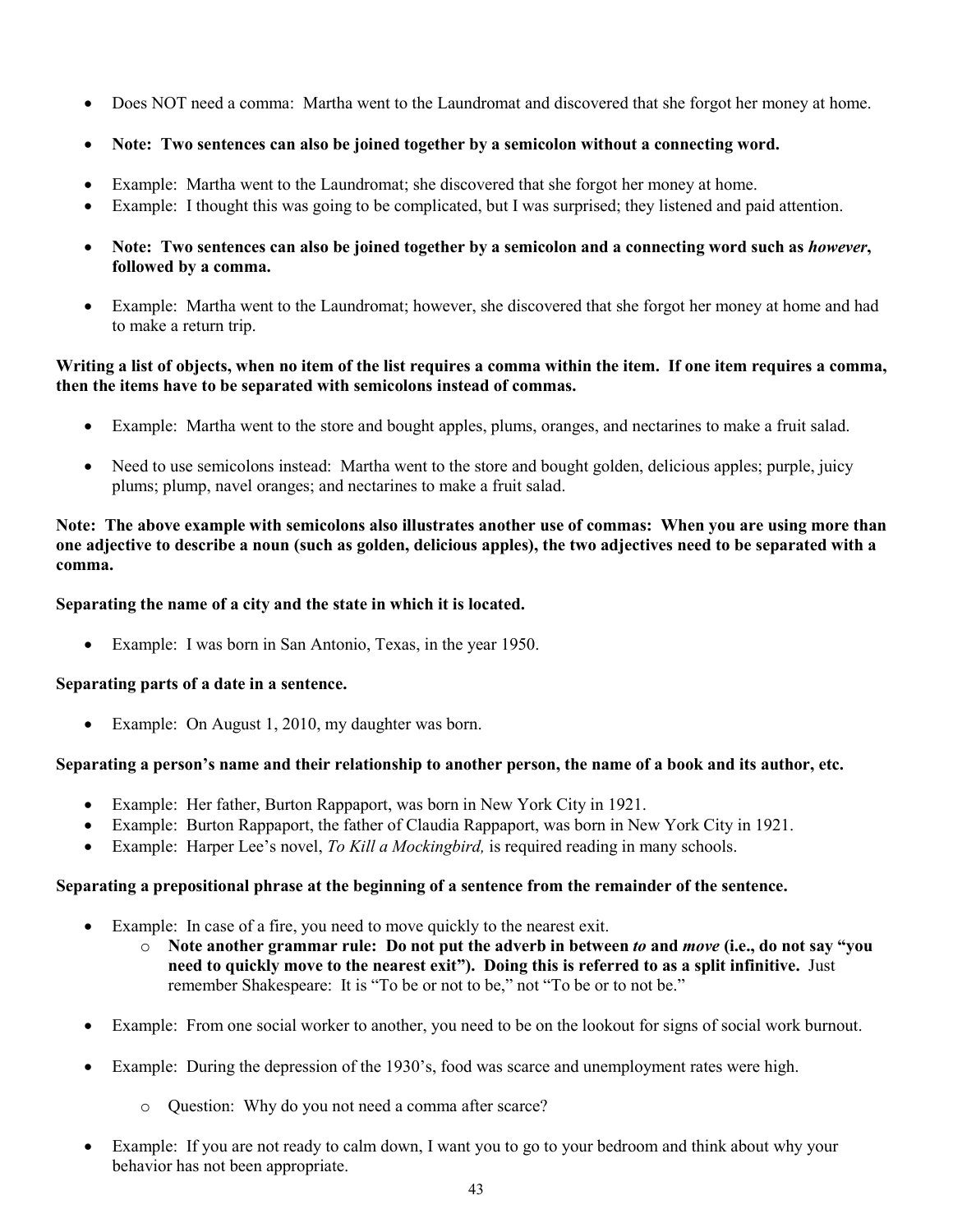- Example: Because she got paid a lot less this week, she was not able to give the landlord her rent.
- **Note: If the prepositional phrase is in the middle of the sentence, it does not require commas.**
	- o Example: The hot air in the classroom made it very difficult to study.
	- o Example: She couldn't give the landlord her rent because she got paid a lot less this week.

#### **After using a single word to catch your attention at the beginning of a sentence; most commonly this will be done in conversation, not in formal writing.**

- Example: "Well," she said, "I guess I need to go ahead and start fixing dinner."
	- o **Note another rule of grammar: Punctuation marks (commas, periods, exclamation points, question marks) always go INSIDE the quotation marks.**
- Example: Gosh, it is really hot today.
- Example: Hello, my name is Dr. Rappaport.
- Example: No, you can't have a cookie right now.
- Example: Yes, I heard what you said.
- Example: Unfortunately, one of the social work professors has decided to leave Tarleton.
- Example: However, you need to remember that I expect you to study hard for my tests.
- Example: John, did you have a question you wanted to ask?

#### **To add additional details to clarify a sentence; if you removed those additional details, you would still have a complete sentence.**

- Example: When I started college, something I had always dreamed of doing, I decided to major in social work.
- You could remove the phrase in the middle and still have a complete sentence: When I started college, I decided to major in social work. Why do you still need a comma there?

#### **When getting ready to quote a sentence – but only if you are really quoting the person's exact words, not paraphrasing.**

- Example: I wasn't saying, "How could you?" Rather, I wanted to know, "What were you thinking when you did that?"
- Example: Dr. Rappaport always said, "Be careful of using Spell Check as your only type of proof-reading on papers."
- Example of NOT using quotation marks: Dr. Rappaport always told us to be careful of using Spell Check as our only type of proof-reading on papers.

### **Before adding a phrase starting with** *which* **or** *whose* **to add more details to the sentence.**

- Example: A major strength of the agency is the fact that each social worker uses a different approach, which allows them to complement each other's skills.
- Example: He is a millionaire now, which only goes to show how much a person can accomplish if he really sets his mind to it.
- Example: The crowd, whose patience had worn thin, was threatening to tear down the sign and instigate a riot.
- Example: The building, whose architect had won a national award, was one of the most popular tourist attractions in the city.

### **To separate out parenthetical words from the rest of the sentence.**

- Example: Expensive items, however, will not be included in the auction.
- Example: Expensive items, of course, will not be included in the auction.
- Example: Expensive items, unfortunately, will not be included in the auction.
- Example: Expensive items, therefore, will not be included in the auction.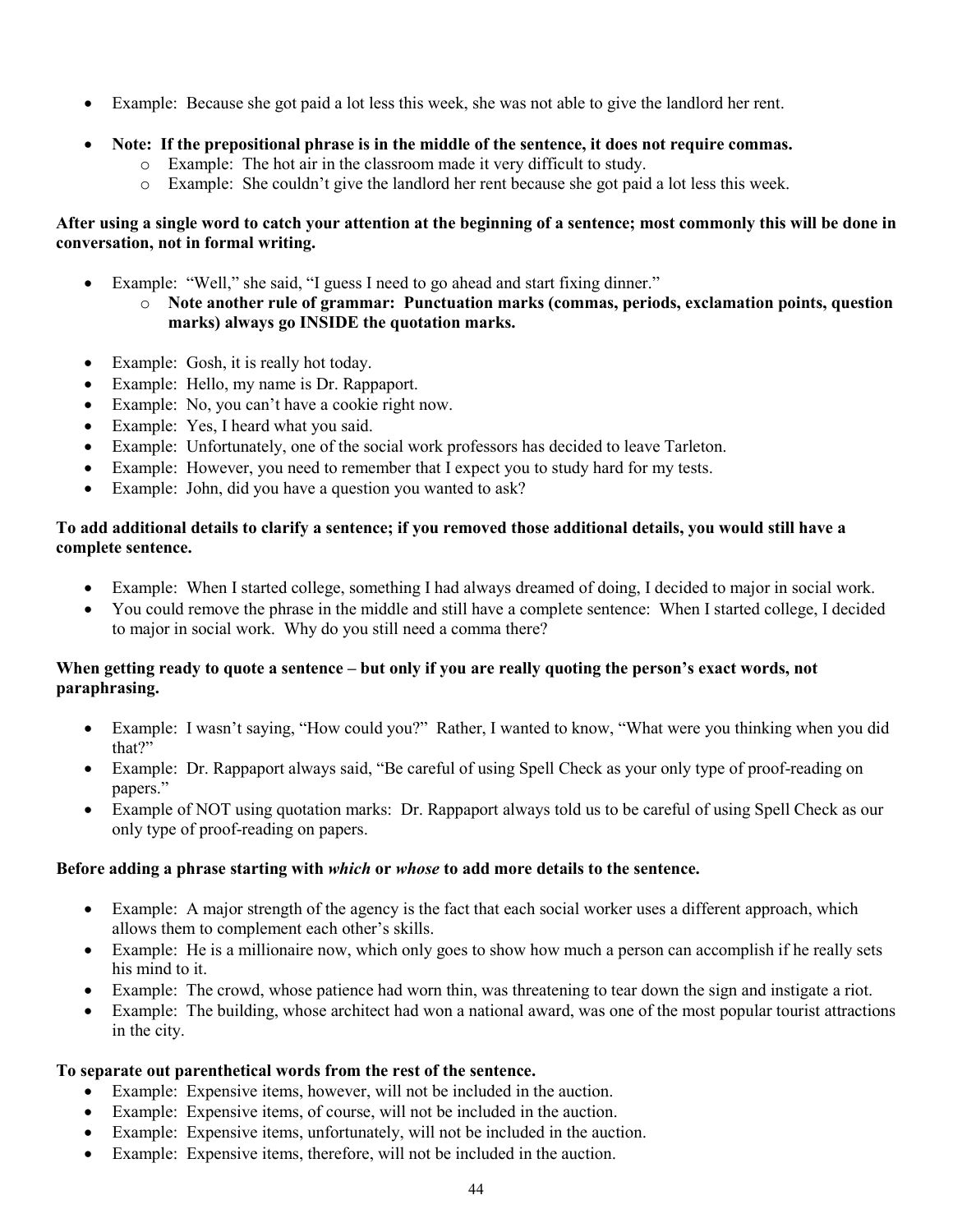### **Before a word like** *also* **or** *too* **or** *as well* **at the end of a sentence.**

- Example: We should plan to have another fundraiser before the end of the month, also.
- Example: He's quite good looking, too.

#### **Do not use a comma if the additional words identify the subject word and are not additional information.**

• The company rewards employees who work hard. (Do not put a comma if what you mean is that the company ONLY rewards employees who work hard. If ALL employees work hard and get rewarded, then put a comma: The company rewards its employees, who all work hard.)

#### **You usually do NOT use a comma before "because."**

Example: She was deeply ashamed because she was the only woman who failed the exam.

#### **You often do not need to use a comma after an introductory phrase that designates when something occurred.**

• Example: In five minutes we are leaving for school.

### **OTHER COMMON WRITING ERRORS**

#### **Capitalizing words that do not need capitals**

- Capital letters are used for proper nouns, people's names, names of cities and states, etc. They are often used when they are not needed. For example:
	- o I am a student in the Social Work Department at Tarleton State University-Central Texas. It is correct to capitalize social work here because it is in the name of a Department.
	- o I want to be a social worker. You do not capitalize it here because it is not a proper noun.
	- o My biggest supporter is Mother. You need to capitalize mother here because you are using it as a person's name.
	- o I live with my mother and my father. You do not capitalize them here because you are not using them as names.
	- o I graduated from Alamo Heights High School. You capitalize high school here because it is the name of a specific high school.
	- o I graduated from high school. You do not capitalize it here because it is not a proper noun. **Also note that you need the word "from". I graduated high school is slang without the word from.**

#### **Confusing different forms of words that sound the same.**

- **Where: I asked him where he was born.**
- **Were: There were 25 questions on the test.**
- **Wear: I asked him what he was going to wear to the interview.**
- **Their: These parents really love their children.**
- **There: There are too many students in this class.**
- **They're: This is the contraction for "they are." Note: You usually do not use contractions in formal written work.**

**Two different forms for possessives:**

- **This is my parent's house. Use the apostrophe before the s only if it is ONE parent's house. Both parents do not live in the house, or you only have one parent.**
- **This is my parents' house. Use the apostrophe after the s if it is BOTH parents' house. Both parents live in the house.**